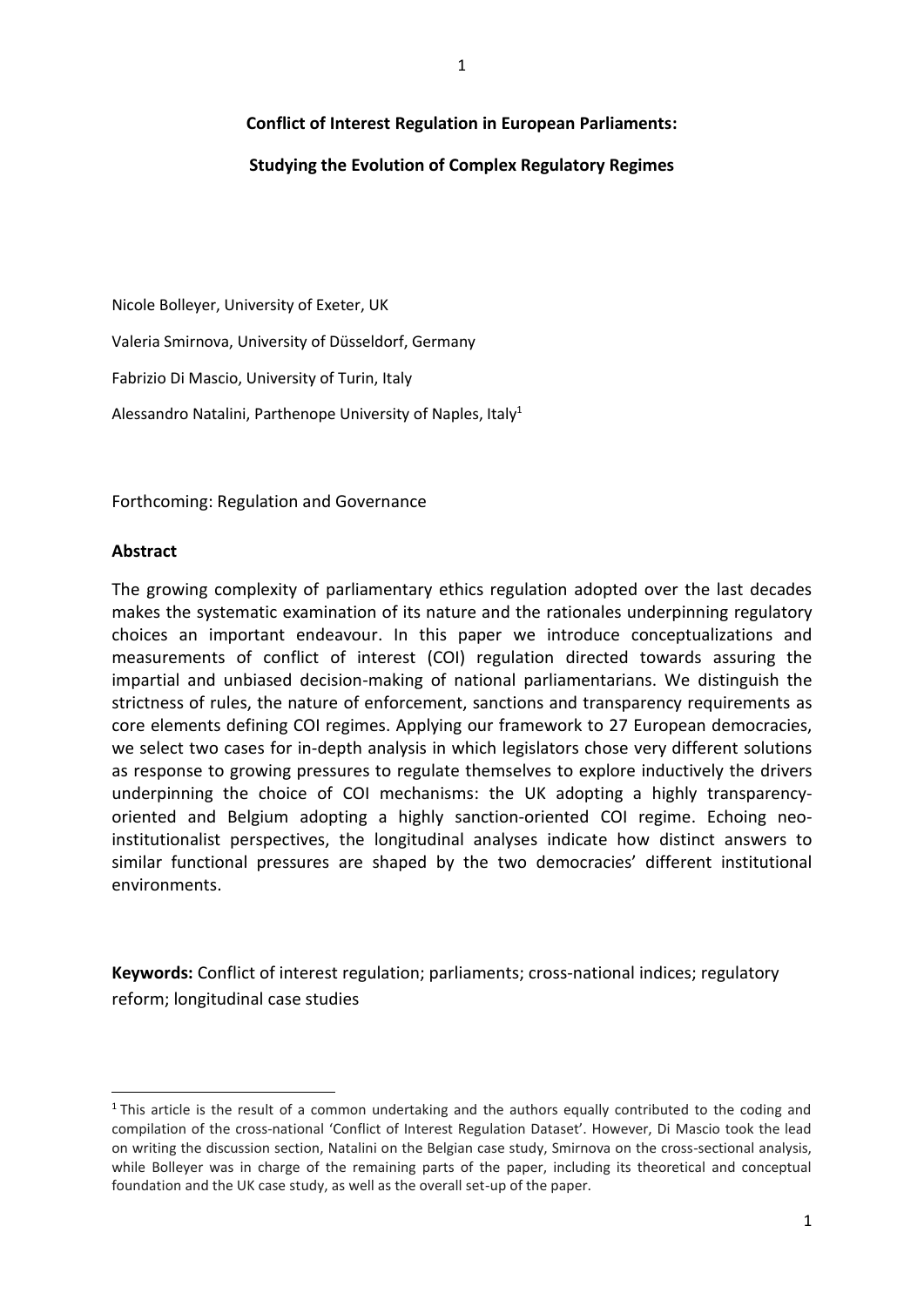2

## **Introduction**

**.** 

Contemporary democracies have adopted a variety of accountability mechanisms for assuring that office holders act in the public interest (Olsen 2017: 30).<sup>2</sup> Trying to prevent the misuse of political power, they aim at establishing trust and bolstering the legitimacy of representative democracy which is widely perceived to be in decline (Dalton 2004; Rosanvallon 2008). Mechanisms applicable to elected office-holders have gained particular prominence as the 'rule makers' are also the 'rule takers' (Streeck and Thelen 2005: 13), i.e. office-holders often regulate themselves in sensitive areas such as the setting of MP salaries, regulation of expenses, parliamentary grants or funding for political parties (e.g. Demmke and Henökl2007: 35; Clark 2015; Biezen and Kopecký 2008; Allen 2011; CasalBértoaet al. 2014). Declining trust in traditional democratic institutions in conjunction with the rising complexity of regulation trying to remedy this problem make research on newly adopted accountability mechanisms paramount (Olsen 2017).

This paper conceptualizes and empirically investigates (cross-nationally and longitudinally) *conflict of interest (COI) regulation*<sup>3</sup> *applied to parliamentarians* in European democracies, an area that was traditionally characterized by self-regulation which has become less and less acceptable leading to what Williams has called an 'ethics eruption' (Williams 2006: 29; Atkinson and Mancuso 1991: 475; Allen 2008a; Saint-Martin 2008). The striking expansion of ethics regulation – including COI regulation– has been the subject to much debate. Meanwhile, the growing *diversity* of different combinations of COI mechanisms (e.g. Demke 2007; Nikolov 2013; Rose-Ackerman 2014) raises an equally

<sup>&</sup>lt;sup>2</sup> Accountability mechanisms are understood as a set of behavioural rules and organized practices, according to which office holders have to justify their behaviour and performance and face sanctions for misbehaviour and power abuse (Olsen 2017: 30).

<sup>&</sup>lt;sup>3</sup> Following James (2000: 327), regulation is defined as directed towards "achieving public goals using rules or standards of behaviour backed up by sanctions or rewards of the state", i.e. only rules are considered with which compliance is compulsory (Streeck and Thelen 2005: 10).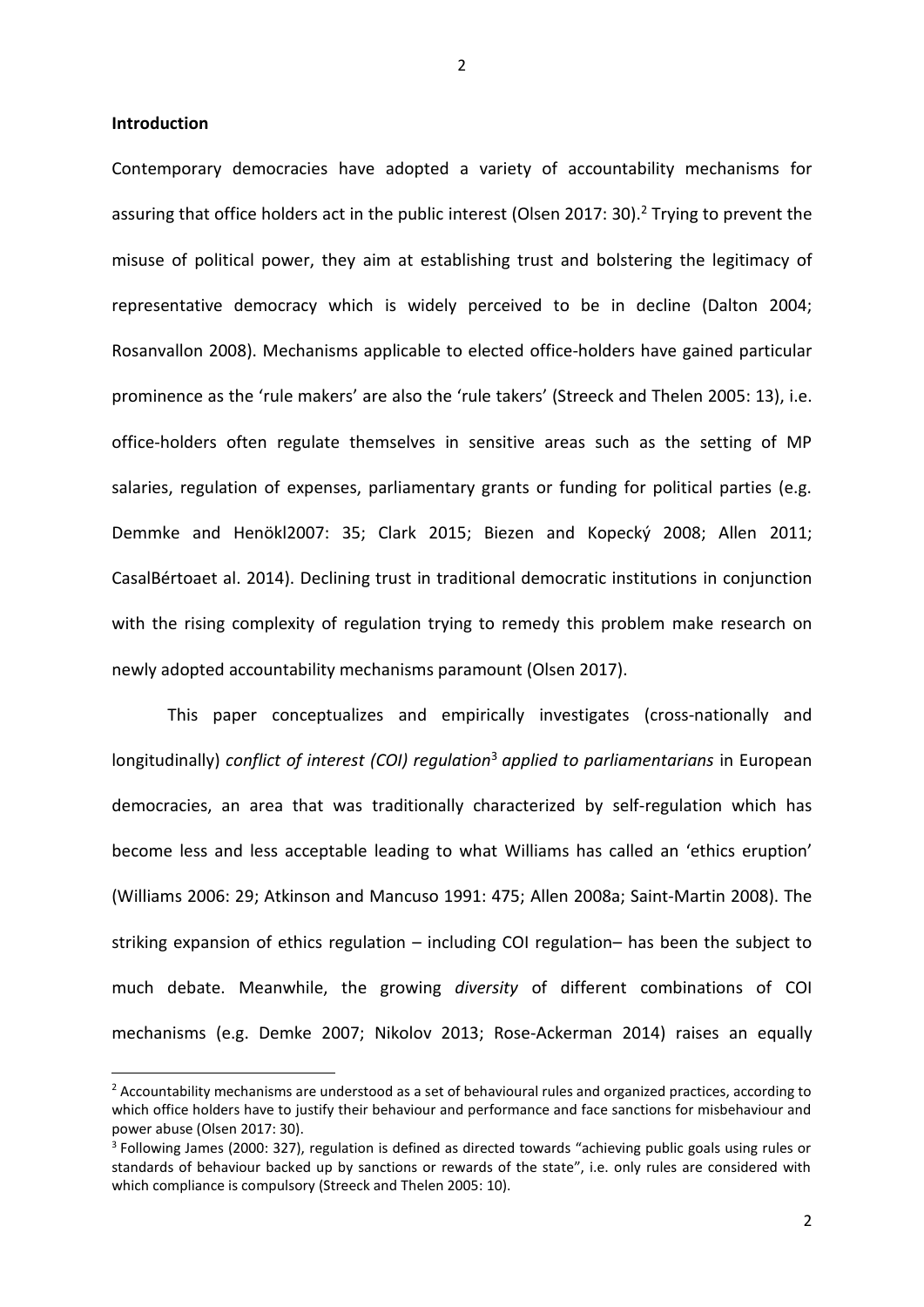important puzzle about specific *regulatory choices* that has received less attention - namely which mechanisms different democracies choose to develop their COI regimes and why.

To address this question, we draw on comparative law to define COI regulation broadly as all formal-legal mechanisms directed towards either *preventing or disclosing those*  situations in which public officials' impartial and objective exercise of professional duties *might be compromised* (Messick 2014: 114-115; Nikolov 2013: 412). Importantly, this definition captures bans and incompatibility rules on the one hand and disclosure requirements on the other, i.e. the full spectrum of COI mechanisms, which contrasts with existing cross-national studies, which tend to focus on financial asset disclosure (e.g. Djankov et al 2010; Krambia-Kapardis 2013; van Aaken and Voigt 2011).

Drawing on historical institutionalist theory we expect the choice of COI mechanisms to be shaped by institutional contexts emerging out of long-term path-dependent processes rather than by functional considerations how best to solve the problem at hand (Thelen 1999; Fioretos et al. 2016). More specifically, we draw on the strand of literature focusing on the institutionally determined variance of national administrative traditions and styles of regulation (Knill 1998; Adam et al 2017). Based on an analytical framework capturing the multidimensionality of this complex area of regulation, we comparatively assess core dimensions of COI regimes across 27 European democracieswith the help of three newly developed indices. This grounds our selection of Belgium and the UK as 'extreme cases' in terms of *reform choices* to explore different paths of COI reform and their institutional drivers longitudinally.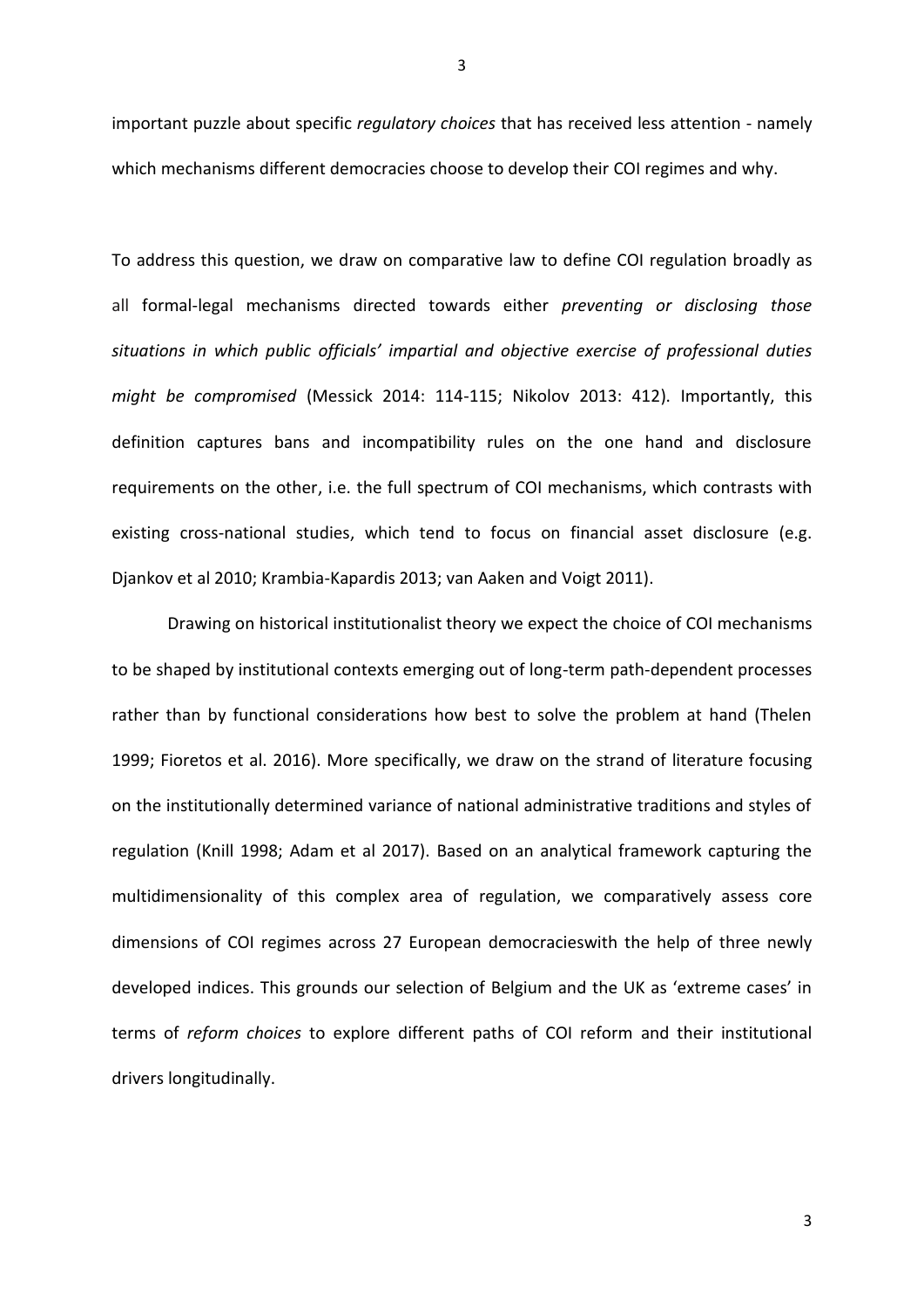To propose tools for cross-national and longitudinal analysis of core elements of COI regulation and to explore whether and how institutional features shape the particular choice of COI mechanisms adopted is central to understand the working and evolution of increasingly elaborate and diverse ethics regimes applied to public office-holders. The insight that choices of COI mechanisms are shaped by internal, institutional factors has central implications for debates around regulatory innovation understood as processes that seek to encourage the development of domestic regulation according to 'best practice' standards provided by external organizations (Lodge 2005: 650): if the choice of different COI mechanisms as qualitatively different responses to the same problem is driven by the nature of the institutional setting in which parliamentarians operate, the scope of regulatory convergence through transnational communication is considerably restricted (Holzinger and Knill 2005: 790; Lodge 2003). This is highly salient in light of wide-spread attempts of international organisations such as the OECD or the Council of Europe to promote the adoption of specific COI mechanisms as "good practices" (e.g. OECD 2005; GRECO 2014a). Similarly, as far as the adoption of specific (and possibly particularly effective) COI mechanisms is unlikely due their 'misfit' with the given institutional environment, ethics reforms are less likely to resolve the problems they are – at least officially - supposed to address.

The paper is structured as follows. We first specify our research puzzle on the distinctiveness of regulatory choices used to address COI problems in the parliamentary arena, which we expect - in line with historical institutionalist theory - to be shaped by institutional factors that generate internal regulatory dispositions. We then present concepts and measures that allow us to assess the complexity of COI regimes comparatively across 27 European democracies, which, in turn, ground our selection of two cases for in-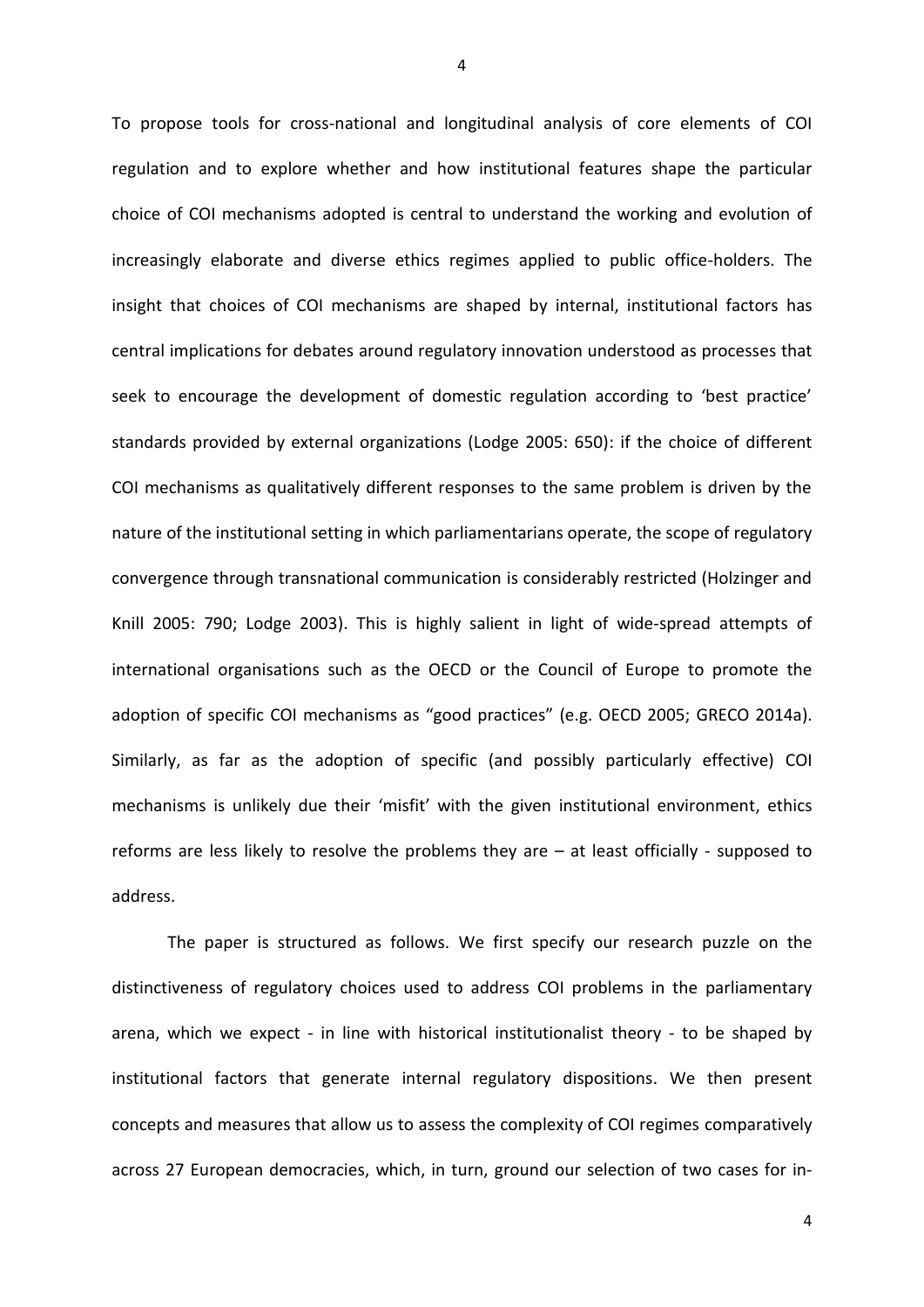depth study. The longitudinal analyses of UK and Belgian COI regulation reveal how entrenched institutional features structuring the political process constrain the choice of COI mechanisms when parliamentarians are pressured to adopt stricter ethics rules. We conclude by summarizing our findings and suggest avenues for future research.

## **Regulatory Dispositions and the Choice of COI Mechanisms: Theoretical Expectations**

The expansion of COI regulation raises two fundamental questions. Its growth points to the puzzle why parliamentarians adopt and expand COI regulation which increasingly constrains their *own* behaviour. The growing *diversity* of COI mechanisms across democracies (e.g. Demmke et al 2008; Nikolov 2013; Rose-Ackerman 2014) points to the puzzle of what leads parliamentarians in different settings – when adopting stricter regulation – to choose such distinct COI mechanisms to strengthen their parliamentary ethics regimes, despite numerous parallels in the problem pressures parliamentarians are exposed to. This paper deals with this second puzzle from an historical-institutionalist perspective.

According to this perspective, COI regulation can be understood as a set of formalized rules 'that assign normatively backed rights and responsibilities to actors' - in our case parliamentarians - whose stability is not solely reliant on the self-interest of those involved but is a matter of 'public interest' (Streeck and Thelen 2005: 10-2). In many democracies the reform of COI regulation is best characterized as 'displacement': as the traditional configuration  $-$  i.e. the self-regulation of parliamentary ethics  $-$  has been discredited, alternative institutional solutions are cultivated (Streeck and Thelen 2005: 19- 20). While COI regulation has been generally pushed into a more constraining direction, we expect *the nature of the particular responses* to be shaped by regulatory dispositions, which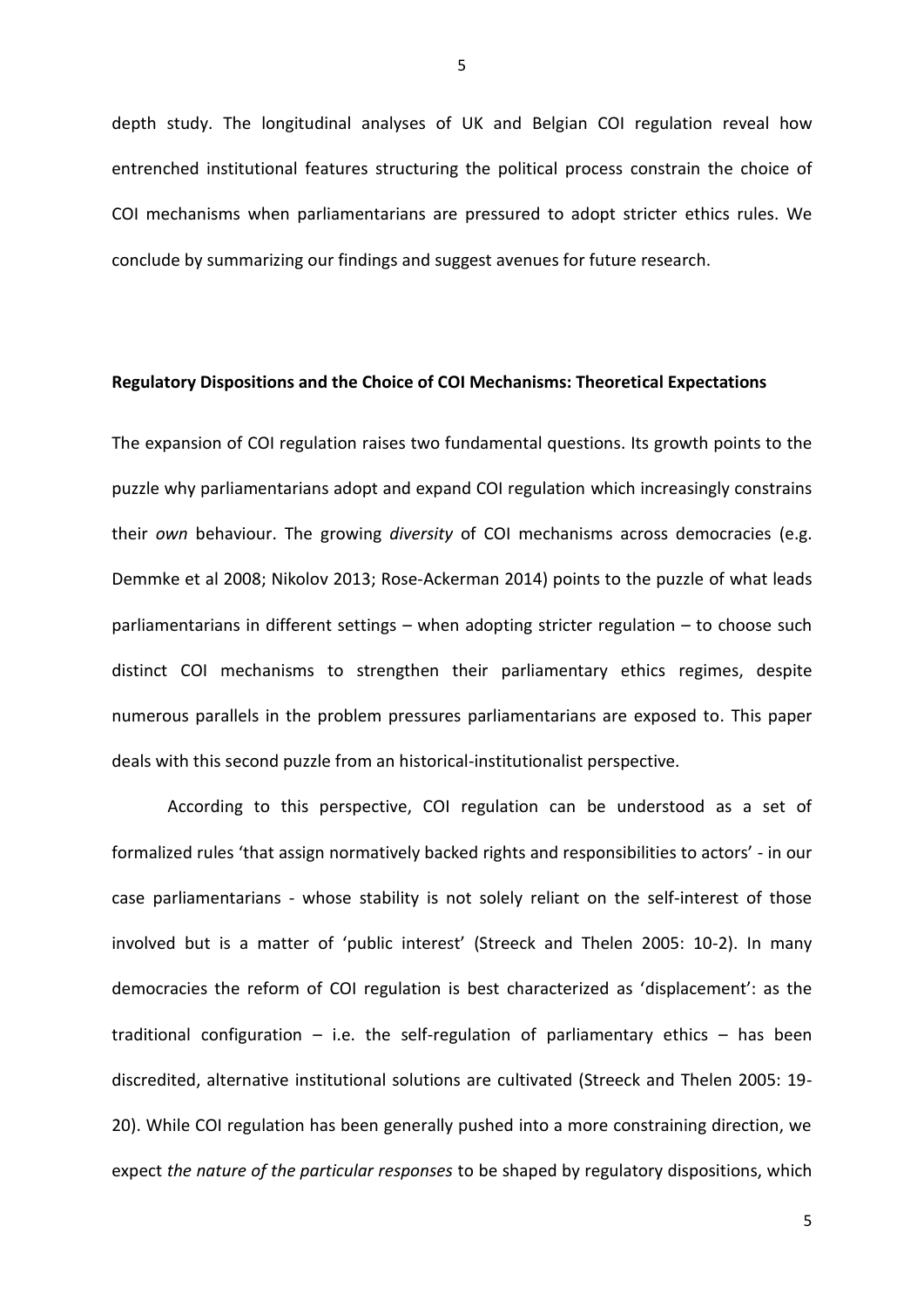follow particular institutional logics. As institutions are perceived as arising out of long-term processes shaping historical development along a specific "path" (Mahoney 2000; Pierson 2004), the same functional pressures are unlikely to generate cross-national convergence of reform choices. Instead, the effects of problem pressures are expected to be mediated by institutional features of the setting in which a reform takes place (Clift and Fisher 2004; Pollitt and Bouckaert 2017). Those institutional features (dis)favour the adoption of specific regulatory solutions depending on their (mis)fit with the respective domestic environment, thereby leading to different answers to the same problem (Maggetti 2012: 45; Knill 1998).

To examine how institutional features shape our outcome of interest in European democracies, requires us to move beyond the assessment of cross-national variation in current regulation towards tracking the *long-term evolution* of COI regimes with a focus on the institutional factors that influence the choice of COI mechanisms (Thelen and Mahoney 2015: 3). However, a systematic overview of cross-national differences is still essential to select suitable cases for in-depth study that have adopted (similarly) strict parliamentary COI regulation, while having done so *through different types of COI mechanisms*.

In the following we present the analytical tools that are used to explore the core elements of COI regulation first across 27 European democracies and second over time within two case studies.

## **The Comparative Study Conflict of Interest Regulation**

#### Defining Conflict of Interest Regulation -Preventive vs. Disclosing Mechanisms

To capture the diversity of COI mechanisms, we define COI regulation broadly as the range of legal mechanisms directed towards either *preventing* situations (e.g. through bans and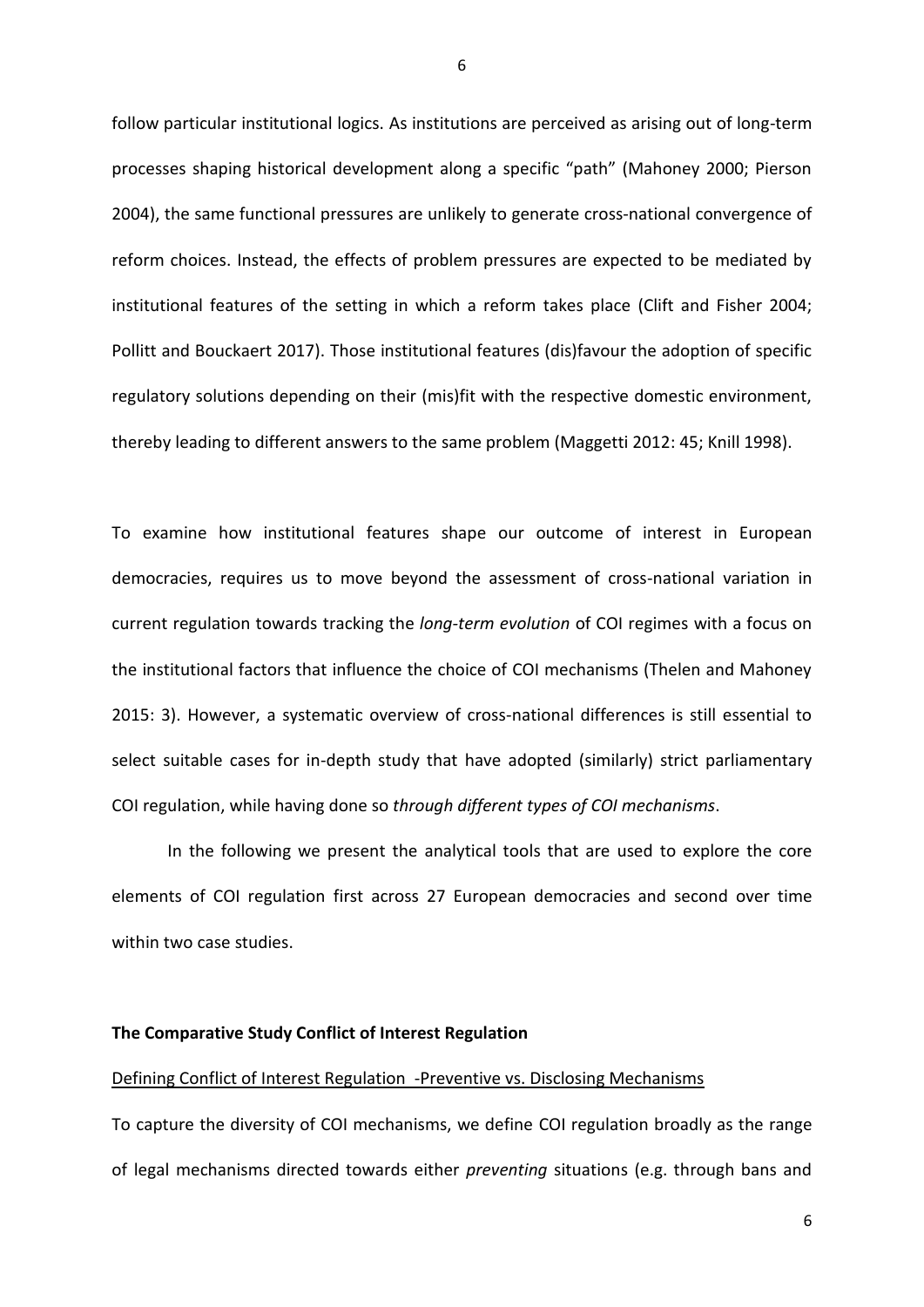incompatibility rules) or *disclosing* situations (e.g. through transparency requirements) where public officials' impartial and objective exercise of professional duties might be compromised (Messick 2014: 114-115; Nikolov 2013: 412). This distinction allows us to systematically map out distinct types of constraints imposed on the office-holders across central substantive areas of COI regulation (e.g. the receipt of gifts or the holding of ancillary posts; see for all areas covered Table 1 below)and allows us to consider the *compensatory nature between* them: preventive mechanisms that restrict politicians in what they can legally do (e.g. through incompatibilities rules or bans) decrease the need for disclosure requirements, essential to arrive at unbiased cross-national measures of COI regulation.

## Core Elements of COI Regimes, the Range of COI Mechanisms and their Purpose

Drawing on previous research (Allen 2008b: 56-7), we distinguish four basic elements of COI regimes reflecting distinct ways of constraining the behaviour of the office-holder they apply to (i.e. reflecting distinct purposes regulatory mechanisms are directed towards): the strictness of rules and the enforcement structures underpinning them capture aspects in the regime that ought to increase *the likelihood that formal COI violations are officially detected and notified*; COI sanctions capture the *costs imposed on parliamentarians when COI violations are detected* and transparencyrequirements capture*the institutional conditions for third party control*.

Table 1 categorizes the range of COI mechanisms according to the analytical distinctions introduced so far.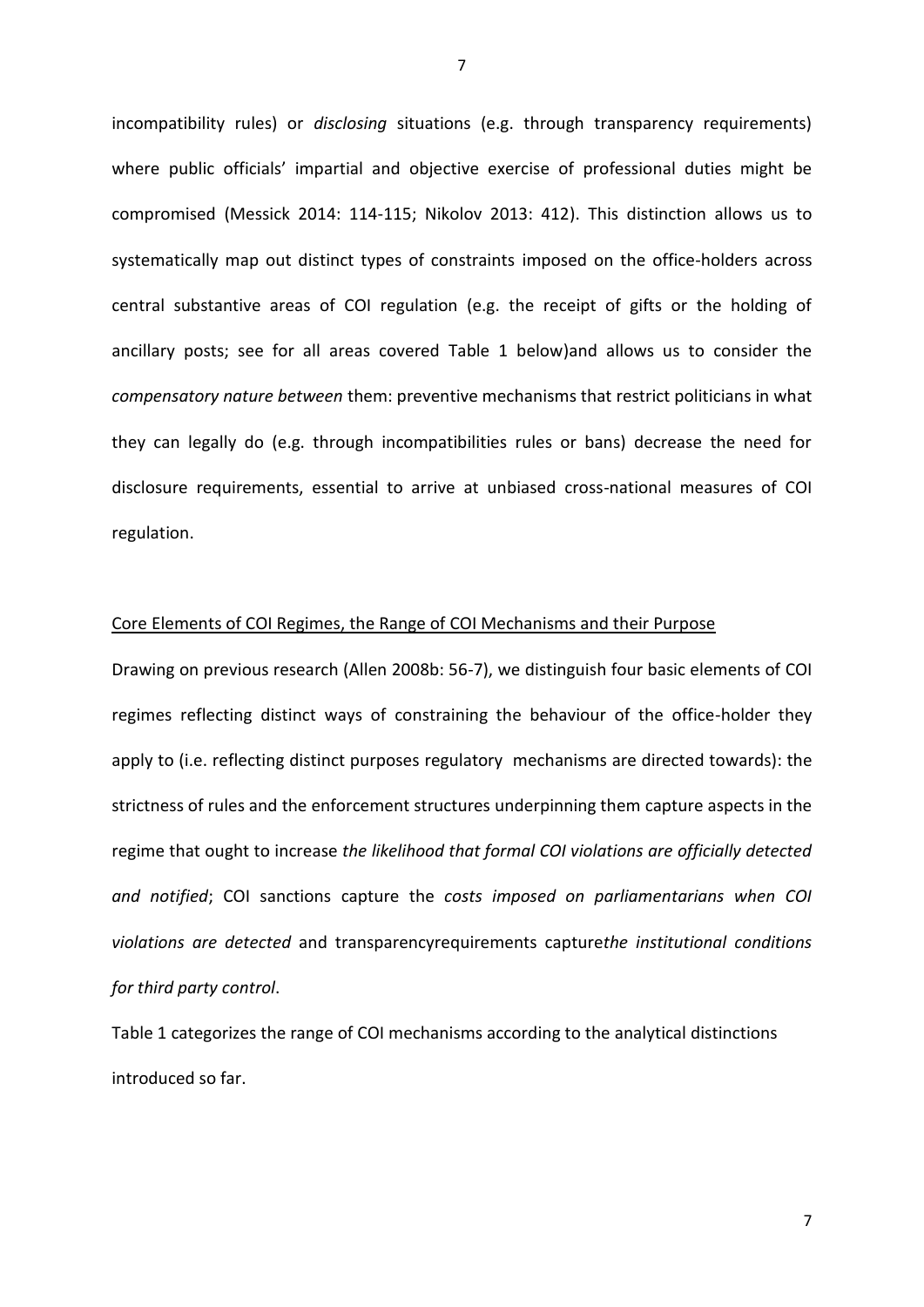# **Table 1:**Four Elements of COI Regimes, COI Mechanisms and their Purpose

| Core elements of<br>COI regulation | Regulatory<br>dimension | Purpose of COI mechanisms                                                                                                              | Specification of COI mechanisms covered                                                                                                                                                                                                                                                                                            |
|------------------------------------|-------------------------|----------------------------------------------------------------------------------------------------------------------------------------|------------------------------------------------------------------------------------------------------------------------------------------------------------------------------------------------------------------------------------------------------------------------------------------------------------------------------------|
| Strictness of rules                | Preventive              | To prohibit biased behavior of parliamentarians                                                                                        | Bans or restrictions on public and private accessory activities, assets,<br>contracts with state authorities, employment offers (or cooling off<br>regulations), income, liabilities, third party contacts, use of confidential<br>information, handling of conflicts of interest in legislative decision-<br>making <sup>4</sup>  |
|                                    | <b>Disclosing</b>       | To revealbiased behavior of parliamentarians                                                                                           | Requirements to disclose public and private accessory activities, assets,<br>contracts with state authorities, employment offers (or cooling off<br>regulations), income, liabilities, third party contacts, use of confidential<br>information, handling of conflicts of interest in legislative decision-<br>making <sup>5</sup> |
| Enforcement                        | Preventive              | To officially detect violations of preventive COI<br>rules                                                                             | Regulation ofenforcement body (its mandate and independence)<br>monitoring implementation of preventive COI regulation                                                                                                                                                                                                             |
|                                    | <b>Disclosing</b>       | To officially detect violations of disclosing COI<br>rules                                                                             | Regulation ofenforcement body (its mandate and independence)<br>monitoring implementation of disclosing COI regulation                                                                                                                                                                                                             |
| <b>Sanctions</b>                   | Preventive              | Define costs for the violation of preventive COI<br>rules                                                                              | Non-criminal (e.g. fines) and/or criminal sanctions                                                                                                                                                                                                                                                                                |
|                                    | <b>Disclosing</b>       | Define costs for the violation of disclosing COI<br>rules                                                                              | Non-criminal (e.g. fines) and/or criminal sanctions                                                                                                                                                                                                                                                                                |
| Transparency                       | Preventive              | To facilitate third party control (media, societal<br>actors or citizens) of the<br>impartiality<br>. of<br>parliamentarians           | Requirements to disclose information; scope of publicly available<br>information; requirements to release information on violations of<br>preventive rules ('shaming through transparency')                                                                                                                                        |
|                                    | <b>Disclosing</b>       | To facilitate third party control (media, societal<br>actors or citizens) of the<br>impartiality of<br>parliamentariansdecision-makers | Requirements to disclose information; scope of publicly available<br>information; requirements to release information on violations of<br>disclosing rules ('shaming through transparency')                                                                                                                                        |

 $\overline{\phantom{a}}$ 

<sup>&</sup>lt;sup>4</sup> This contains two categories of regulation: those that obligate MPs to declare regarding individual decisions that they are affected by a conflict of interest (while still being able to participate) or provisions that require MPs to excuse themselves.

<sup>5</sup> The 11 regulatory areas were identified based on Djankov 2010; Nikolov 2013 and Mattarella 2014 .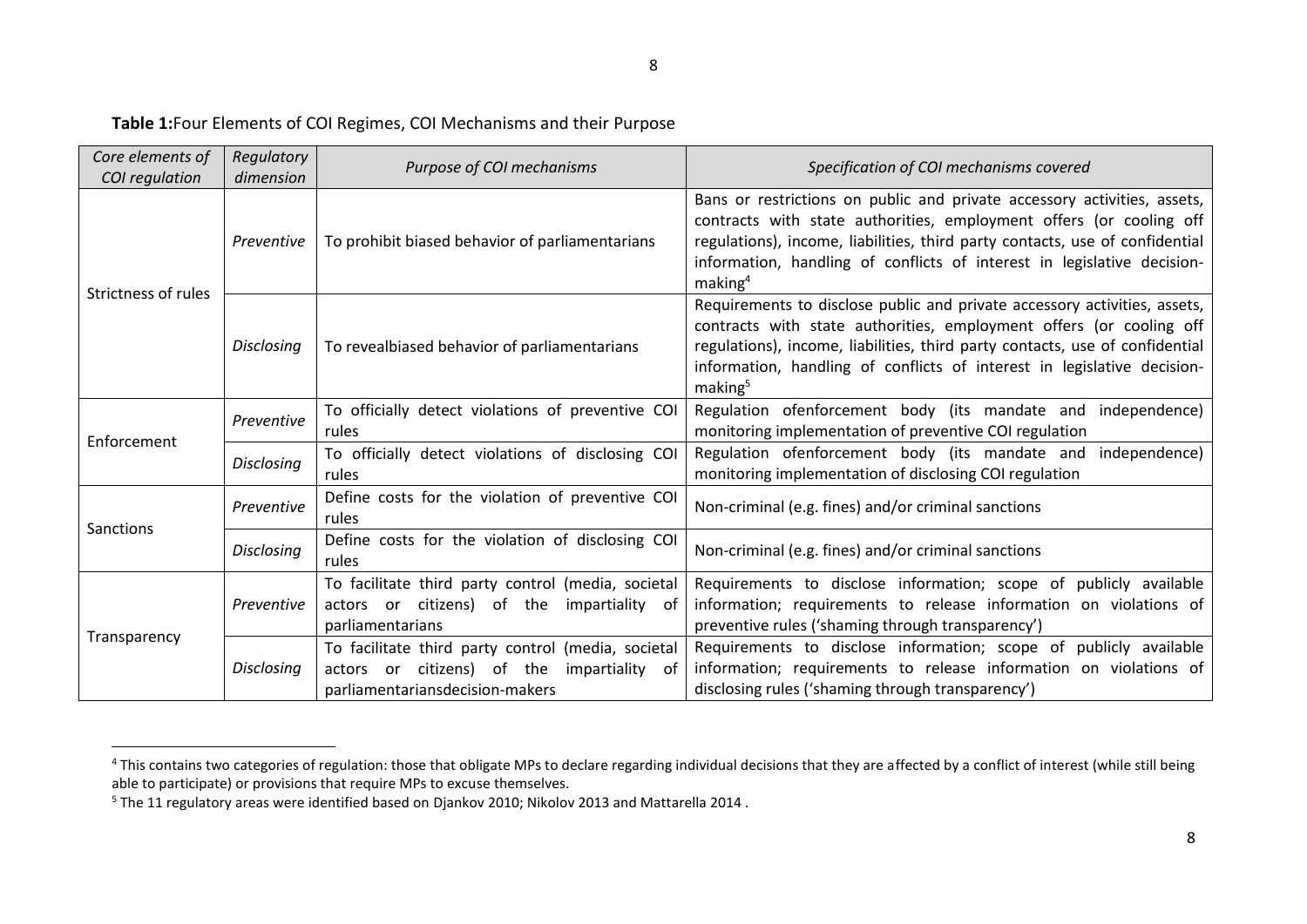By definition, if conflicts of interest remain unregulated, parliamentarians cannot violate any rules. Vice versa, the higher the number of areas, in which COI mechanisms are adopted (e.g. regulation of gifts, accessory posts, assets), the stricter and less ambiguous these rules are (e.g. the complete ban of certain behaviours), the more likely rule violations occur *and*become visible.We consequently assess a COI regime's *rule strictness* by capturing the type of COI mechanism employed (preventive and disclosing) and rank the respective regulatory configurations according to the constraints they imply for parliamentarians in each of the core areas of COI regulation listed in Table 1 (rows 1 and 2, right-hand column).<sup>6</sup>

The logic underpinning our COI Strictness Index illustrated by the example of the regulation of gifts: Score "zero" indicates the absence of constraints (neither preventive nor disclosure mechanisms are in place), meaning all gifts to MPs are allowed and there is no need for declaration. Score "one" indicates a relatively more constraining regime that requires disclosure but again does not prohibit the receiving of gifts. This configuration is followed – in terms of constraints - by two configurations that combine preventive and disclosing elements – a partial prevention of gifts (i.e. above a certain size gifts are banned) without the permitted gifts being declared (assigned a "two"), followed by a partial prevention of gifts where all permitted gifts need to be declared (assigned a "three"). Finally, we can think of regimes that regulate this area through a purely preventive strategy by banning all gifts which is assigned score "four" indicating the highest level of constraint. The interplay of the two logics - prevention versus disclosure - is visualized in Table 2.

<sup>&</sup>lt;sup>6</sup> For more details on data, methodology and the construction of the index on rule strictness see Online Appendix A.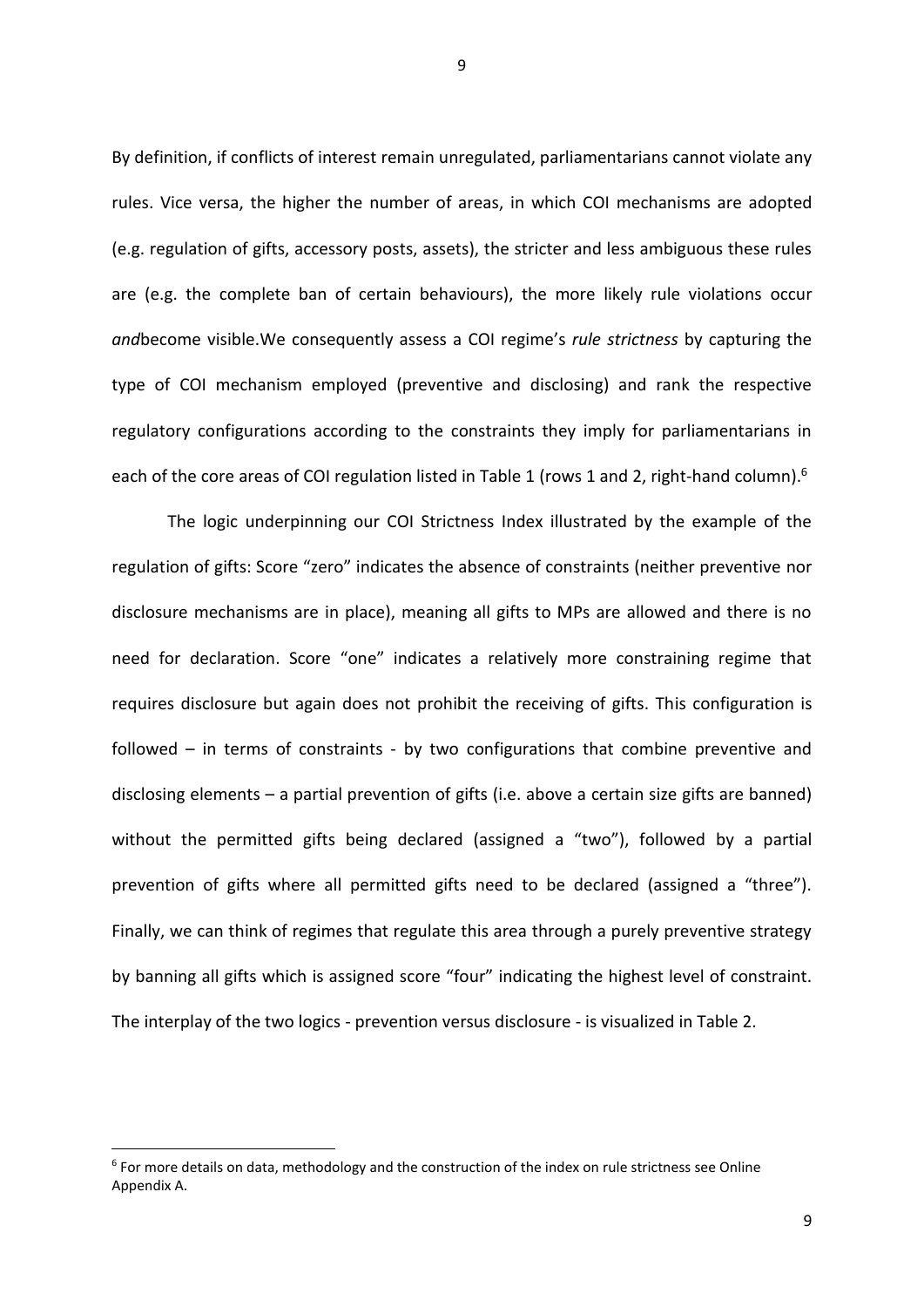| Prevention on COI               | No rules | No rules          | <b>Restrictions</b> | Restrictions      | Total ban |
|---------------------------------|----------|-------------------|---------------------|-------------------|-----------|
| Disclosure of COI               | No rules | <b>Disclosure</b> | No rules            | <b>Disclosure</b> |           |
| Overall COI<br>strictness score |          |                   |                     |                   | 4         |

**Table 2:** Combinations of Legal Mechanisms and Rule Strictness Scores

**Note:** The darker the coloring, the higher the level of constraint in the combination of mechanisms.

If COI rules are monitored and their violation investigated and confirmed by*enforcement structures* formally in charge of implementing COI rules, the official detection of rule violations is most likely (Allen 2011: 213; Rosenthal 2005: 158; see also Gay 2006). If such COI-specificmonitoring bodies or units exist, we assess the nature of these bodies (or body – some countries use the same body for both types of COI rules, others use separate ones) considering their motivation and the capacity to monitor. Regarding the motivation to monitor, we assesswhether enforcement bodies are independent from parliament and not affiliated with any political party (Nassmacher 2003: 13; Clark 2015). Regarding monitoring capacity, we assess whether the body can examine the correctness of information provided by parliamentarians in relation to preventive or disclosing COI rules or not.

A strong enforcement structure for the implementation of regulation is usually associated with the capacity to sanction rule violations (e.g. Nassmacher 2003; O'Halloran 2011; Mattarella 2014). We nonetheless treat the *sanctions* underpinning COI rules as a separate element. First, COI sanctions impose a different type of constraint on the public office-holders. While strict rules combined with strong enforcement structures make it less likely that parliamentarians can hope for violations not to be officially detected, *sanctions shape the relative costs of rule violations once they are detected*. Second, the assumed link between COI sanctions and enforcement structures is only partial: not all sanctions attached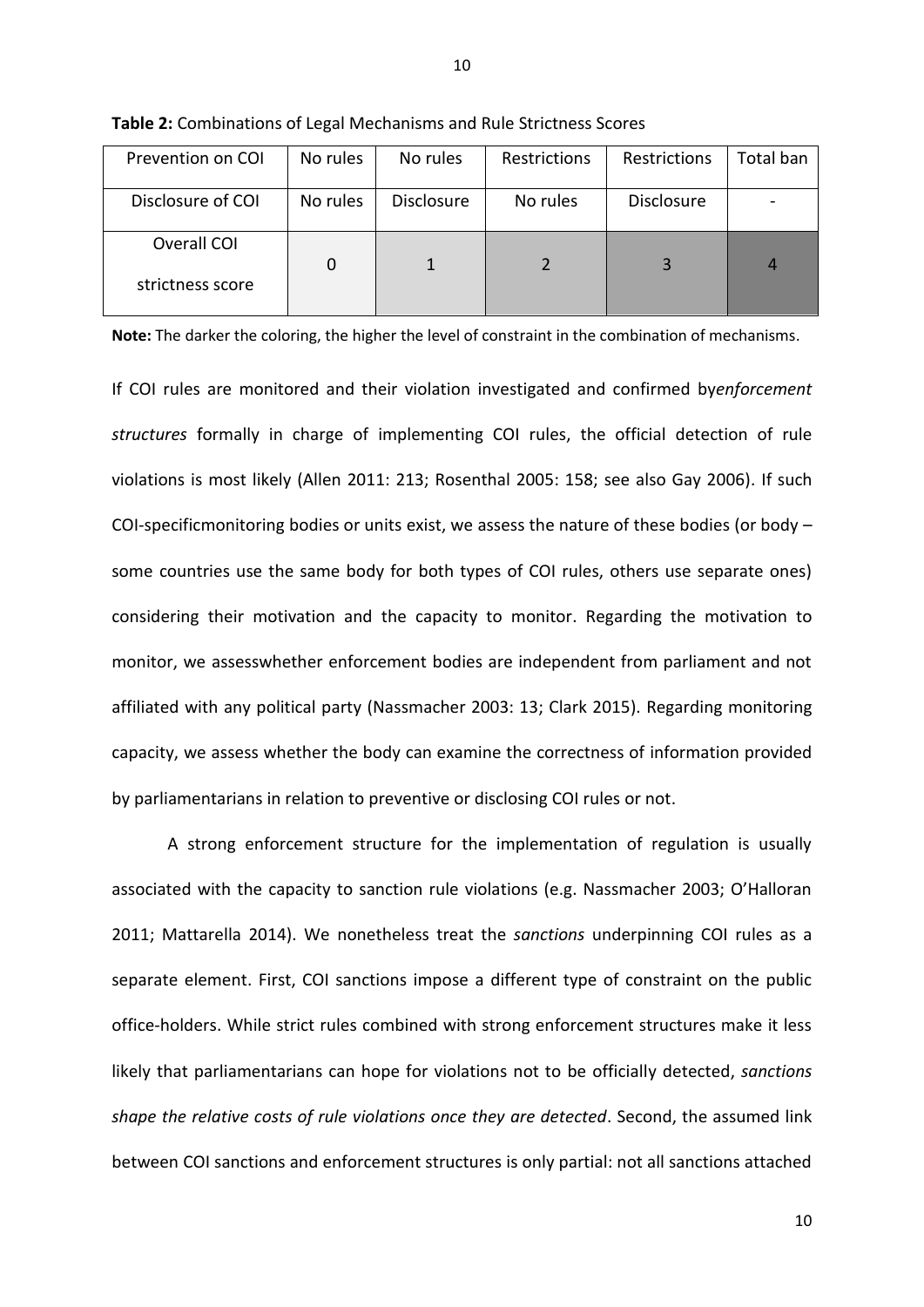to violations of COI regulations are attached to or controlled by enforcement structures established for dealing with COI issue. We might have a COI regime that does not contain any enforcement structures specifically in charge of COI regulation. Yet COI violations might be underpinned by criminal sanctions controlled by courts. Focusing on sanctions as controlled by enforcement structures in charge of COI monitoring (rather than on the full range of sanctions underpinning COI rules) would lead to misleading comparative evaluations of COI regimes' properties.The costs of rule violations as defined by COI sanctions vary with the type of sanctions. In line with earlier work (CasalBértoa et al. 2014; Matterella 2014) criminal sanctions are treated as more constraining than non-criminal ones(e.g. fines). Hence, we differentiate between sanction regimes using non-criminal sanctions, criminal sanctions, or both.<sup>7</sup>

Rather than mere intra-institutional disclosure to a monitoring body, *public transparency requirements* (usually releasing informationonline) can provide the basis for 'third party control' by the media, interested organizations or individual citizens (Djankov et al 2010). We consider *whether information is disclosed publically* (whether no public access is possible, information is provided on request, or there is a free access via printed or online mass media); *the scope (or completeness) of information* that is made publicly available (whether the institutions that release information to the public present all or only part of the information they receive about the parliamentarian); and finally *whether information about rule violations by MPs is released or not*, a form of 'shaming through

<sup>&</sup>lt;sup>7</sup> For our COI Sanction Index, we use the following coding categories: a country gets the lowest sanctions score ("zero") if it does not have any sanctions for either violations of preventive or disclosing mechanisms. It isfollowed by regimes that have non-criminal sanctions for both types of rules, which is followed by those that add criminal sanctions either to back up preventive or disclosing rules. The highest score means the regime has criminal and administrative sanctions to address both the violation of preventive and of disclosing rules respectively ("eight"). Finally, the index was standardized from zero to one.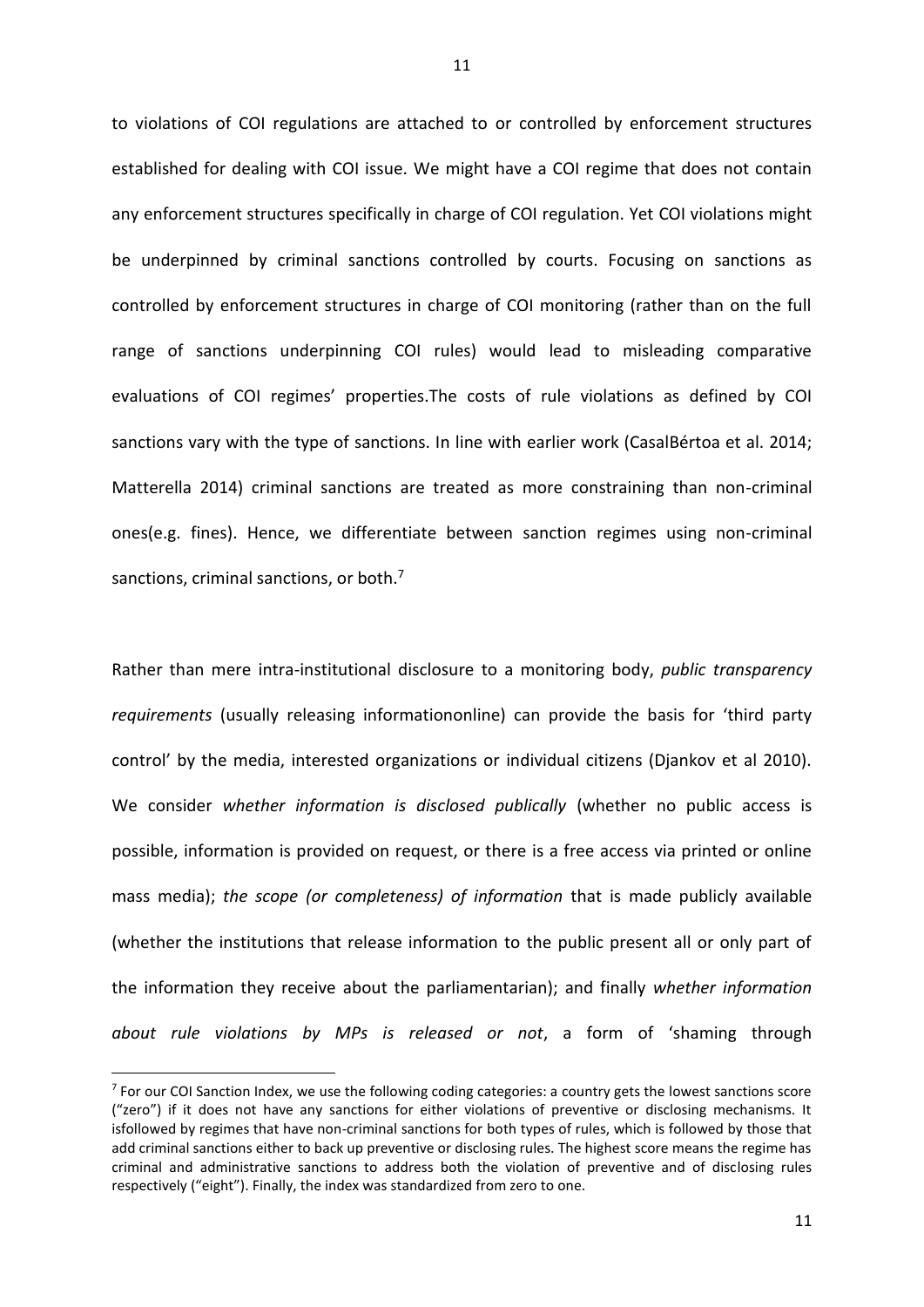transparency'.<sup>8</sup>Transparency measures are sometimes considered as a possible substitute for a strong institutional enforcement structure or as a complement to the latter (Nassmacher 2003: 10-12). As with sanctions, we treat transparency measures separately from COI enforcement.Indeed, the mere release of information on MPs' activities to the public might allow for third party control but does not necessarily contribute to the capacity of the COI regime to detect officially recognized non-compliance with COI rules - the theoretical underpinning of COI enforcement. While problematic practices might be occasionally picked up by the media and thereby generate reputational costs for the individual MP concerned (Krambia-Karpadis 2013: 46), this is not equivalent to the systematic monitoring of rule compliance by a public body detecting formal misconduct (Allen 2011: 213).

### Developing Cross-National Measures to Capture the Multidimensionality of COI Regimes

To measure the four COI elements across a wider range of democracies, we compiled a new dataset on the properties of parliamentary COI regulation based on the evaluation reports released by the "[Group of States Against Corruption](https://en.wikipedia.org/wiki/Group_of_States_Against_Corruption)" (GRECO) which applies the collaborative practice of peer review to assess the performance of its member states (De Francesco 2016: 354).<sup>9</sup> More specifically, we drew on data from the  $4<sup>th</sup>$ GRECO round on "Corruption prevention in respect of members of Parliament, judges and prosecutors", which provides the most encompassing and standardized information on COI regimes in place in European

<sup>&</sup>lt;sup>8</sup>A COI regime has a transparency rank of "eleven" if all the transparency options are coded as present, which indicates the maximum possible level of transparency with regard to both preventive and disclosure rules and a "zero" if none are present. Rank "five" is assigned to regimes that, for instance, have transparency requirements in relation to both preventive and disclosing rules, yet in either case the scope of the information published is limited, while no information on rule violations is released. Note this is only one possible institutional constellation that might receive a rank "five".

<sup>9</sup>Greco is an international forum which is part of the Council of Europe. Greco was established in 1999 to monitor member countries' compliance with the organisation's anti-corruption standards.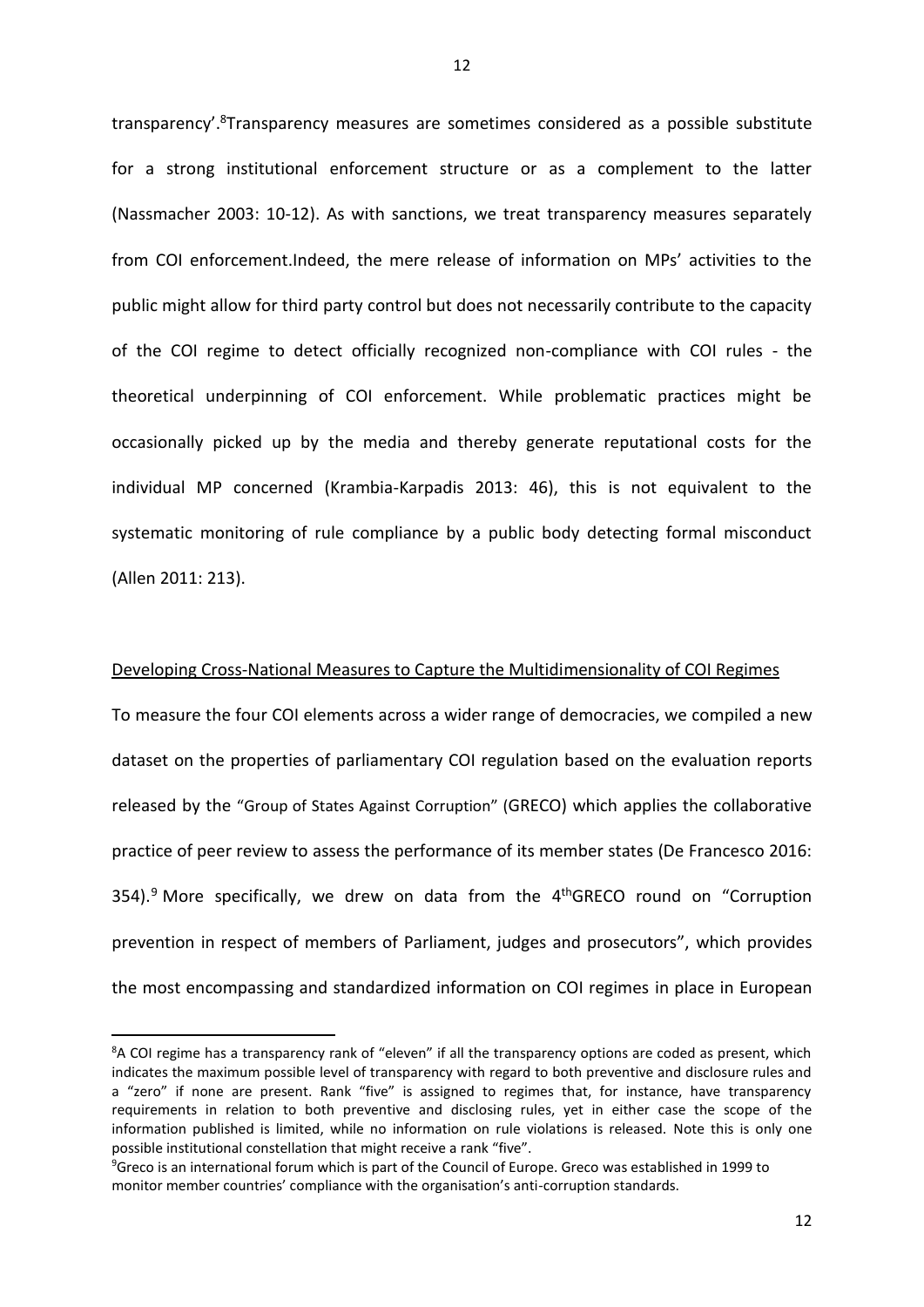democracies in the years 2012-15. <sup>10</sup> We restricted our sample to fully consolidated European democracies to assure basic unit homogeneity in terms of the centrality of parliamentary institutions, rule of law and of the basic administrative capacity to implement the regulation. This left us with a sample of 27 countries. $11$ 

Based on the specification of COI mechanisms detailed in the section above, we constructed an index for each core element: rule strictness, enforcement, sanctions and transparency. For each index we made use of rankings and a linear aggregation method. This choice is important as we are interested in capturing constraints across several COI dimensions with various predictors on an ordinal scale. As most composite indicators (OECD 2008: 31) our indices are basedon equal weights, emphasizing equal importance of indicators inherent in COI regimes. All indices are standardized from zero to one.<sup>12</sup>

How do the four dimensions relate? The Spearman test indicates that rule strictness and strictness of enforcementpositively, highly and significantly correlate (N=27, ρ= 0.73, p<.01). Wetherefore use one'COI Strictness Index', encompassing these two dimensions, capturing – in line with our conceptualization - the likelihood that formal COI violations are officially detected and notified.The other elements, in contrast,constitute separate dimensions. The 'COI Sanction Index' and the 'COI Transparency Index' correlate with the COI Strictness Index moderately (p=0.53, p<.01 and p=0.42, p<.05 respectively). The Spearman test between the COI Sanction Index and the COI Transparency Index is not significant indicating

 $\overline{\phantom{a}}$ 

 $10$  Even though the ethics regulation adopted for first and second houses of parliament (or national and regional chambers) can differ, we focus on the regulation of members of the first house of parliament as the central legislative decision-making body in a democracy which is bound to attract most attention and be subject of most concern.

 $11$  Details on the data source and coding are given in Appendix A.

 $12$  Details of the computation of the four indices based on the indicators specified above are available in the Online Appendices B, C and E.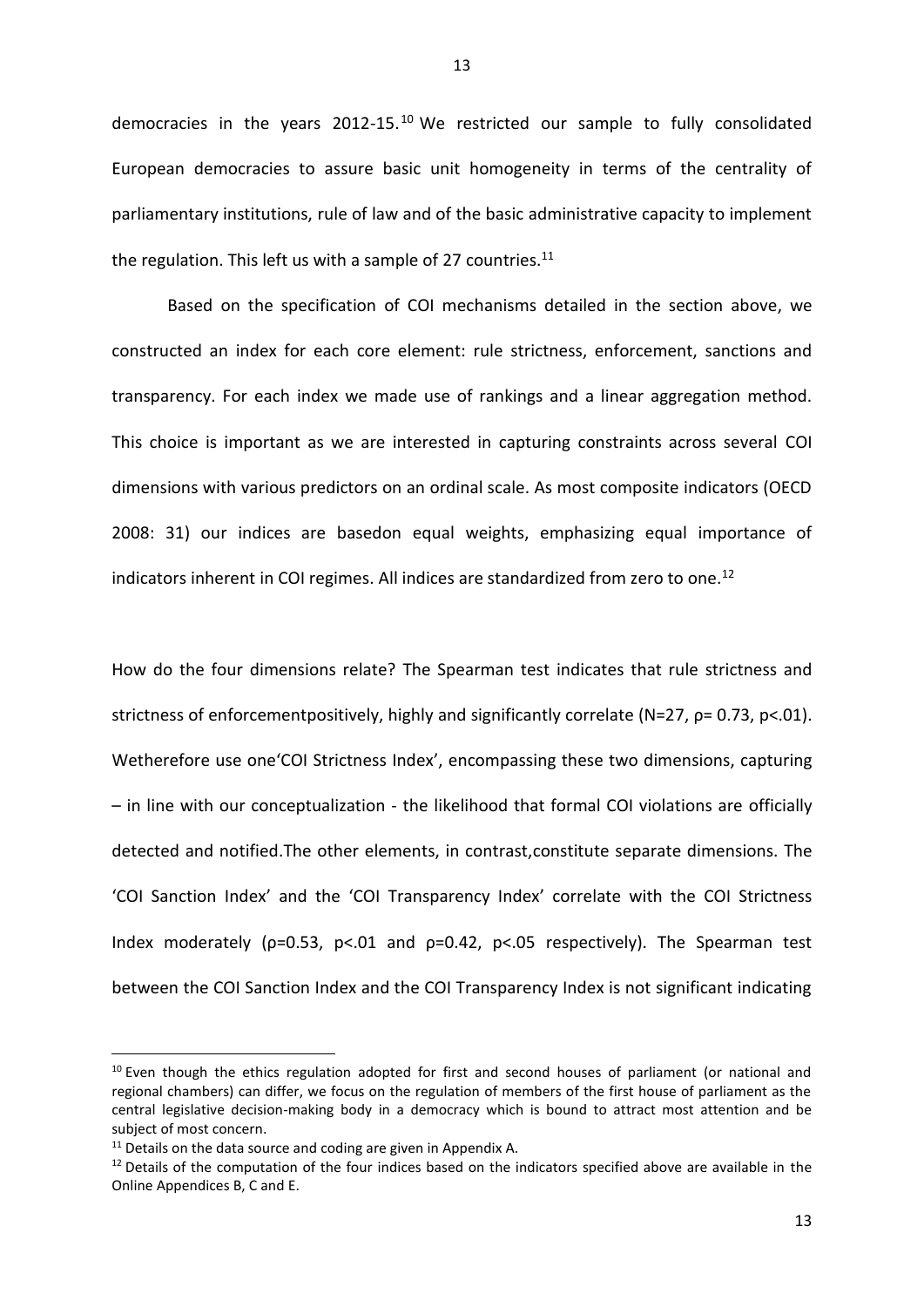the two dimensions' independence (ρ=0.2, p>.31).Consequently, the multidimensional nature of European democracies is best analyzed along three dimensions.<sup>13</sup>

# **The Diversity of COI Regimes in 27 European Democracies: Selecting Cases for In-Depth Study**

Figure 1 visualizes the distribution of the three COI indices across the 27 democracies covered, grouped into old vs. new democracies. This is done as previous research points to substantial regulatory differences between these two groups (e.g. Biezen2008; 2012; CasalBértoa et al 2014).<sup>14</sup> It shows thatnew democracies, on average, tend towardsstricter COI regulation than old democracies. The Wilcoxon-Mann-Whitney test indicates that the difference between the new and old democracies on the COI Strictness Index and on the COI Sanction Index is statistically significant (z=2.99, p<.01 and z=2.68, p<.01, respectively). Furthermore, Figure 1 displays the relative variability of each of the indicators within the subsamples, showing that new democracies tend to be less internally diverse.<sup>15</sup>Unlike old democracies, new democracies have been subject to more intense external pressures to adopt ethics regulation as a part of a 'good governance agenda' promoted by international actors such as the European Union or the OECD (Börzel et al 2008; OECD 2013).

 $\overline{\phantom{a}}$ 

<sup>&</sup>lt;sup>13</sup>See Online Appendix C for country scores for all indices across the sample.

<sup>&</sup>lt;sup>14</sup> In line with earlier studies we categorized democracies stable since WWII plus Malta and Cyprus as old democracies and the Southern democracies Spain, Portugal and Greece plus the Central European democracies as new democracies (see Figure 1 below for details).

 $15$  See Table C1 in the Online Appendix C for the descriptive statistics on the two groups.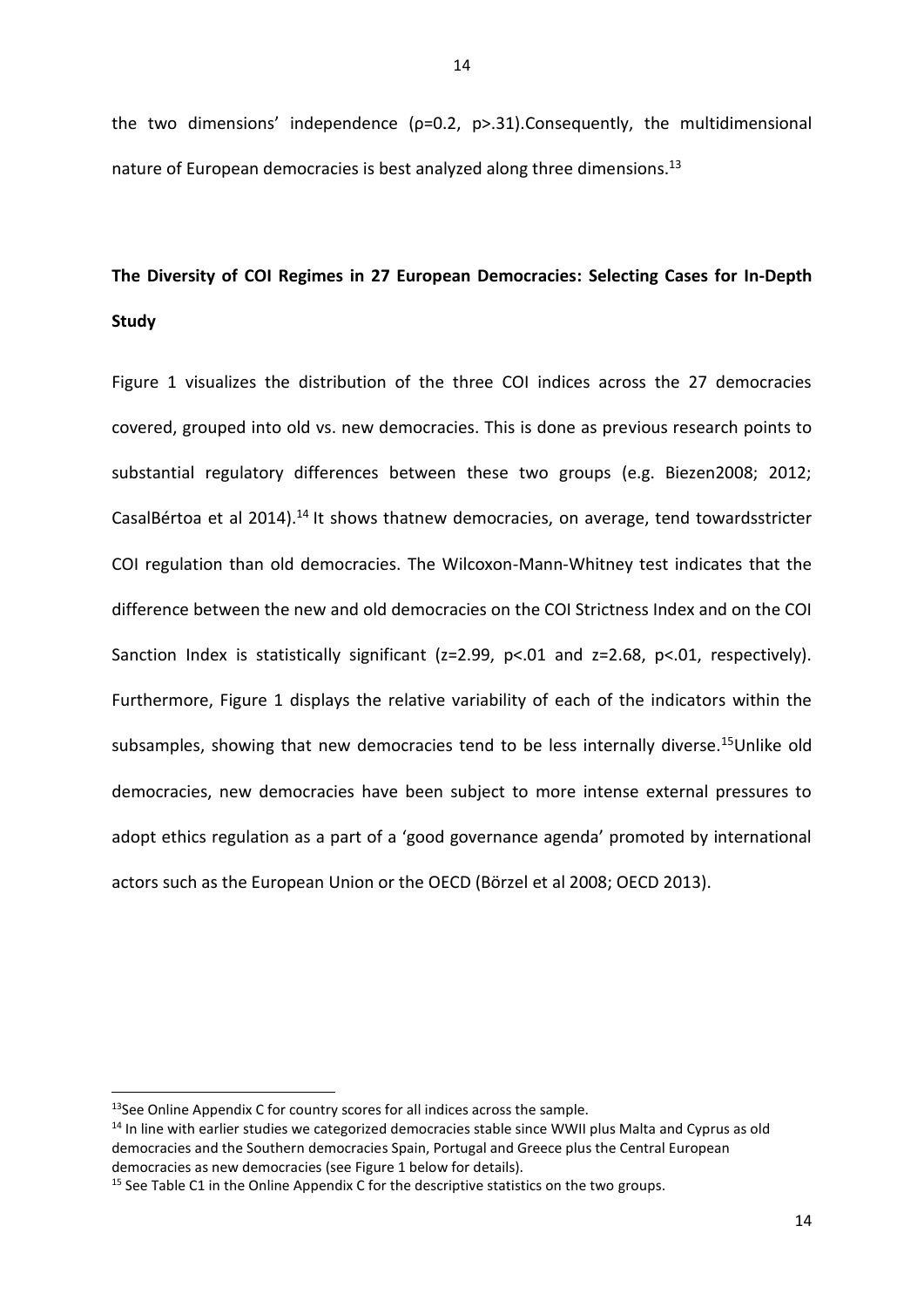



**Source:** Own data

Considering the differences displayed by Figure 1, we select *two old democracies to carry out a paired comparison of factors driving the longitudinal development of COI regimes*, as in these systems regulatory choices can be more unambiguously linked to domestic institutional factors that constrain the selection of reform options according to the historical institutionalist approach (Lodge 2003). Hence, the selection of old democracies (which have developed their current COI regime over many decades) minimizes the influence of conditionality monitoring mechanisms, which in the case of new democracies interact or overlap with external pressures such as those exercised by GRECO reviews (Gorz 2018).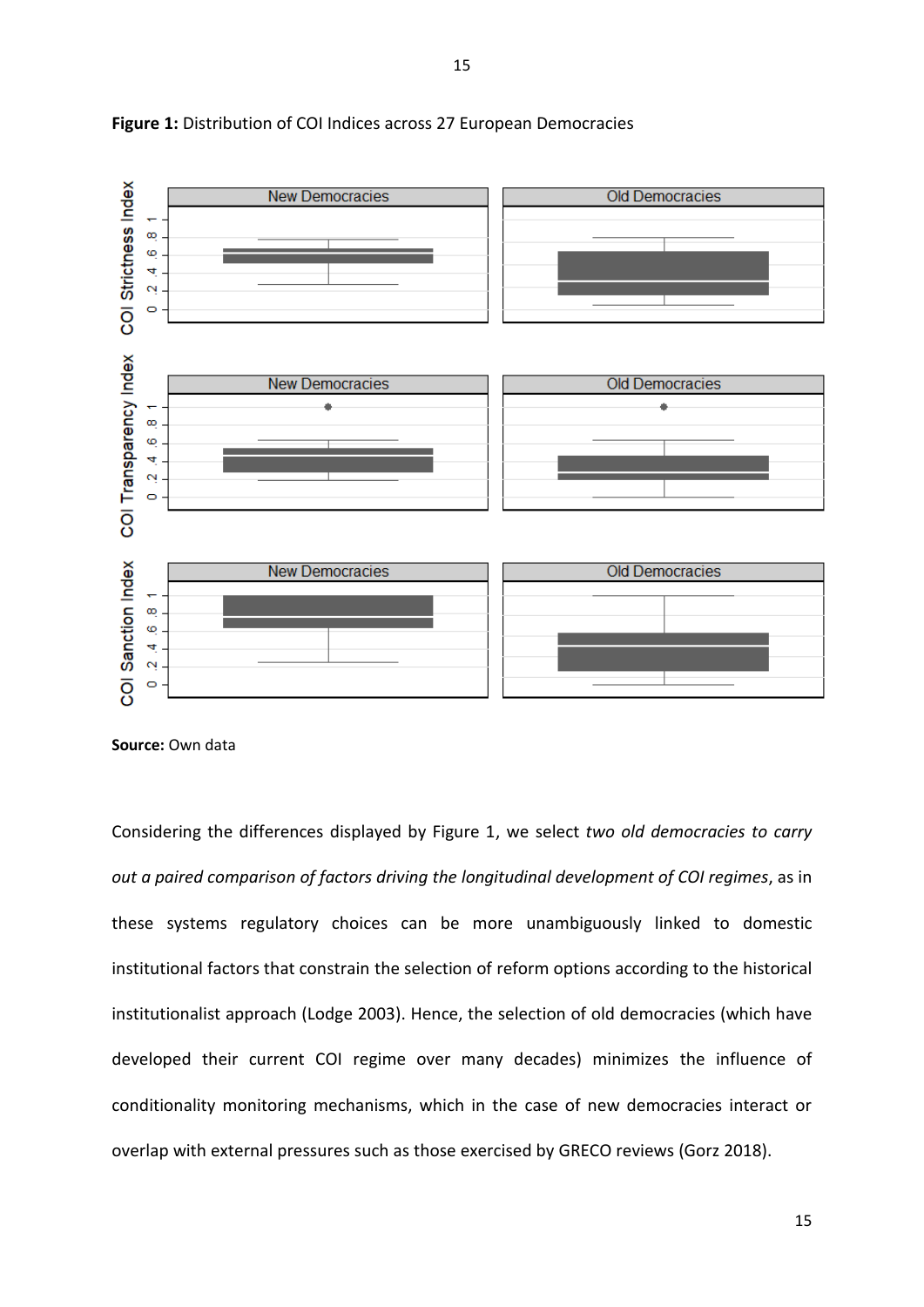Suitable for an exploratory investigation of systemic dispositions shaping COI regulation over time, we moreover choose two extreme cases, which *maximize differences in the COI regulatory strategies chosen by old democracies.*<sup>16</sup> This is done based on countries' COI Sanction and COI Transparency scores, which – as shown earlier - are independent of each other, i.e. reflect separate regulatory strategies. Figure 2 shows the discrepancy between COI Sanction and COI Transparency scores across the 27 democracies, hence, the extent to which democracies develop their COI regime through transparency measures *rather than* sanctions or vice versa.<sup>17</sup> Most countries put a stronger emphasis on sanctions than transparency. Only one of 13 new democracies stresses transparency more than sanctions - Croatia. Importantly, we find more variation among old democracies: six of them stress transparency over sanctions; eight of them show the reverse patterns, showing a much more balanced distribution of 'regulatory dispositions'. We choose the two old democracies with the biggest discrepancy between COI Sanction and COI Transparency scores from our sample for in-depth study, the UK and Belgium.

<sup>&</sup>lt;sup>16</sup>Matching procedure based on propensity scores is not possible for our small-N sample.

<sup>&</sup>lt;sup>17</sup> As both indices are standardized between 0 and 1, they could be subtracted from each other. The difference is visualized in Figure 2 (see Figures C2 and C3 in the online appendix for the indices grouped into old and new democracies).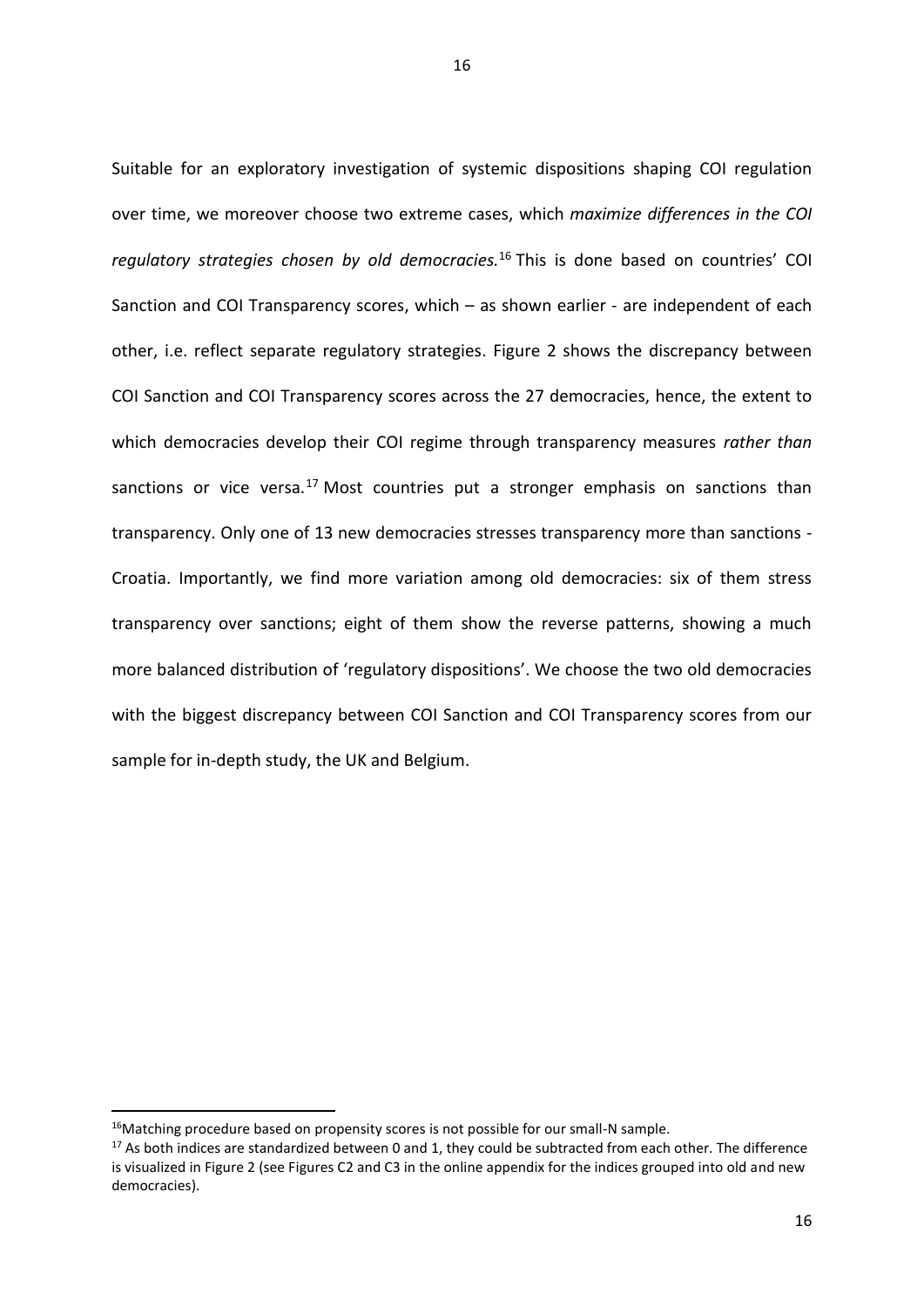

**Figure 2:** Discrepancies between COI Sanctions and COI Transparency across 27 Democracies

Composed by the authors

Consequently, the selection of the UK and Belgium as extreme cases to engage in a pairwise comparison of COI evolution has several advantages: first, it is particularly suitable to explore the trajectories of COI reform as they allow us to distil the drivers underlying the distinct regulatory choices that pushed the nature of the two COI regimes into a transparency-oriented (UK) as opposed to sanction-oriented direction (Belgium) "in especially stark or obvious forms" (Bennett 2004: 40; Seawright and Gerring 2008: 297). Second, they are among the four old democracies with the highest COI Strictness scores (see Figure C1, Online Appendix C). Both have repeatedly suffered from serious political crises that pushed parliamentarians to tighten their COI regimes over the last decades, a similarity that allows us to focus on the particular COI mechanisms chosen in these processes, taking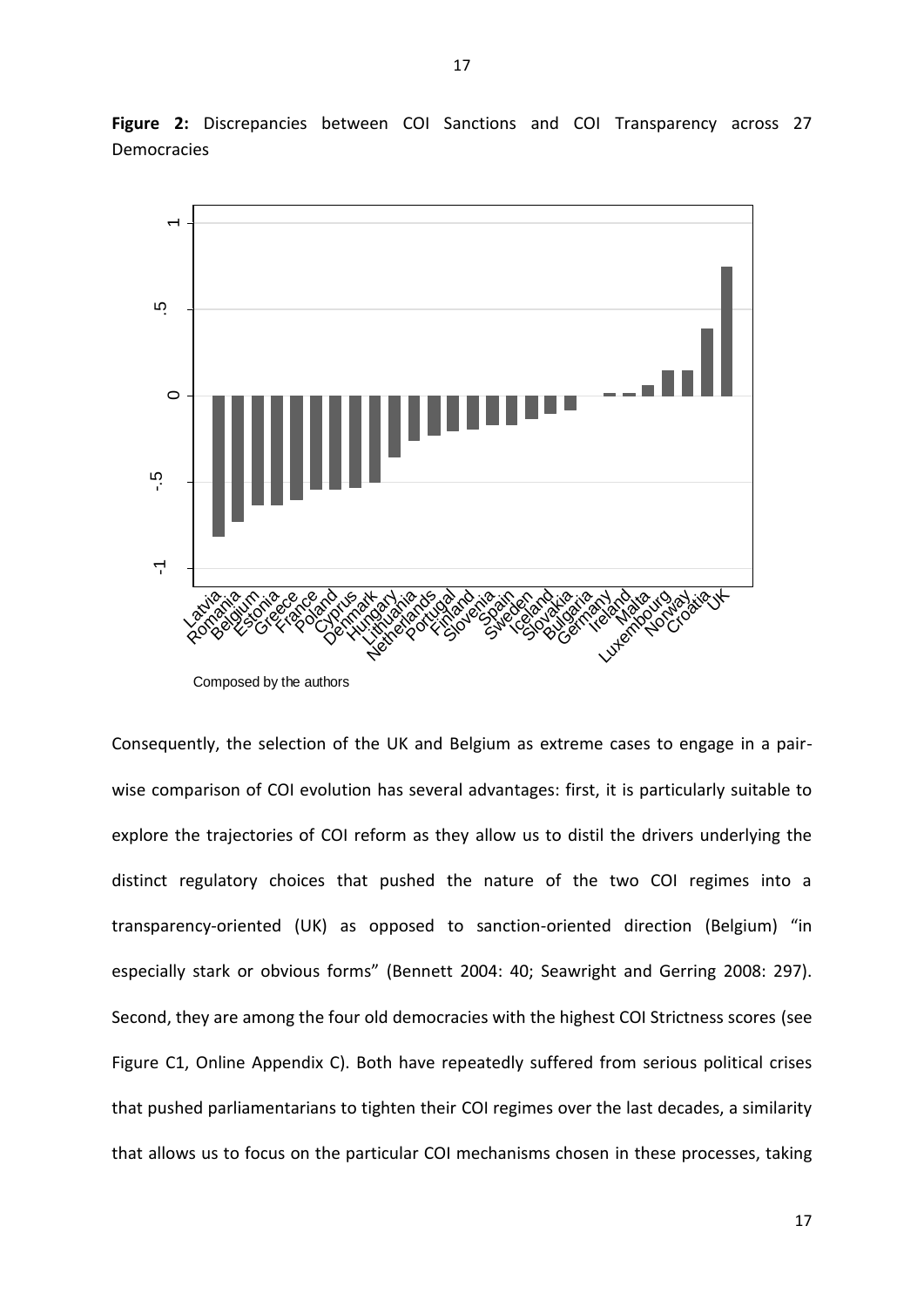the overall trend towards stricter COI regulation as a given. Third, given our interest in the influence on COI regimes of regulatory dispositions underpinning democracies' domestic institutional settings, these can be more easily 'isolated' in old democracies less influenced by international pressures.

#### **The Long-Term Evolution of COI Regimes in the UK and Belgium**

As earlier studies on regulatory reform (e.g. Clift and Fisher 2004; Jones 2007; Quack and Djelic 2005; Little et al 2013; Hine and Peele 2016), we reconstruct the evolution of COI regimes applicable to national parliamentarians in the UK and Belgium from the introduction of the first COI elements until 2015 using document analysis. The latter combines primary legislation and regulation as well as failed draft proposals, backed up by parliamentary debate and official reports justifying provisions, their amendment or rejection, complemented by secondary literature.

#### UK: The Evolution of a Transparency-Oriented COI Regime

Though conflicts of interest have been long regulated by parliamentary conventions alone, over time, the House of Commons (HoC) has adopted an increasing number of resolutions formalizing those conventions and made existing provisions stricter, usually in the aftermath of scandals in an attempt to re-establish public confidence(Hine and Peele 2016).

The *transparency dimension* has been strengthened most unambiguously. This started in 1974 with the introduction of the Register of Members' Interests, a compulsory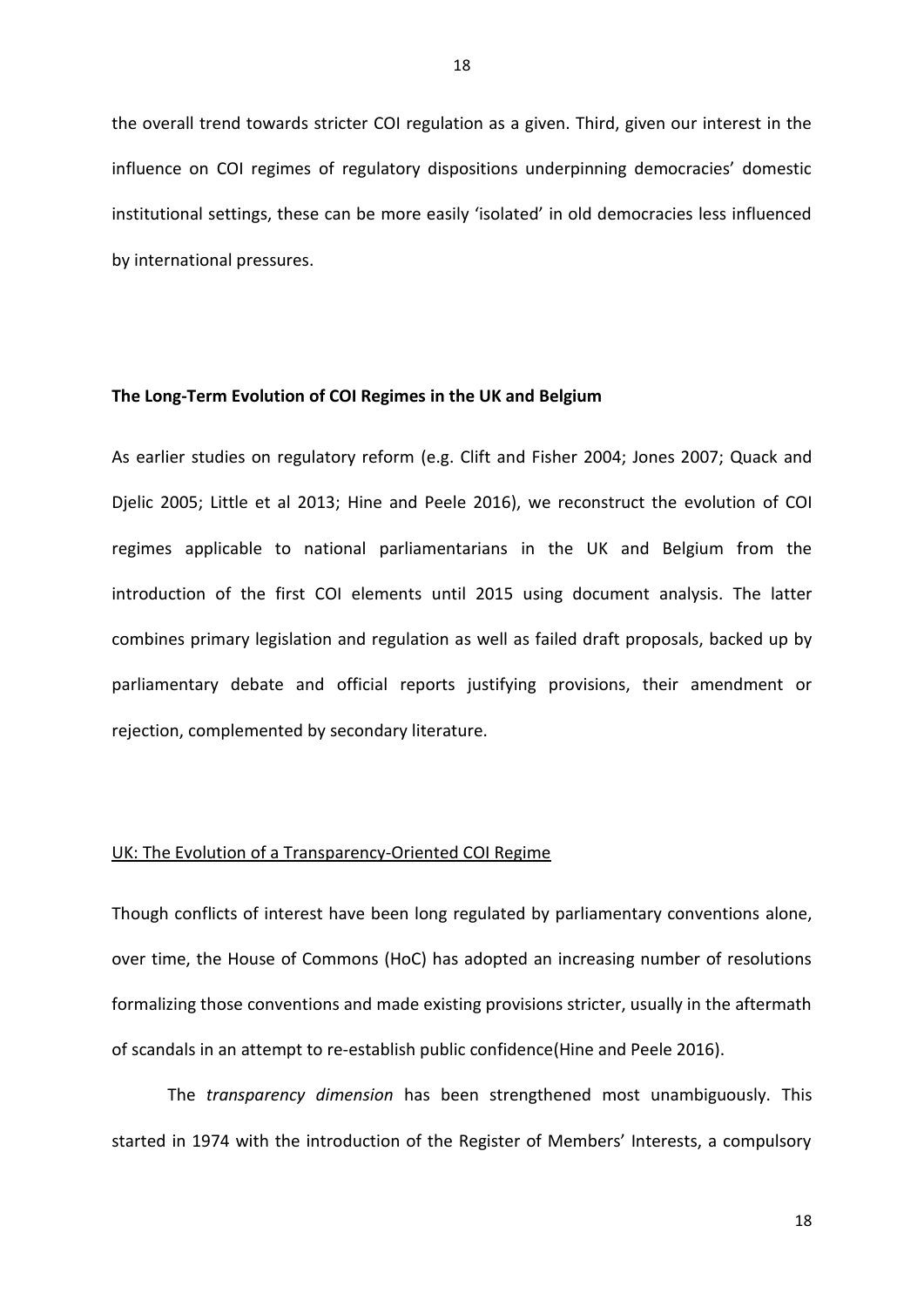public register to disclose MPs' pecuniary interests, and the formalization of the longstanding convention for MPs to have to declare financial interests in parliamentary debate (House resolution of May 22 1974). Both provisions were overseen by a permanent select committee created in 1976.<sup>18</sup> In the aftermath of the Poulson bankruptcy hearings of 1972 which revealed that MPs took bribes to secure lucrative government contracts, the pressure to create a compulsory register (which had been proposed before but rejected) had become intense. While the proposal to publish MPs' income tax return was rejected due to privacy considerations, the new register aimed at protecting the public reputation of the House. The resolution required the register to be "available for public inspection" – annually published in the House of Commons paper.<sup>19</sup>Transparency was further strengthened by the online publication of the register introduced as partof the Nolan reforms in 1995 in the aftermath of the Matrix Churchill affair of 1992 and the cash for questions scandal of 1994. The proposal to hold evidence hearings of the committee in public, however, was again rejected.<sup>20</sup> As far as 'shaming through transparency' goes, initially unresolved disputes about non-compliance – be it regarding asset or conflict of interest declarations - would initially go to the select committee overseeing the Members' register without the MP's name being mentioned. Transparency of (suspected or established) non-compliance was eventually introduced in 2010, in the aftermath of the expenses scandal. Since then, information on all inquiries (including relevant evidence) and outcomes (concerning

 $\overline{\phantom{a}}$ 

<sup>&</sup>lt;sup>18</sup> Since 1967 there was a voluntary register established by Liberal MPs, available for public inspection, Aspects of Nolan – Members' Financial Interests, Research Paper 95/62, 16 May 1995, Home Affairs Section, HoC Library, p. 1

 $19$ Ibid, pp. 4, 6.

<sup>&</sup>lt;sup>20</sup> Ibid, pp. 31-2. See also: [https://www.parliament.uk/mps-lords-and-offices/standards-and-financial](https://www.parliament.uk/mps-lords-and-offices/standards-and-financial-interests/parliamentary-commissioner-for-standards/registers-of-interests/register-of-members-financial-interests/)[interests/parliamentary-commissioner-for-standards/registers-of-interests/register-of-members-financial](https://www.parliament.uk/mps-lords-and-offices/standards-and-financial-interests/parliamentary-commissioner-for-standards/registers-of-interests/register-of-members-financial-interests/)[interests/,](https://www.parliament.uk/mps-lords-and-offices/standards-and-financial-interests/parliamentary-commissioner-for-standards/registers-of-interests/register-of-members-financial-interests/) retrieved August 14 2016.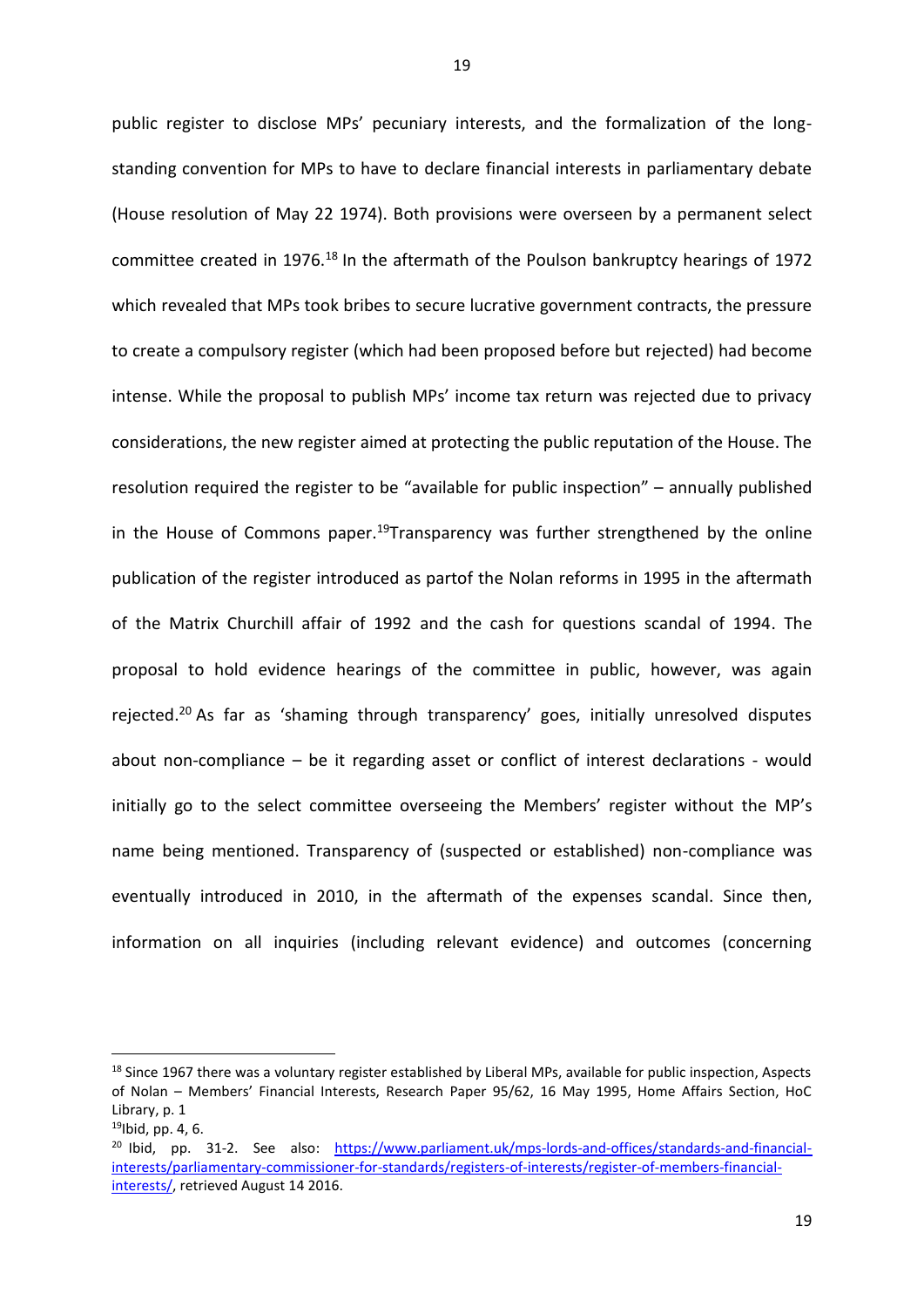disclosing and preventive rules) are released online. <sup>21</sup> Statistics about complaints, identifying Members under inquiry, are published monthly (GRECO 2013: 19). These basic steps were accompanied by expanding what ought to be included in the asset declarations, i.e. enhanced rule strictness, thereby making transparency requirements more significant.While strongly held notions about popular control of representatives are central to British parliamentary traditions, recent developments took place in a context of strong legal provisions to assure freedom of information that shaped parliamentary regulation generally, as illustrated by the expenses scandal triggered by freedom of information requests. 22

Comparing the use of *disclosing as compared to preventive constraints*more generally, the UK system relies much more on the former than latter. Considering the following much debated preventive measure is indicative for a disinclination to impose *actual* constraints on MP behaviour: in 1996, the newly created Code of Conduct of the House enshrined a preexisting ban on paid advocacy and expanded it. Already since 1947 a House resolution prohibited initiation of parliamentary proceedings solely or principally due to a contractual agreement with an outside interest, as such practices would undermine MPs' ability to represent constituency and broader society in favour of sectional interests. After 1992 the regulation was tightened with MPs needing to declare their interest in select committees, not only in debate, and stand aside if their pecuniary interests were concerned.<sup>23</sup> The post-Nolan regulations then prohibited the initiating of proceedings as well as participating in any

<sup>&</sup>lt;sup>21</sup> Parliamentary Commissioner for Standards: Review of the Guide to the Rules relating to the Conduct of Members, Consultation Paper, 19 January 2012, p. 46.

<sup>&</sup>lt;sup>22</sup> The [Freedom of Information Act 2000](https://en.wikipedia.org/wiki/Freedom_of_Information_Act_2000) in force since 2005, allows members of the public to request disclosure of information from public bodies.

<sup>&</sup>lt;sup>23</sup> Parliamentary Commissioner for Standards: Review of the Guide to the Rules relating to the Conduct of Members, Consultation Paper, 19 January 2012, p.36.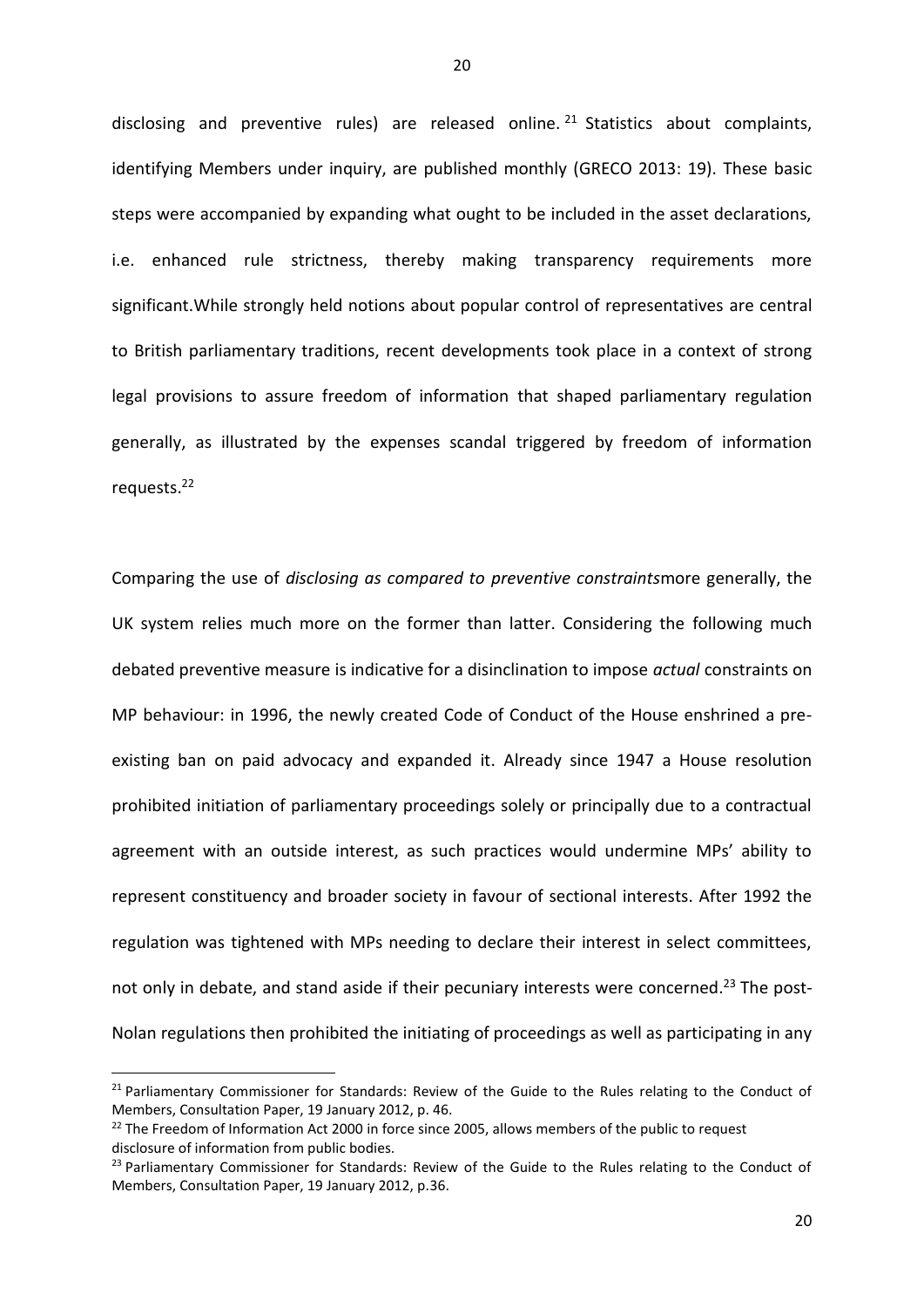delegation to ministers or public officials<sup>24</sup>, while introducing rules regulating the use of confidential information (Coxall 2001: 103). A proposed ban on holding consultancies with multi-client lobbying companies recommended by Nolan, however, was not picked up (Foreman 2002: 279).Even more, in 2002, the 1996 regulationwas relaxed, allowing initiation and participation in proceedings as long as doing so does not generate 'exclusive benefit' to someone the member has financial relationship to, meaningas long as at least one less dominant provider benefits as well. Despite criticisms that this provision de facto legitimizes MPs to "undertake lobbying which might substantially have benefited a dominant presence in a particular market"<sup>25</sup> and renewed debates around it in 2010 and 2012, it has remained unaltered until today. This was justified by the importance of MPs being able to bring their current outside experience to parliamentary proceedings<sup>26</sup>, arguably being incompatible with any effective restrictions on their ability to lobby for the interests they are involved with, as long as they declare their financial interests in the process.

Similarly, *resistance against independent enforcement and a more robust sanction regime* shapes the COI regime until today. This is justified referring to reputational costs imposed by the citizens as the ultimate sanction for politicians, while insisting that the House (i.e. MPs) needs to maintain sole jurisdiction over its own matters, including the sanctioning of MPs for breaking House rules (Oliver 1997: 543). The permanent select committee created in 1976 to oversee the Members' register was only entitled to act when getting complaints but would 'under no circumstances' act as enforcement officer with powers to inquire in

<sup>24</sup>Ibin, pp.35-6.

<sup>25</sup>Ibin, p.39.

 $^{26}$ Ibin, p.38-40. See also: Committee on Standards and Privileges, Ninth Report of Session 2010-12, HC 654, Volume II, paragraph 733.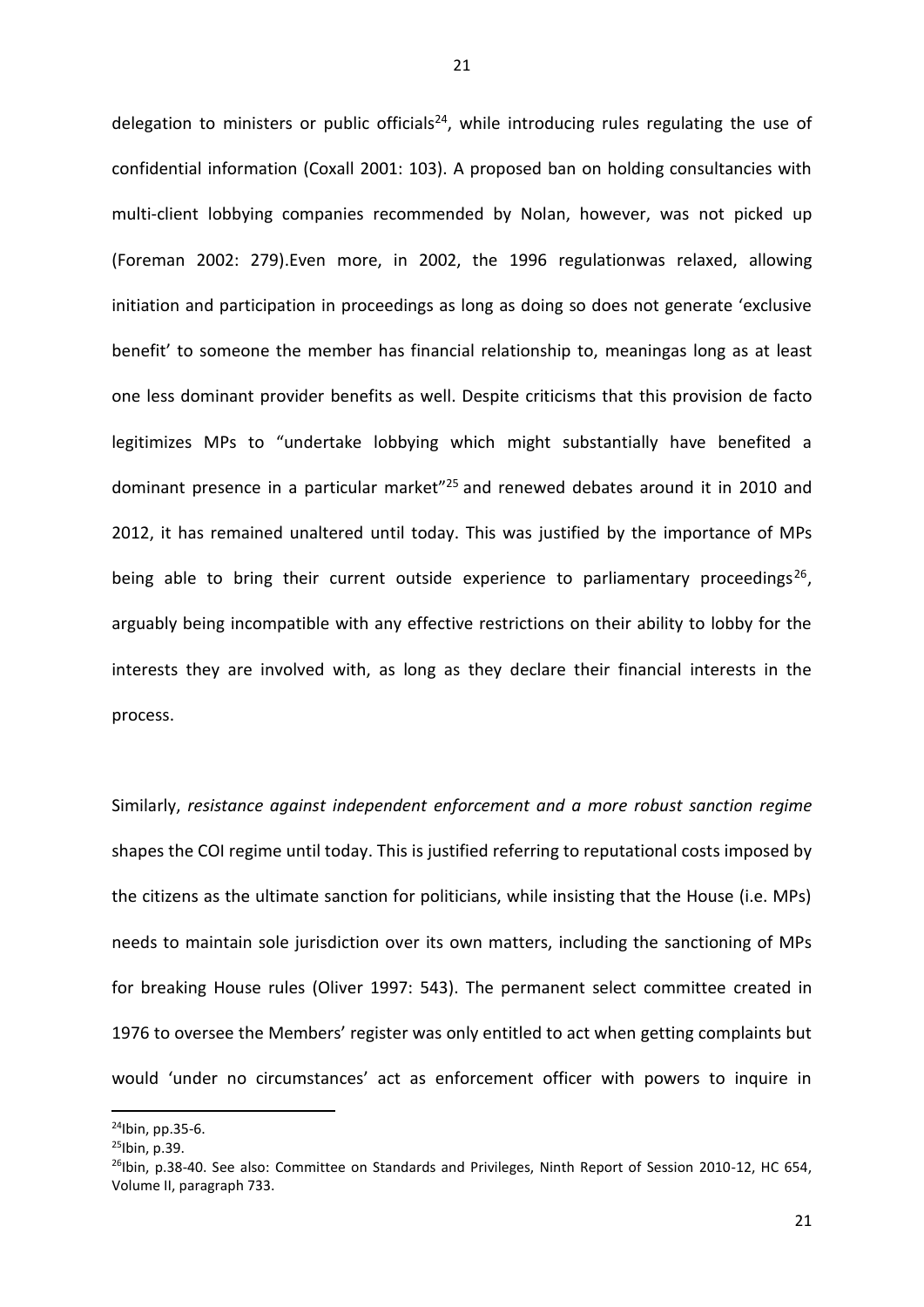circumstances of members. <sup>27</sup> The Nolan reform in the mid-1990s strengthenedCOI enforcement*.*The new commissioner for standards dealing with MP violations of COI regulation, however, was and is still is an officer of the House. He/she has to work with a Committee of Standards (composed of MPs) and – yet again - had for a long time no authority to proactively examine a case without a complaint being issued, though post-Nolan they were allowed to actively check the facts and make enquiries.<sup>28</sup>Meanwhile the House as a whole remained the ultimate decision-maker in serious cases of misconduct.<sup>29</sup> Nolan's proposal to create an offence of misuse of public office applicable to MPs failed (Foreman 2002: 280), being in tension with the principle of 'parliamentary privilege' which gives MPs immunity for actions or statements made in the course of their legislative duty.<sup>30</sup>Also later proposals to strengthen the independence of the Standards Commission, such as by introducing an investigative tribunal with a legal chairman were rejected.<sup>31</sup>After the Expenses Scandal in 2009, yet again discrediting parliamentary self-regulation, a House resolution in 2010 broadened the commissioner´s scope of review allowing for pro-active investigations(without receiving a complaint on a matter first). A report in 2012, however, suggested that the resolution had not been implemented.<sup>32</sup>Since 2013, three lay members form part of the Committee of Standards who proposed for equal numbers of MPs and lay

<sup>&</sup>lt;sup>27</sup> Aspects of Nolan – Members' Financial Interests, Research Paper 95/62, 16 May 1995, Home Affairs Section, HoC Library, p. 7, 9, 25.

<sup>28</sup>Ibin, p. 30.

<sup>&</sup>lt;sup>29</sup> Summary of the Nolan Committee's First Report on Standards in Public Life, [www.pavs.org.uk/about/documents/TheSevenPrinciplesofPublicLife.doc,](http://www.pavs.org.uk/about/documents/TheSevenPrinciplesofPublicLife.doc) retrieved August 14 2016. Committee on Standards - Sixth Report -The Standards Systems in the House of Commons –Committee on Standards, 10 February 2015, (point 71) [http://www.publications.parliament.uk/pa/cm201415/cmselect/cmstandards/383/38305.htm,](http://www.publications.parliament.uk/pa/cm201415/cmselect/cmstandards/383/38305.htm) retrieved August 12 2016.

<sup>&</sup>lt;sup>30</sup>[http://www.lawcom.gov.uk/wp-content/uploads/2016/01/ape\\_previous.pdf,](http://www.lawcom.gov.uk/wp-content/uploads/2016/01/ape_previous.pdf) retrieved August 14 2016. See also Committee on Standards in Public Life (the Wicks Committee), Sixth Report, January 2000, recommendation 9.

<sup>&</sup>lt;sup>31</sup> Committee on Standards in Public Life (the Wicks Committee), Sixth Report, January 2000.

<sup>&</sup>lt;sup>32</sup> Parliamentary Commissioner for Standards: Review of the Guide to the Rules relating to the Conduct of Members, Consultation Paper, 19 January 2012, p.46.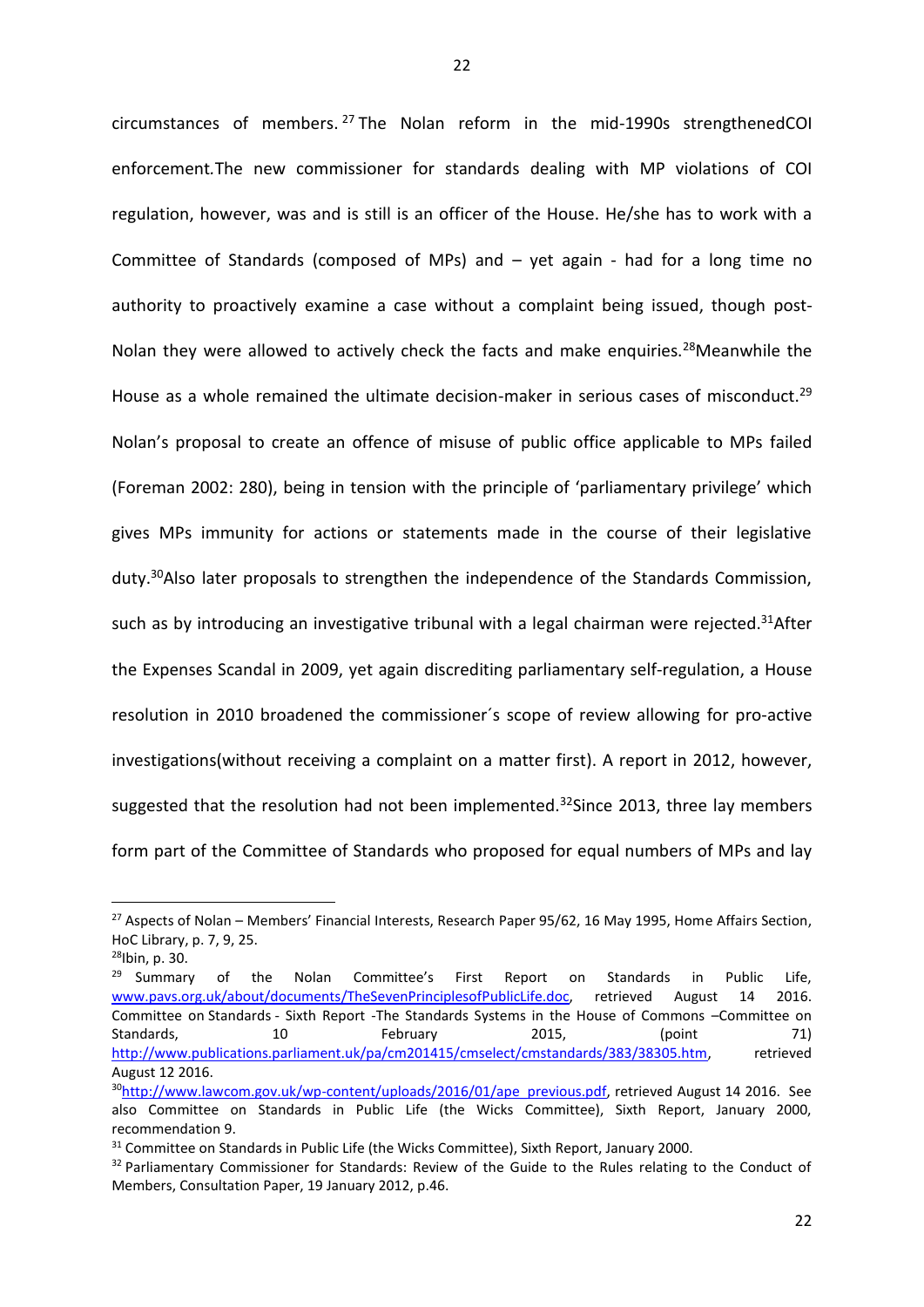members on the Committee, whichhas been adopted in 2015.While lay members can issue a 'minority report' to Committee publications (a right that to date has not been used), they have no voting rights, leaving MPs in control.<sup>33</sup>

The regulation of *COI sanctions* underwent least change. Still today the House controls any penalties for MP misconduct which conventionally include reprimands, repayment of moneys, a written apology, an apology to the House or a period of suspension (with loss of pay and pension rights) and expulsion (last used in 1947). In 1999, a proposal for the introduction of fines as a sanction was made but not realized. <sup>34</sup>Until today the House code of conduct only contains a brief reference that sanctions can be imposed by the House, without specification what they are and which violations they apply to.<sup>35</sup>Only recently, the Sixths Report of the Committee of Standards - while recognizing that it is problematic that MPs have a final say over their own sanctions - pointed to 'strong constitutional reasons against purely external regulation of standard issues'. The committee considered the range of sanctions 'appropriate and sufficient' and stressed the reliance of the system on 'reputational costs' <sup>36</sup>, which again highlights the centrality of the normative foundation of British democracy, whose basic functioning relies on notions of popular control exercised by citizens, rather than institutional checks and balances between institutions.

<sup>33</sup> See: [https://www.parliament.uk/business/committees/committees-a-z/commons-select/standards/lay](https://www.parliament.uk/business/committees/committees-a-z/commons-select/standards/lay-members/)[members/,](https://www.parliament.uk/business/committees/committees-a-z/commons-select/standards/lay-members/) retrieved May 30 2018.

 $34$ Ibin, p.5.

<sup>&</sup>lt;sup>35</sup> The Standing Order of the House only refers to possible sanctions (withdrawal from the House, suspension from the services of the House) for grossly disorderly behaviour or disobedience (Art 44, 45), [http://www.publications.parliament.uk/pa/cm201011/cmstords/700/700.pdf,](http://www.publications.parliament.uk/pa/cm201011/cmstords/700/700.pdf) retrieved November 20 2016 <sup>36</sup>The Standards Systems in the House of Commons – Sixth Report- Committee on Standards, 10 February 2015, http://www.publications.parliament.uk/pa/cm201415/cmselect/cmstandards/383/38305.htm, retrieved August 12 2016, sections 72-4; 150-7.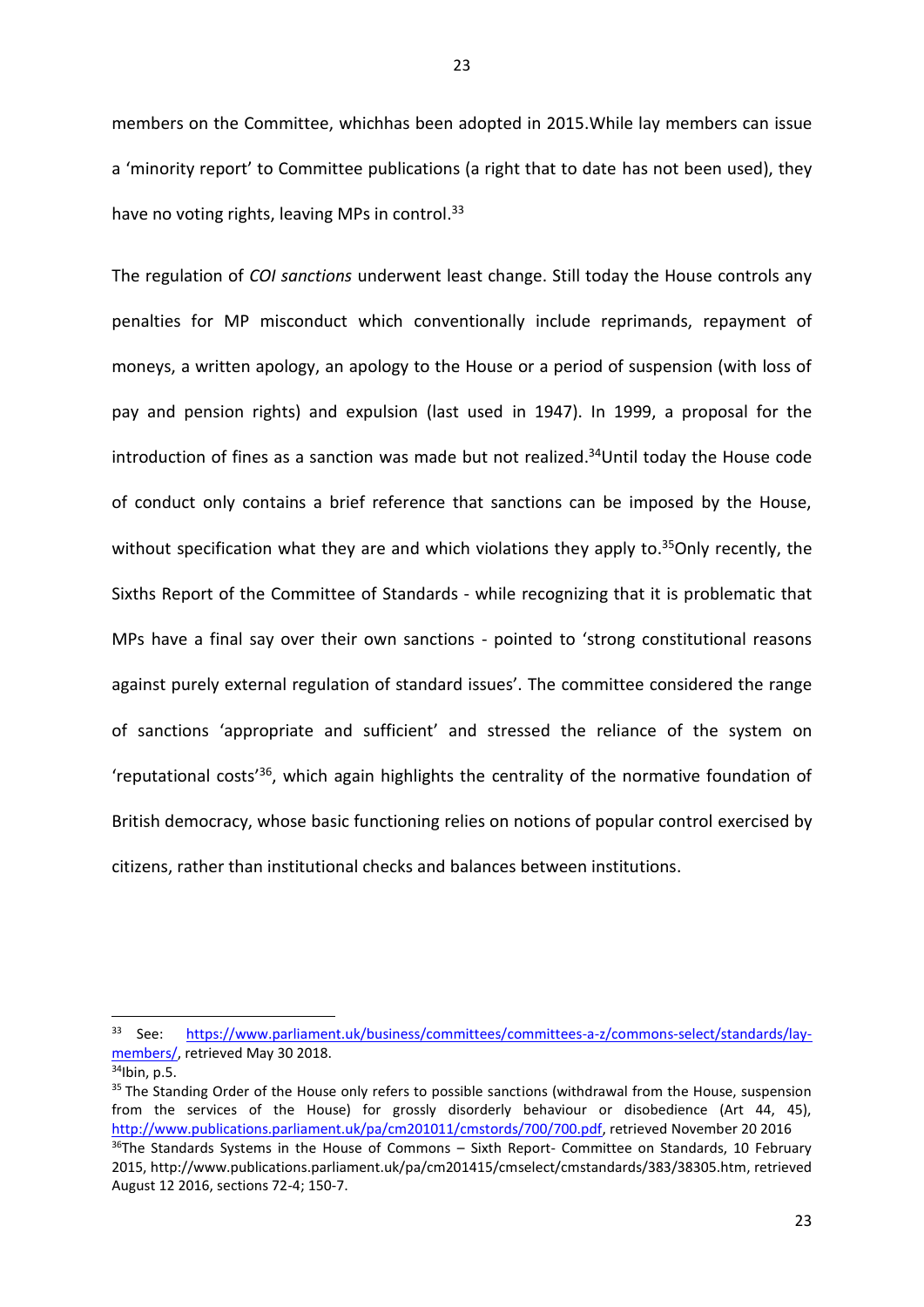Though some COI mechanisms go back to the 1930s, the development of the COI regime as it exists today started in the 1990s. Since the 1991 election, in which alienation between citizens and established parties triggered the national breakthrough of the extreme right *Vlaams Block* party, the Belgian political system has been confronted with major governance crises. The Augusta-Dassault affair<sup>37</sup>, a corruption scandal, as well as policy failures like the phaedophilia Dutroux's case, exacerbated the crisis in the late 1990s. Belgium scored relatively low on the level of perceived corruption and almost no MPs were convicted of corruption in connection with their mandates (GRECO 2014b: 4). Meanwhile, Belgium was one of the countries with the highest level of party patronage in Western Europe (Müller 2000: 151). Hence, the overall legitimacy of the system rather than the failures of particular MPs fueled reform debates (Maesschalck and Van de Walle 2006: 1012). COI regulation became a part of wider statutory reforms of public governance (*inter alia* federalization, public management reform, anticorruption) launched to restore public trust, with COI regulation applicable to public officials (including parliamentarians) aiming at curbing partisan control of the Belgian state (DeWinter and Brans 2003; Transparency International 2012; Van de Walle, Thijs and Bouckaert 2005).

Among the core COI elements sanctions have been reinforced most unambiguously, while transparency measures were only adopted reluctantly. In the late 1980s, calls for *disclosing mechanisms* emergedto complement long-existing*preventive rules* such as restrictions on the concurrent holding of public offices introduced by the Belgian Constitution 1831 and

**.** 

<sup>&</sup>lt;sup>37</sup>The scandal broke in the early 1990s over bribes that had been paid in the procurement of helicopters for the military. Several high-profile politicians, including several government ministers from the Walloon and Flemish Socialist parties resigned as a result of the scandal.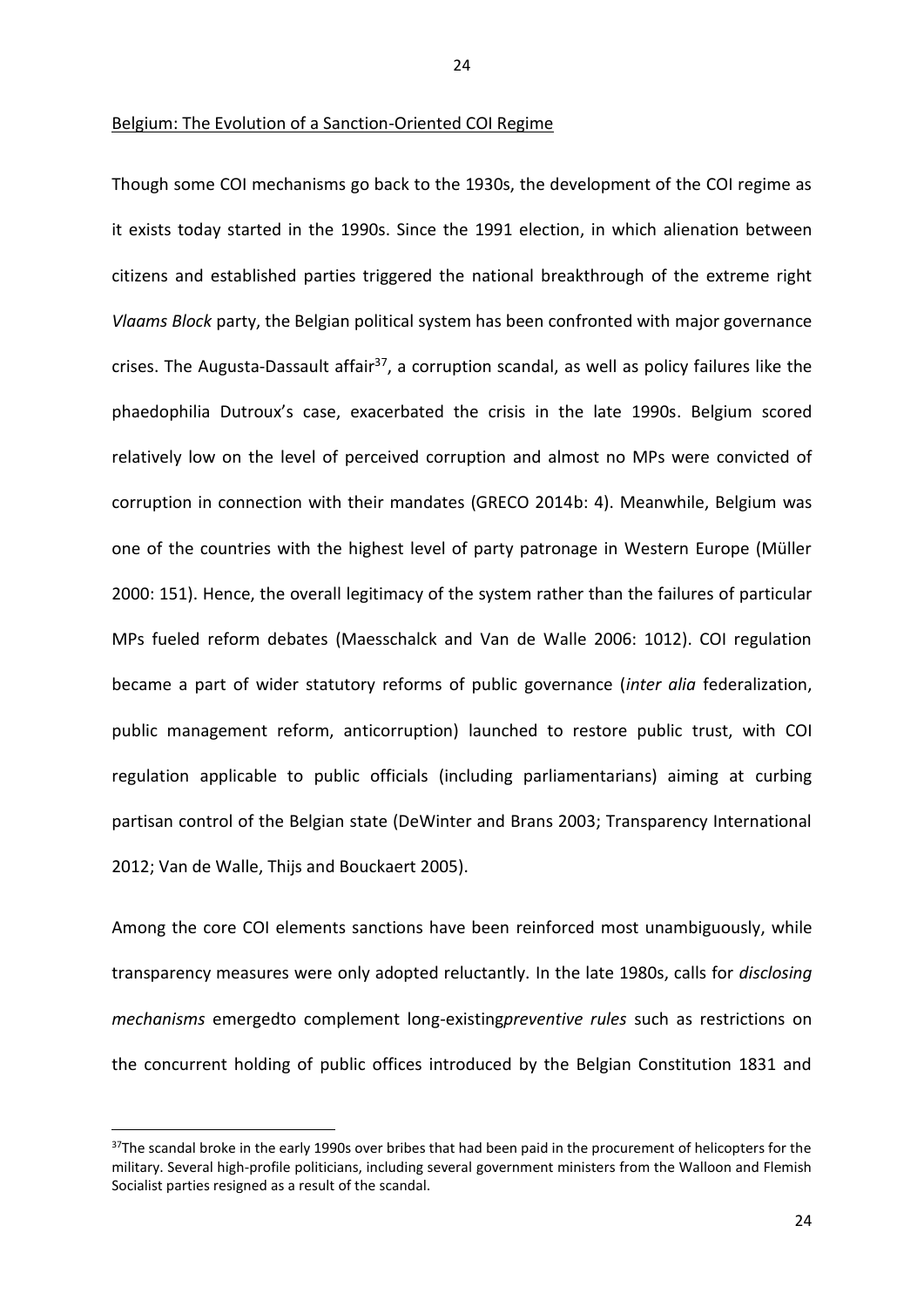reinforced in the Law of 6th August 1931, which also contained the requirement of a "cooling off" period for MPs before being appointed to other paid public positions. Calls for transparency gained further saliencyin the 1990s as consociational bargaining between major government parties was increasingly considered dysfunctional (Peters 2006: 1081), and MPsbeing suspected to serve hidden interests.<sup>38</sup>

The first set of laws introducing the *disclosure of declarations of interests* (covering appointments, activities and professions) was passed on  $2<sup>nd</sup>$  May 1995. Parliamentary debates predating this show MPs' reservations though. Such declarations – so the argument –would provide incentives for politicians to no longer take on outside positions crucial for the development of technical skills and competences<sup>39</sup> (an argument used in the UK to fend off stricter rules on paid advocacy). More significantly, the initial legislative proposal of 1993 planned to make asset declarations public as well, to let citizens decide whether MPs are subject to conflicts of interest. This was substituted in the 1995 legislation by a requirement to provide an asset declaration in a sealed envelope to the Court of Accounts which could only be opened in the event of a criminal investigation for illicit enrichment. MPs justified this provision following recommendations of the Belgian data protection authority, which indicated that publicly open declarations restrict MPs' privacy and might lead to harmful consequences for MPs, their spouses and relatives. <sup>40</sup> Instead of publishing MPs' declarations, the 1995 lawsrequired the publication of a ´black list´ of those MPs who failed to submit declarations of interest or asset declarations to publically shame non-compliant MPs.

<sup>38</sup>Senate de Belgique, *Doc. Parl*., 1994-1995, n. 1334/3, p. 3 and 21.

<sup>39</sup>Senate de Belgique, *Doc. Parl*., 1994-1995, n. 1334/3, p. 4.

<sup>40</sup>Chambre des Representants de Belgique, *Doc. Parl.,* 1995-1996, 457/6, p. 15; Senate de Belgique, *Doc. Parl.,* 1994-1995, 1334/3, p. 29; Senate de Belgique, *Doc. Parl.,* 1997-1998, 621/12, pp. 39-40 and 48.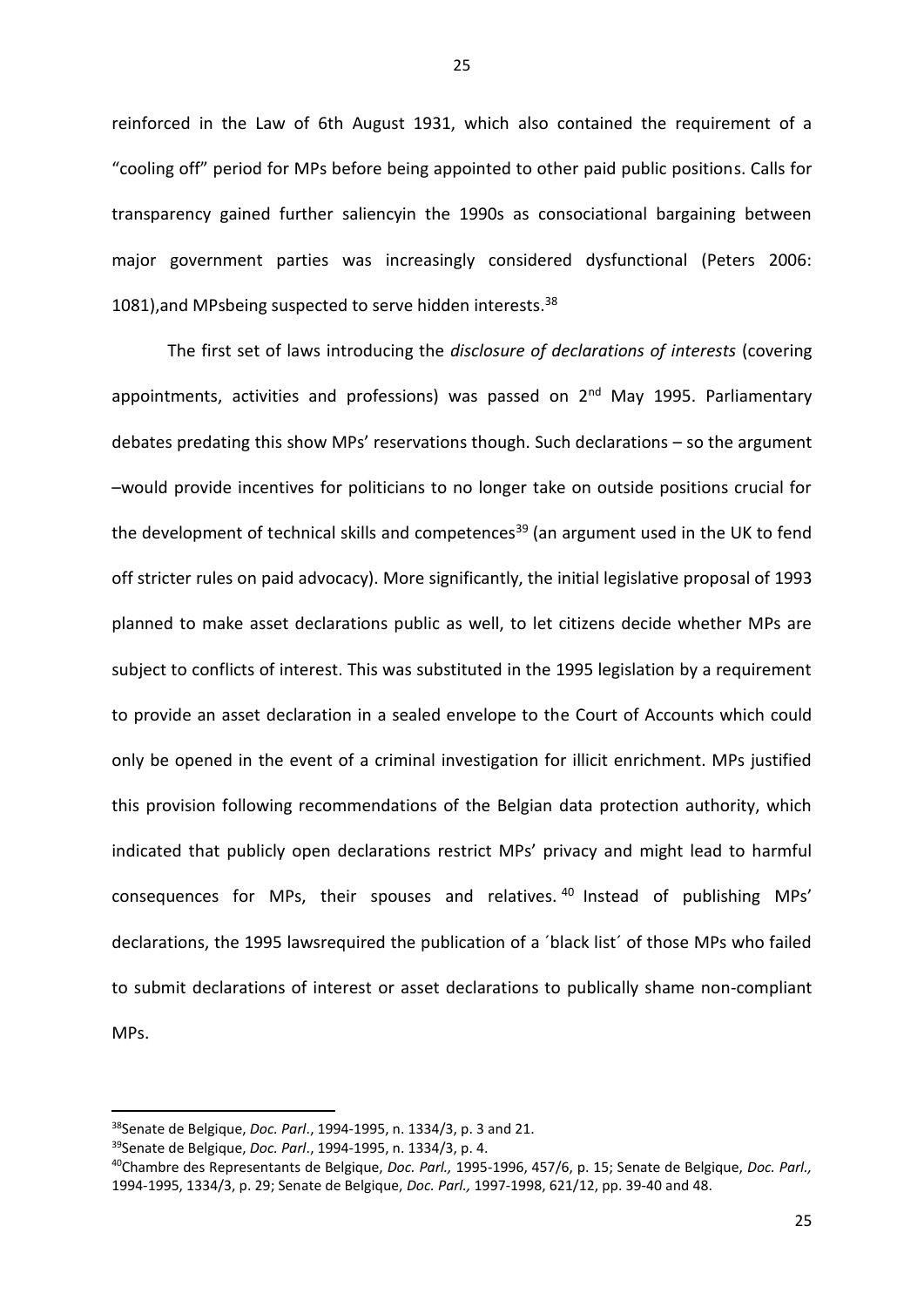Already watered down, this legislation only existed on paper for many years. In a country like Belgium the *Rechtsstaat* administrative tradition requires that the procedural details of rule application and enforcement are codified by law. The broad scope of COI regulation encompassing thousands of individuals across different categories of public office holders at the national and local levelsfurther heightened the already high costs for passing operational provisions in the fragmented consociational Belgian system due to struggles over how to apply the same framework to such a diversity of officials. Meanwhile, some MPs pushed for delays given the uncertainty on when and how declarations should be lodged and reviewed.<sup>41</sup> Consequently, operational provisions wereonly adopted in 2004leading to the publication of the first ´black list´ in 2005, nine years after the initial law had been passed.<sup>42</sup> At the same time, the 2004 legislationadded a 'procedure of resolution' which allowed non-compliant MPsto appeal to the parliamentary commission deciding about the inclusion of MPs in the 'black list', thereby allowing parliament to prevent the public shaming of non-compliant MPs. It further allowed for corrections to be made to declarations at different stages, including *after*non-compliance had been detected, reducing instances in which non-compliance areopenly publicized (GRECO 2014b: 21).

The publication of declarations of interestin the official gazette was delayed even longer (17 years after the 1995 law, 8 years after the 2004 operational provisions) as disagreement on its content persisted until 2012.<sup>43</sup>Proposals to disclose compensation for public jobs were presented in 2006 and 2010 and for all jobs in 2015 (along with a new call for the publication of asset declarations), complemented by recommendations by GRECO to enhance public disclosure (2017: 3-4). All of them were rejected reflecting parliamentary

<sup>41</sup> See Senate de Belgique, *Doc. Parl,* 1997-1998, 621/12, pp. 15-78.

<sup>42</sup>Ordinary and Special Laws of 26th June 2004.

<sup>43</sup> See Chambre des Representants de Belgique, *Doc. Parl*., 2005-2006, 2652/001, pp. 9-20.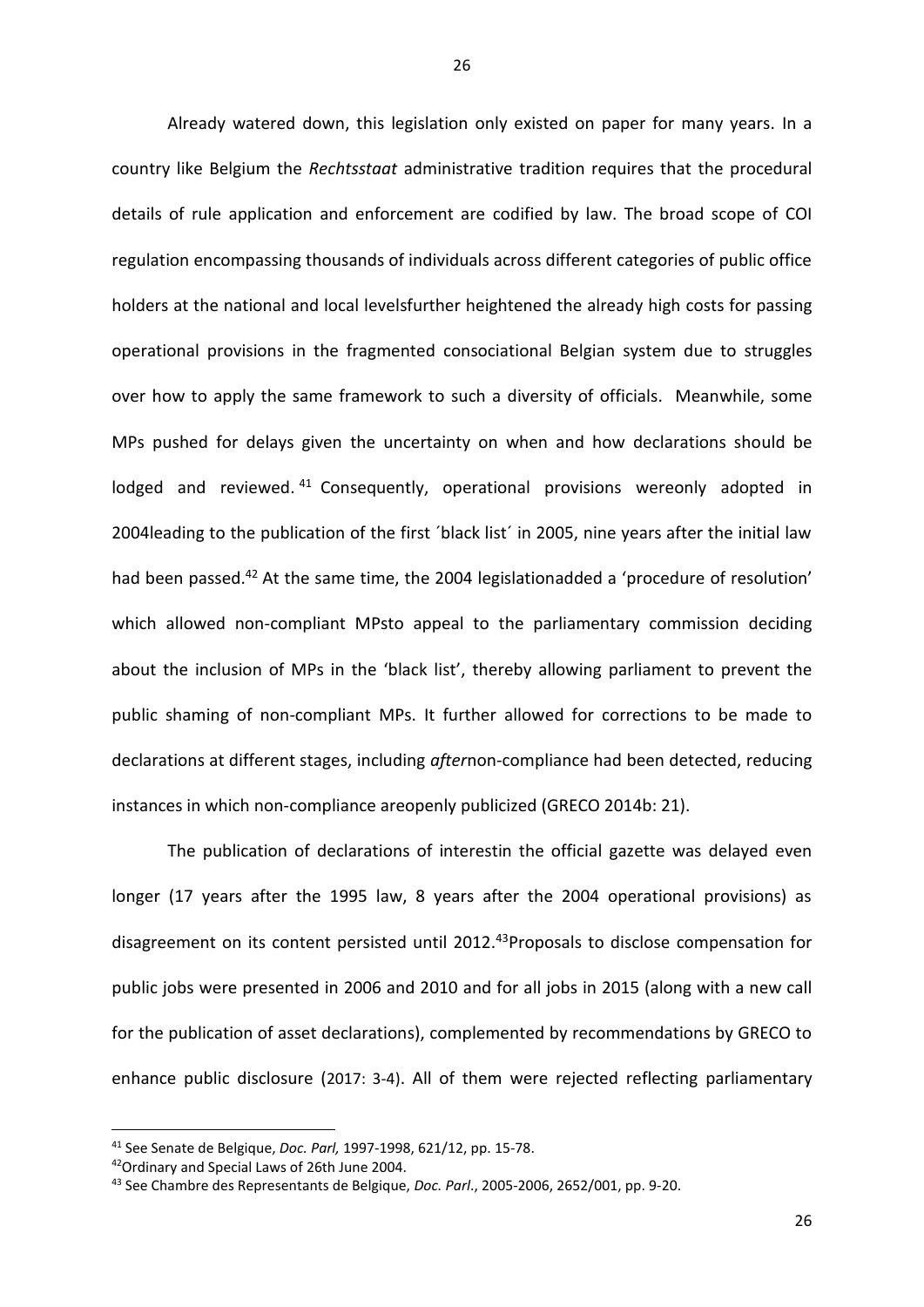traditions not granting extensive rights to access information about the legislature in a context where privacy is constitutionally protected (Article 22). Freedom of information applies only to the administrative functions of parliament as an institution, while MPs enjoy the same protections of privacy as ordinary citizens.<sup>44</sup>

In the meantime, long-standing *preventive measures* were strengthened. The Law of 5th April 1999 prohibited MPs to become board members of public companies, reinforcing the long existing provisions included in the Belgian Constitution and in the 1931 Law (see above). Moreover, parliamentary mandates could not be combined with more than one paid executive office and a cap was set on the remuneration that could not exceed the equivalent of half of the parliamentary allowance (DeWinter and Brans 2003: 61).

Another deep political crisis a decade later opened another window of opportunity for reform. The coalition agreement of October 2011 suggested a major state reform to overcome tensions between different segments of the Belgian society (Brans, Pattyn and Bouckaert 2016: 453), which contained a chapter on ethics (Di Rupo 2011: 5-7). It proposed Codes of Deontology for both houses of parliament that were adopted on  $17<sup>th</sup>$  and  $19<sup>th</sup>$ December 2013 respectively, including disclosing and preventive measures. In the case of the Chamber of Representatives, the code required MPs to declare orally any conflict of interest in parliamentary proceedings and prohibited them to receive any financial or material benefit in return for acts performed in connection with their parliamentary mandate, including any gift which exceeded a symbolic value. The code also prohibited MPs to share confidential information.

<sup>44</sup> See Chambre des Representants de Belgique, *Doc. Parl*., 2014-2015, 0951/001, p. 4.; Global Right to Information Ranking, [www.rt-rating.org,](http://www.rt-rating.org/) retrieved 14 July 2017.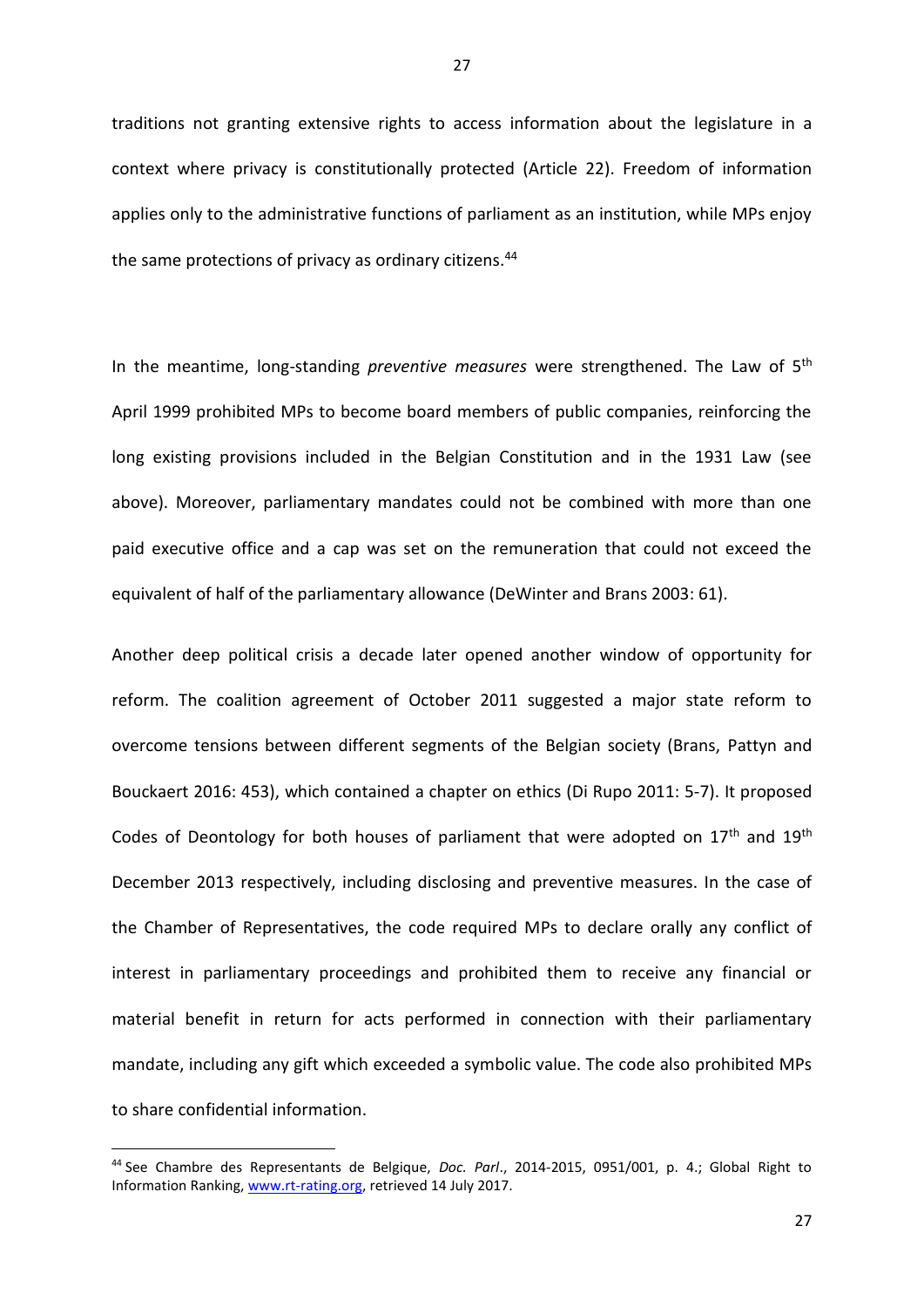To enforce the new code, a Federal Ethics Committee was established by the Law of 6<sup>th</sup> January 2014. Its composition and the appointment procedure resemblethe ones of the Constitutional Court to enhance the body's independence - though the complexity of the appointment procedure, requiring the qualified majority of two thirds, delayed the appointment of its members until May 2016. <sup>45</sup>That said,*independent enforcement*had already replaced parliamentary self-regulation by 1995 when MPs entrusted the Court of Accounts as an actor outside parliament trusted by MPs and the public to keep both declarations of interests and assets.However, its ability to operate was curtailedas long as operational provisionshad not been adopted (see on this above). Concerns were raised about the ability of the Court of Accounts to manage the excessive workload resulting from a declaratory system applicable not only to MPs but to thousands of office holders at the central and local levels. The 2004 Lawtherefore streamlined the submission procedure. Nonetheless,concerns remain that the Court of Accounts is not able to accurately verify the declarations it receive <sup>46</sup> and is reluctant to enforce the consequences of an inaccurate/incomplete declaration, which undermines the transparency of the system (GRECO 2014: 20-1; Court des Comptes 2015: 21-29).

In contrast, the *sanctions*underpinning COI disclosing mechanisms introduced in 1995 were severe and little contested as they signaled the credibility of reform efforts in a context marked by severe dissatisfaction in face of an extensive level of party patronage (De Winter et al. 1996).<sup>47</sup> Article 6 of the 1995 law penalizes the non-submission of both declarations with a fine between 600-6000€. It also postulates that criminal sanctions are applicable for

<sup>45</sup> See Chambre des Representants de Belgique, *Doc. Parl.*, 54 1828/001, 19th May 2016.

<sup>&</sup>lt;sup>46</sup> This explains several proposals for further simplification of the declaratory system in the post-2004 period. See Chambre des Representants de Belgique, *Doc. Parl*., 2008-2009, 1507/001, p. 5.

<sup>47</sup>Debate Senate 6 april 1995, *Doc. Parl.,* 1994-1995, 1334/3, p. 16.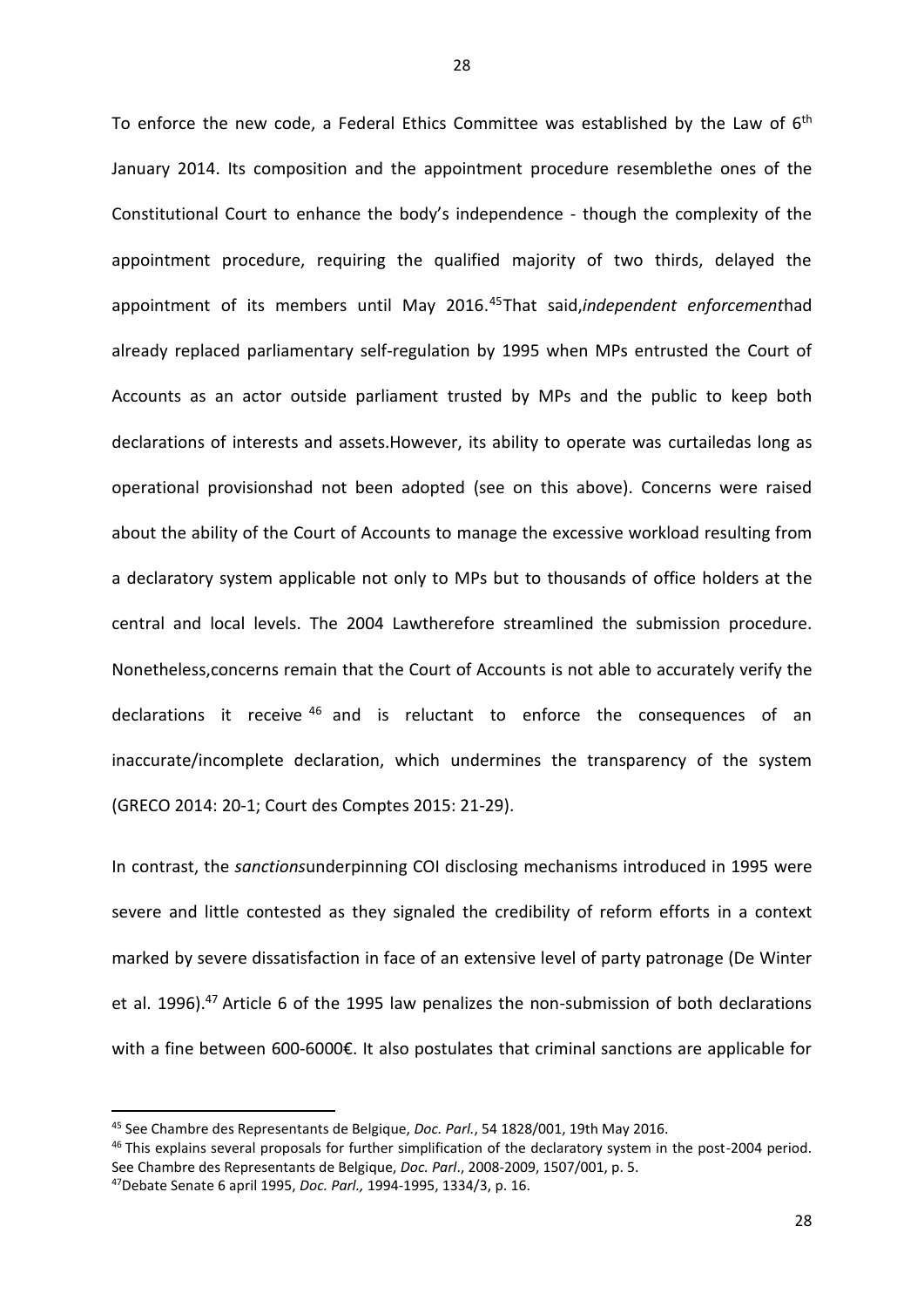the public office-holders in case of forgery and use of falsified documents (Article 194 of the Criminal Code) with ten to fifteen years' imprisonment plus incidental penalties (Article 31 of the Criminal Code). Regarding sanctions underpinning preventive mechanisms, the anticorruption Law of  $10<sup>th</sup>$  February 1999 introduced criminal penalties for any person holding public office who acquired interests unlawfully (Transparency International 2012: 49).<sup>48</sup> This already extensive arsenal of sanctions was complementedin 2014 by the new Rules of Procedure of the Low Chamber. They introduced political sanctions (exclusion from confidential proceedings, possibly all proceedings) and pecuniary sanctions (withholding of emoluments) for the misuse of confidential information. 49

## **Discussion**

**.** 

Table 3 reports key findings of the case studies, identifying four institutional features as central for shaping the choice of COI mechanisms in line with our theoretical expectations (e.g. Knill 1998; Lodge 2003; Clift and Fisher 2004). In essence, the nature of the *executivelegislative relations* as well as the nature of *administrative traditions* fundamentally shaped the 'fit' of transparency measures and formal-legal sanctions in the two institutional settings analyzed. This finding is coherent with previous research that drew on historical institutionalist theory to assess the impact of politico-administrative structures upon crossnational variation in reform choices (Pollitt and Bouckaert 2017).

<sup>48</sup> Article 245 of the Criminal Code carries a prison sentence of one to five years and/or a fine and/or exclusion from office, separating taking an interest while holding public office from instances of corruption.

<sup>&</sup>lt;sup>49</sup>Legal Department of the Belgian House of Representatives, Rules of Procedure of the Belgian House of Representatives, Rule 67, October 2014.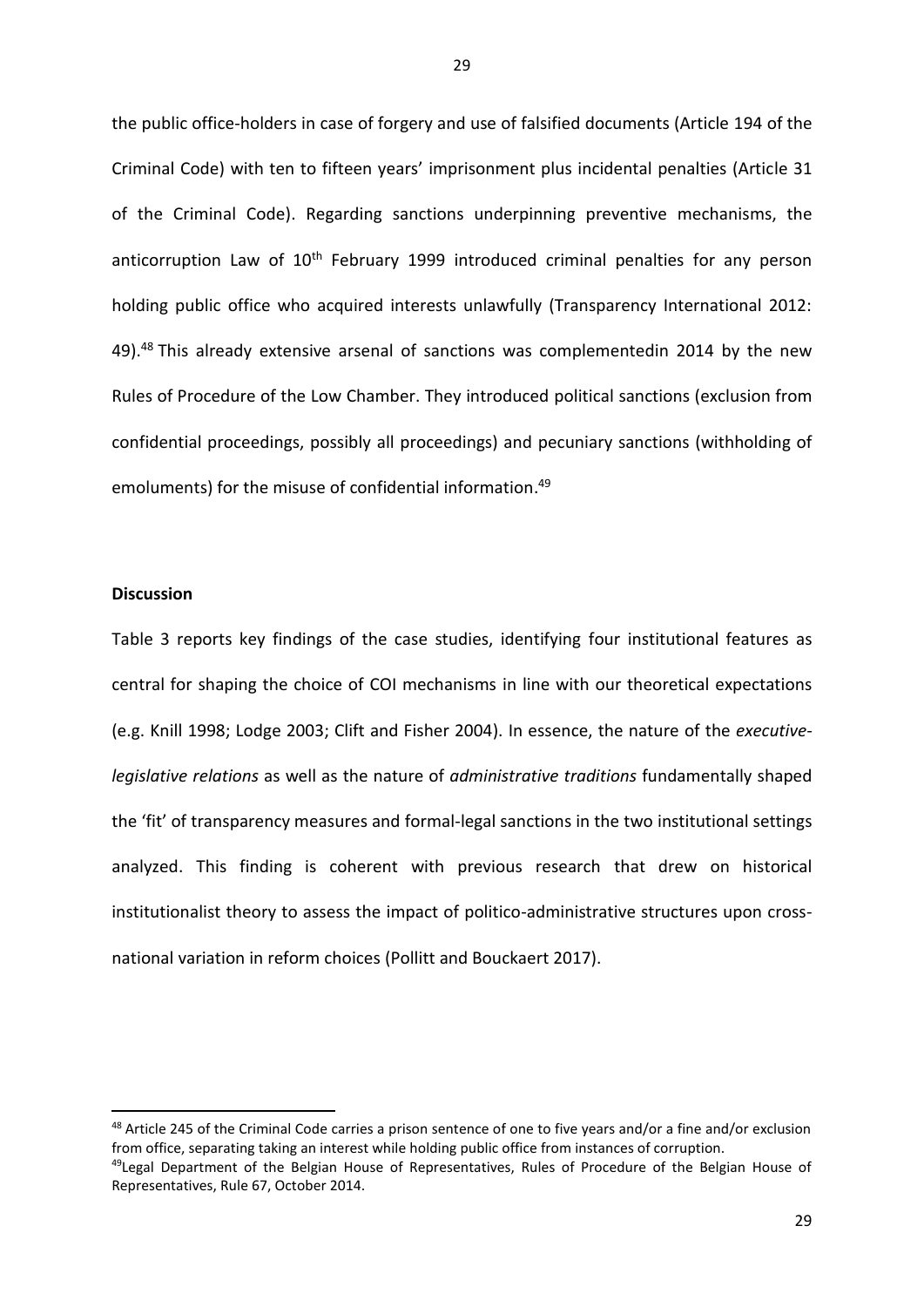With regard to the *nature of the executive-legislative relations*, our analysis confirms that majoritarian systems like the UK facilitate rapid and large-scale reform whereas incremental decision-making takes place in consensual systems like Belgium (Pollitt and Bouckaert 2017: 47; Lijphart 2012). It also shows that majoritarian systems generate an appreciation of transparency since their accountability processes are based on popular control which apportions blame to individuals or groups (McCarthy-Cotter and Flinders 2018: 201). Accordingly, UK parliamentarians  $-$  to a considerable extent  $-$  were able to fended off demands for independent enforcement and sanctions to start with, referring to longstanding notions of parliamentary privilege and sovereignty. Conversely, consensual systems like Belgium are built on a notion of keeping the process of elite bargaining secret, with little direct intervention by the public at large (Peters 2006: 1087). This gave elites some latitude to accommodate fragmented interests by means of patronage but it raised credibility issues that were dealt with through independent enforcement and sanctions.

As for the nature of the *administrative tradition*, *Rechtsstaat* systems like Belgium are stickier and slower to reform than 'public interest' systems like the UK (Pierre 1995: 8). This is because reform choices and their implementation do not require statutory action in the latter (Pollitt 2013). Conversely, a codified body of law regulates any action of public office holders in Belgium where the judiciary assures that legal procedures are being followed. Differences between administrative traditions are amplified by broader variations in societal values, such as differences in power distance and uncertainty avoidance (Hofstede 2001). Belgium scores a lot higher than UK on both indexes and this widens the gulf between the legalist and the flexible approaches to reform, which are embedded in the two administrative traditions respectively (Pollitt and Bouckaert 2017: 63-66).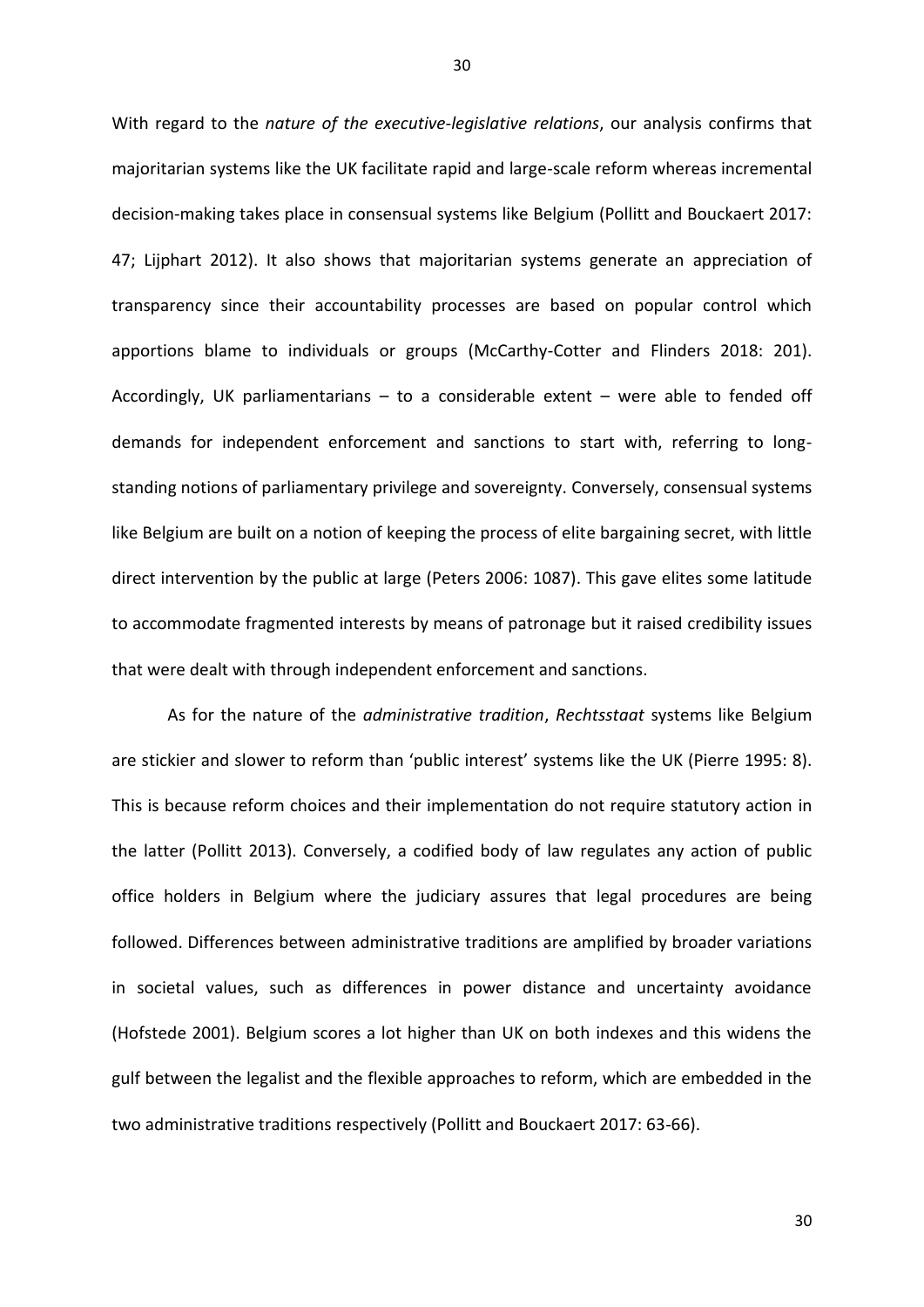Furthermore and also in line with institutionalist accounts of path dependency (Mahoney 2000: 528), the *link between COI and state reform* (Bezes and Parrado 2003: 45) played an important role. Whereas in the UK COI reform has been developed on an *ad hoc* basis, in Belgium it has been part of comprehensive state reforms. This link has broadened the scope of COI reform, thus multiplying veto points as well as exacerbating legalist intricacies of implementation. Finally, *pre-existing legal provisions shaping the rights and the obligations of parliamentarians* fed into debates on whether to adopt disclosing or preventive COI measures respectively. Sensitivity towards the downsides of transparency measures has been higher in Belgium with its stronger protections of MP privacy, whereas in the UK strong freedom of information provisions supported their adoption instead.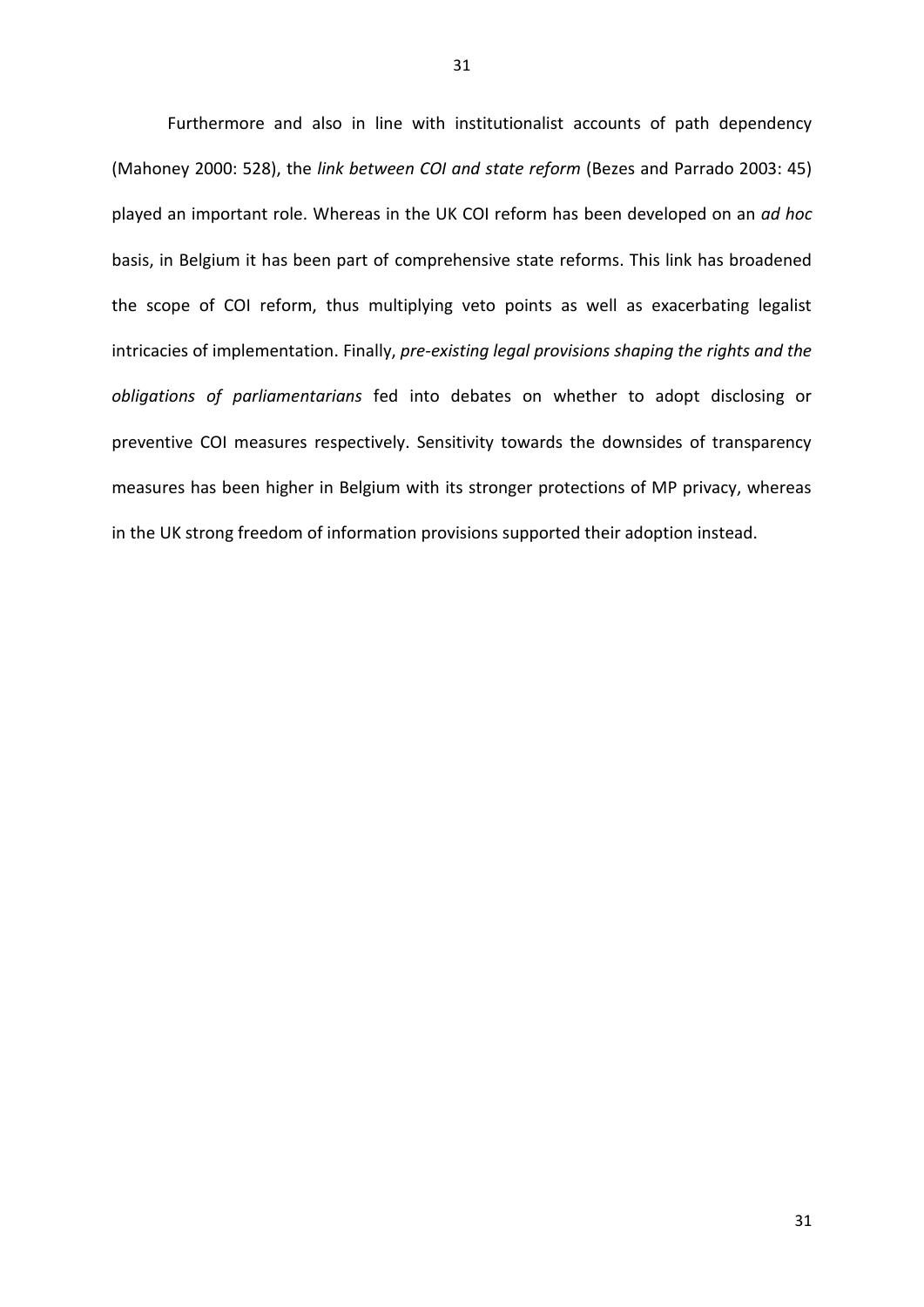**Table 3:** Differences in COI Reform and their Implications

| <b>Institutional Factors</b> | <b>BELGIUM</b>                                                   | <b>UK</b>                                                       |  |  |
|------------------------------|------------------------------------------------------------------|-----------------------------------------------------------------|--|--|
| <b>Nature of Executive-</b>  | High number of parties working in oversized coalition            | Alternation between ideologically<br>single<br>narrow,<br>party |  |  |
| <b>Legislative Relations</b> | governments bridging ideological and territorial divides         | governments                                                     |  |  |
|                              | Implications:                                                    | Implications:                                                   |  |  |
|                              | · Blurred lines of accountability and secrecy facilitating       | • Clear lines of accountability enhancing the suitability of    |  |  |
|                              | agreement between multiple partners creating resistance          | transparency as a disciplining mechanism                        |  |  |
|                              | against transparency measures                                    |                                                                 |  |  |
|                              | • Decision-making costs of negotiating/passing reform proposals  | • Decision making costs of negotiating/passing reform           |  |  |
|                              | high                                                             | proposals low                                                   |  |  |
| <b>Administrative</b>        | "Rechtsstaat" System                                             | "Public Interest" System                                        |  |  |
| <b>Tradition</b>             | Implications:                                                    | Implications:                                                   |  |  |
|                              | • Demanding legal procedures for changing COI machinery          | . No need of statutory change for changing COI machinery        |  |  |
|                              | . Involvement of state authorities outside parliament (e.g.      | . No involvement of state authorities outside parliament (e.g.  |  |  |
|                              | courts) in rule implementation                                   | courts) in rule implementation                                  |  |  |
|                              | • Broad cultural climate of high uncertainty avoidance and power | . Broad cultural climate of low uncertainty avoidance and       |  |  |
|                              | distance strengthening the legalist approach                     | power distance sustaining the flexible approach                 |  |  |
| <b>Intersection between</b>  | COI reform linked with broader reform efforts tackling wider     | COI reform not linked to other reform efforts                   |  |  |
| <b>COI and State Reform</b>  | systemic crises (i.e. partitocracy and federalism)               |                                                                 |  |  |
|                              | Implications:                                                    | Implications:                                                   |  |  |
|                              | . Broad scope of the reforms encompassing multiple public        | • Narrow scope of the reforms confined to Parliament            |  |  |
|                              | offices beyond Parliament                                        |                                                                 |  |  |
|                              | • Increasingly stricter reforms, but delayed implementation due  | . Reforms as a short-term responses to specific scandals        |  |  |
|                              | to the scope of regulation                                       | allowing for policy reversals when salience decreases           |  |  |
| <b>Pre-existing Legal</b>    | Weak freedom of information provisions applicable to             | Strong freedom of information provisions applicable to          |  |  |
| <b>Provisions on</b>         | parliamentarians/strong provisions to protect MPs' privacy       | parliamentarians/weak provisions to protect MPs' privacy        |  |  |
| Parliamentarians'            |                                                                  |                                                                 |  |  |
| <b>Rights / Obligations</b>  | Implications:                                                    | Implications:                                                   |  |  |
| <b>Affecting COI</b>         | • Resistance against transparency measures                       | • Underpinning transparency measures                            |  |  |
| <b>Regulation</b>            |                                                                  |                                                                 |  |  |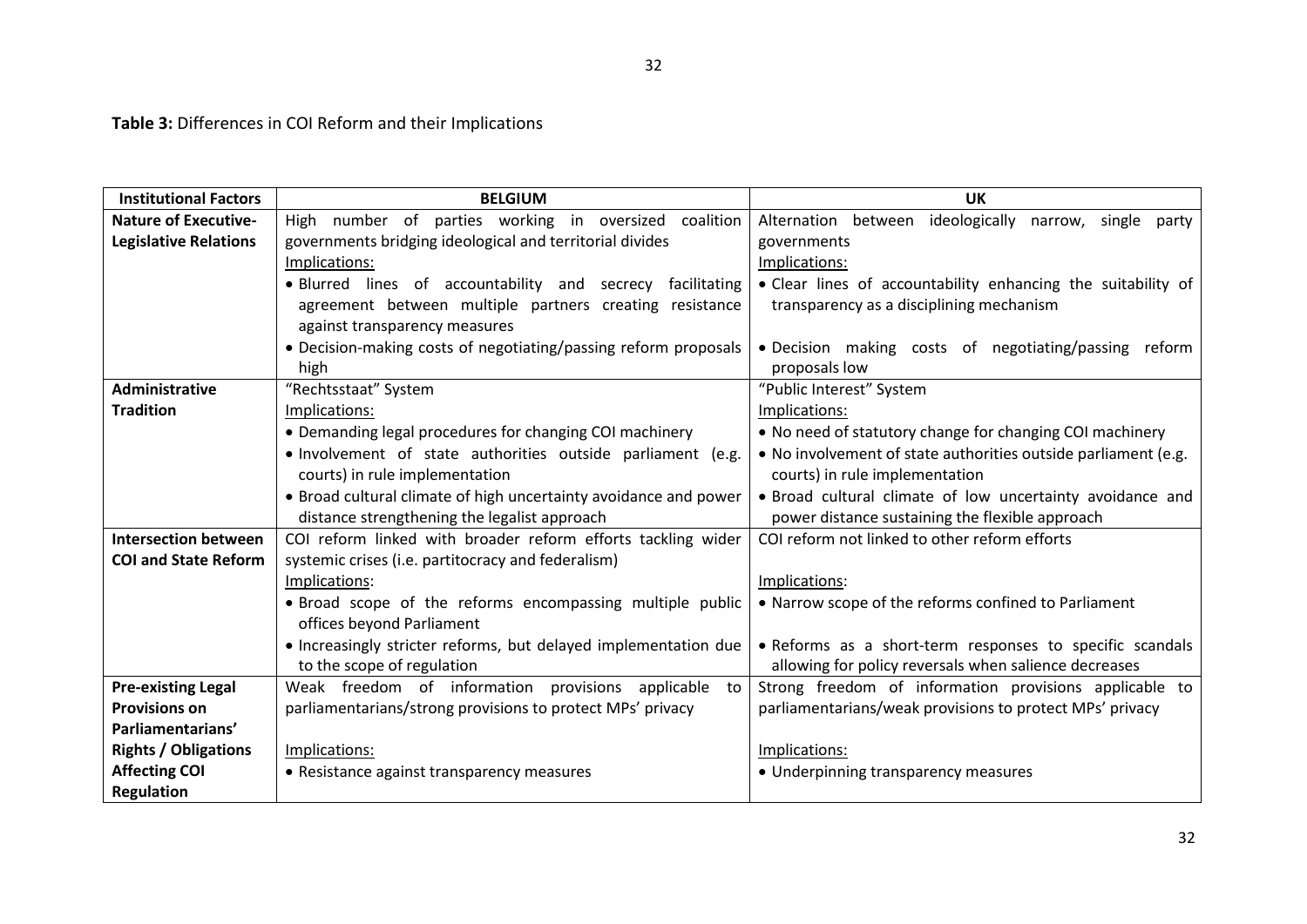Importantly, our case studies have highlighted the importance of types of reform sequences which can be reactive or self-reinforcing (Mahoney 2000; Pollitt 2008; Howlett 2009). COI regimes in both the UK and Belgium have become more constraining over time as visible in their high strictness scores (see Figure C1, Online Appendix C). Yet once attention on parliamentary ethics died down in the UK, provisions were partially relaxed – mostly justified by practical difficulties in implementation or by undesirable side-effects of overly strict regulation that was quickly adopted in the aftermath of a crisis. These reactive 'cycles' reflecting the salience of COI issues echo not only the majoritarian character of British *executive-legislative relations* with the government (usually) able to rely on stable parliamentary support but also the fact that COI reform is implemented through changes of intra-parliamentary rules as statutory action is not required by the 'public interest' model of *administrative tradition*. The lack of interaction between COI reform and other areas of state reform, contributed to keeping the reform process flexible, allowing for COI mechanisms to be designed as a narrow response to scandals involving MPs. As a response to scandals, transparency measures were expanded for citizens to punish the government in office as 'alternative enforcement mechanism', mechanisms unsuitable in the Belgian setting with its oversized government coalitions and its strong protection of privacy.

In the Belgian context the embeddedness of COI reform in wider state reform sequences operates in conjunction with the consensual nature of executive-legislative relations and the *Rechtsstaat* tradition. By extending the scope of COI regulation to a wide array of public office holders, this factor has increased political costs of reform as well as making legal procedures for implementing change more demanding. The 'spill over' effect produced by the inclusion of COI reform into a broader agenda of administrative modernization contributed to the reproduction of an institutional pattern in which COI rules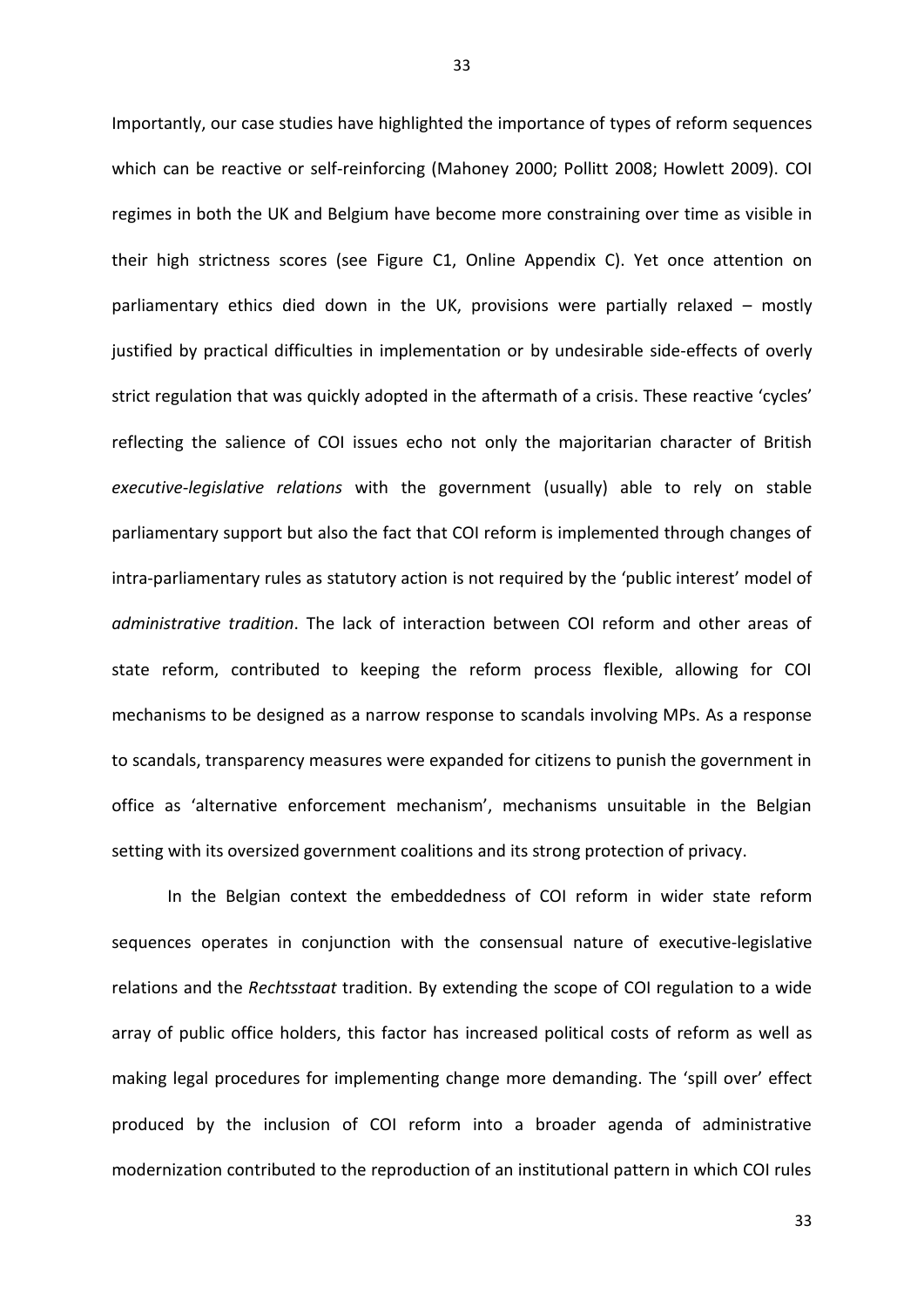are changed through statutory reforms implying independent enforcement by state authorities that are equipped with severe sanctions. Legal provisions have proliferated over time in a "self-reinforcing" fashion but they have become increasingly complex, reflecting Belgium's legalistic tendencies towards rigid legal procedures associated with Napoleonic legal traditions (Heibraut and Storme 2006: 648-9; Beck et al 2003) that parliamentarians exploited to delay implementation.

## **Conclusion**

Over the last decade, the diversity of conflict of interest (COI) regulation applied to national parliamentarians (as well as other public officials) has grown significantly in many democracies. Defined as the range of formal-legal restrictions to assure parliamentarians' impartial or unbiased decision-making (Nikolov 2013: 407), COI regulation embraces diverse mechanisms such as requirements for asset disclosure but also incompatibilities of parliamentary office with other private or public roles. This growing diversity creates a major challenge for cross-national research: the development of measures capturing the different components of increasingly complex ethics regimes in an unbiased fashion, able to 'travel' a wider range of democracies, as well as understanding the rationales behind often very distinct regulatory choices in this contentious area of regulation.

This paper conceptually distinguished core dimensions of COI regimes and developed crossnational indices to capture the nature of COI regimes currently in place in Europe empirically: COI Strictness (covering the strictness of rules and enforcement), COI Sanctions and COI Transparency. Based on a new dataset covering 27 European democracies we showed that these three indices capture empirically separate dimensions, stressing the

34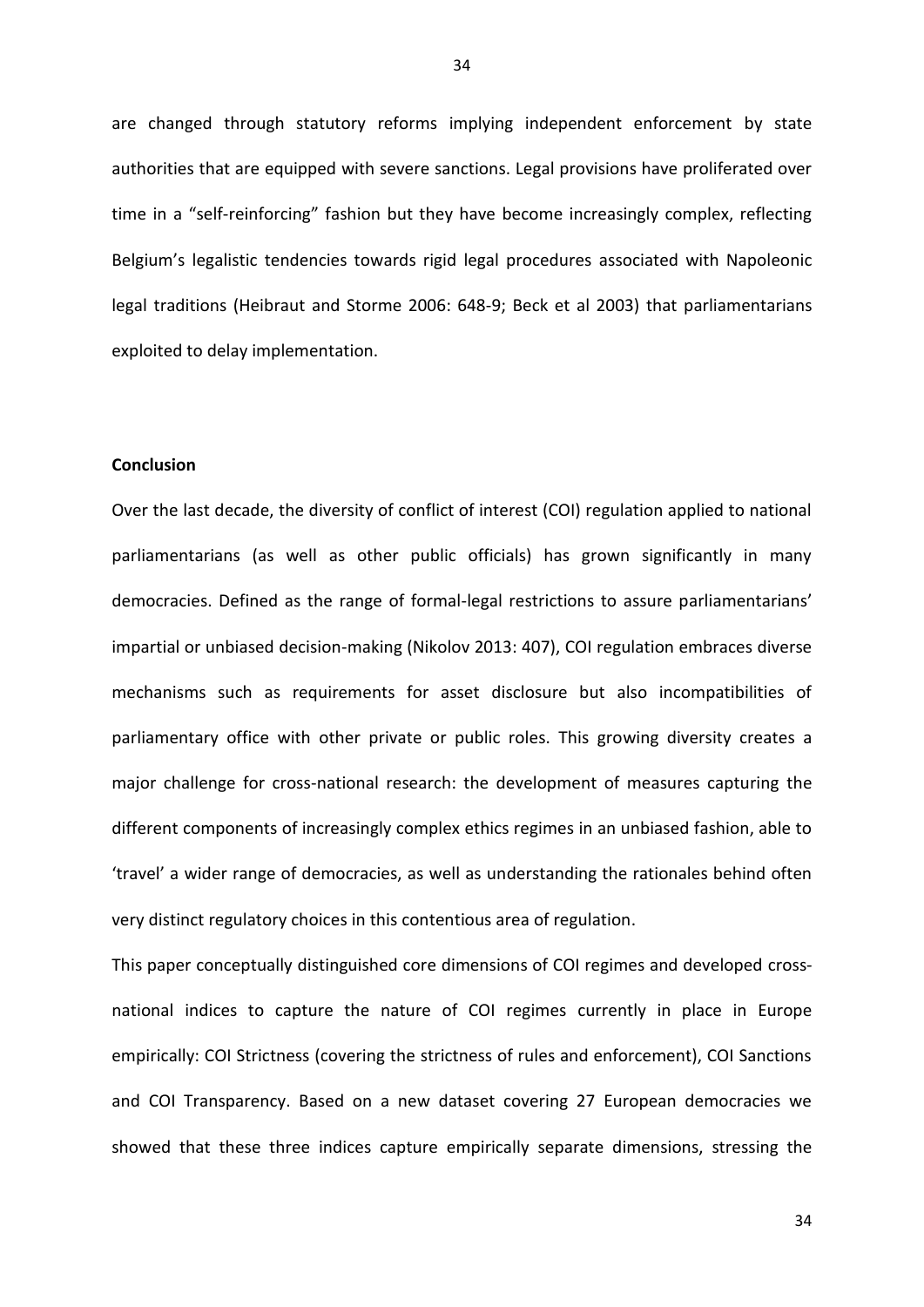importance of systematically exploring and studying the sources of the diversity within COI regimes applied to national parliamentarians. Studying the empirical variation allowed us to select two extreme cases in terms of the particular choices of COI mechanisms – Belgium (a sanction-oriented regime) and the UK (a transparency-oriented regime) – to explore the institutional drivers of these regulatory tendencies over time.

Our case studies revealed how the nature of the institutional settings constrain the choice of reform measures chosento address the same problem, by making the same arguments more or less effective depending on the environment parliamentarians operated in.Measures imposing reputational and political costs on MPs through public disclosure were brought up in both systems as alternative to external enforcement and formal-legal sanction mechanisms, but were much more effectively employedin the majoritarian democracy of the UK than in consensualBelgium, underpinning a focus on transparency measures in the former. Similarly, privacy considerations fed into debates on COI transparency measures in both settings, yet were much more effectively used againstthe adoption or to weaken the COI transparency measures in Belgium. The functioning of the latter fundamentally rests on often secretive negotiations between party elites, lowering expectations towards the clear-cut responsibility of individual political actors and raising sensitivity towards the downsides of transparency measures.

These findings are of particular relevance for old democracies, which unlike new democracies are less affected by external pressures, hence, where reform processes are most exposed to domestic institutional factors highlighted by historical institutionalist accounts of cross-national variation of reform choices (Pollitt and Bouckaert 2017).This is especially the case for countries like France or Norway with similarly strong tendencies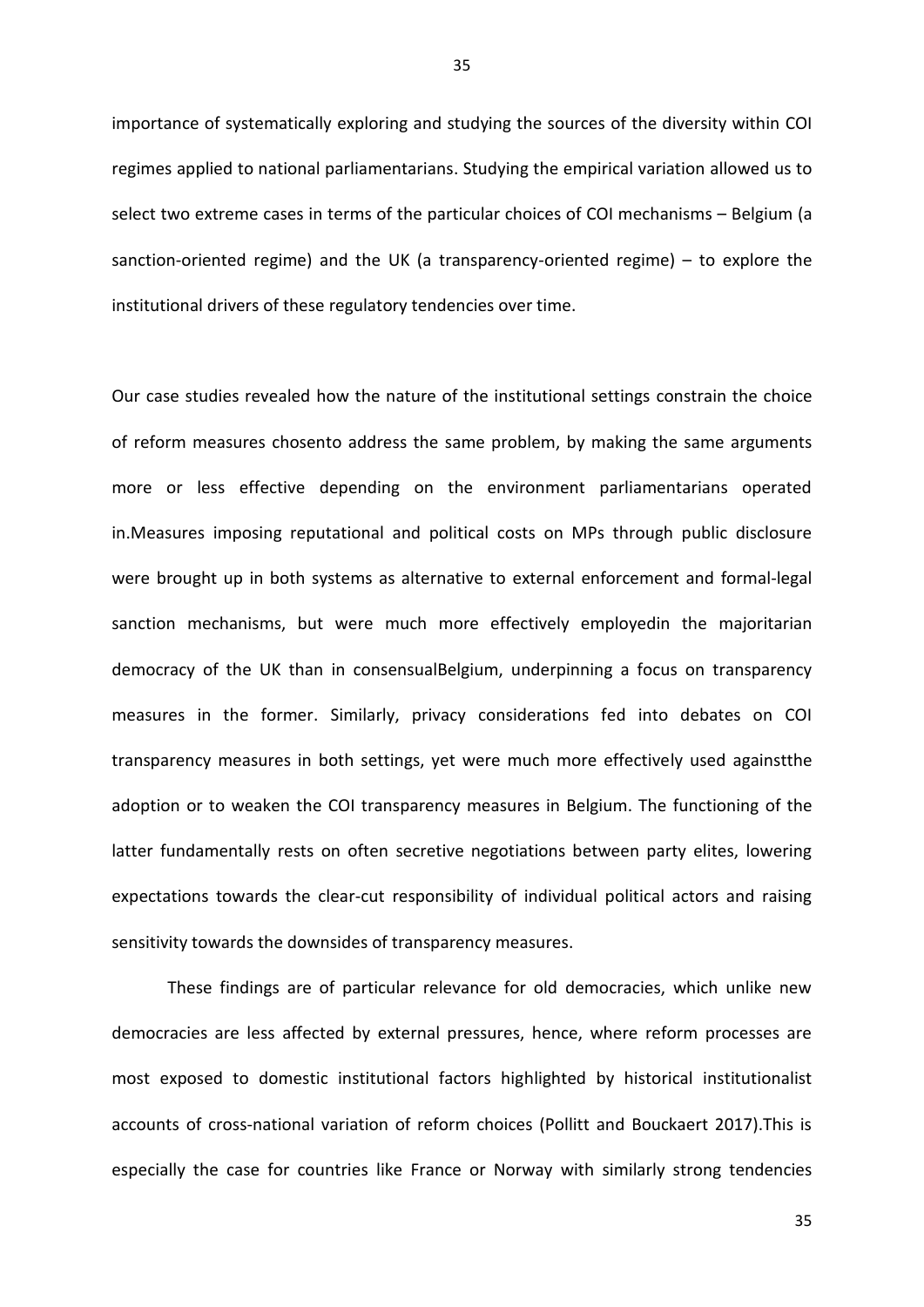towards sanctions or transparency mechanisms respectively (see Figure 2). Though the study of extreme cases allowed us to distil the drivers of highly distinct regulatory choices with particular clarity, to avoid overgeneralization (Bennett 2004: 40-1) future research needs to complement our findings with the study of cases that have adopted constraining COI regimes by combining both types of mechanisms. Ideally such a study would include not only old but also new democracies, and contrast internal institutional constraints as explored in this paper with external pressures pushing COI regimes in new democracies increasingly into similar directions (see Figure 1). While these challenges need to be addressed in future research, the cross-national assessment provided here, can provide a systematic foundation to address them.

Finally, our findings points to the institutional constraints that are involved in processes of regulatory innovation such as those promoted by GRECO evaluations. If COI regimes are shaped by institutional factors, we can expect limited effectiveness of collaborative peer reviews in promoting the implementation of those measures that require far-reaching changes in existing institutional arrangements (Holzinger and Knill 2005: 791). This scenario applies to the evolution of the Belgian case after the GRECO evaluation, in which the reform process remains at an "embryonic stage" (GRECO 2018: 15) with regard to the implementation of recommendations on transparency measures. The comparative analysis of developments triggered by GRECO evaluation is a promising avenue for future research, which can draw on our set of institutional factors to investigate how international standards are adopted in countries with different historical trajectories.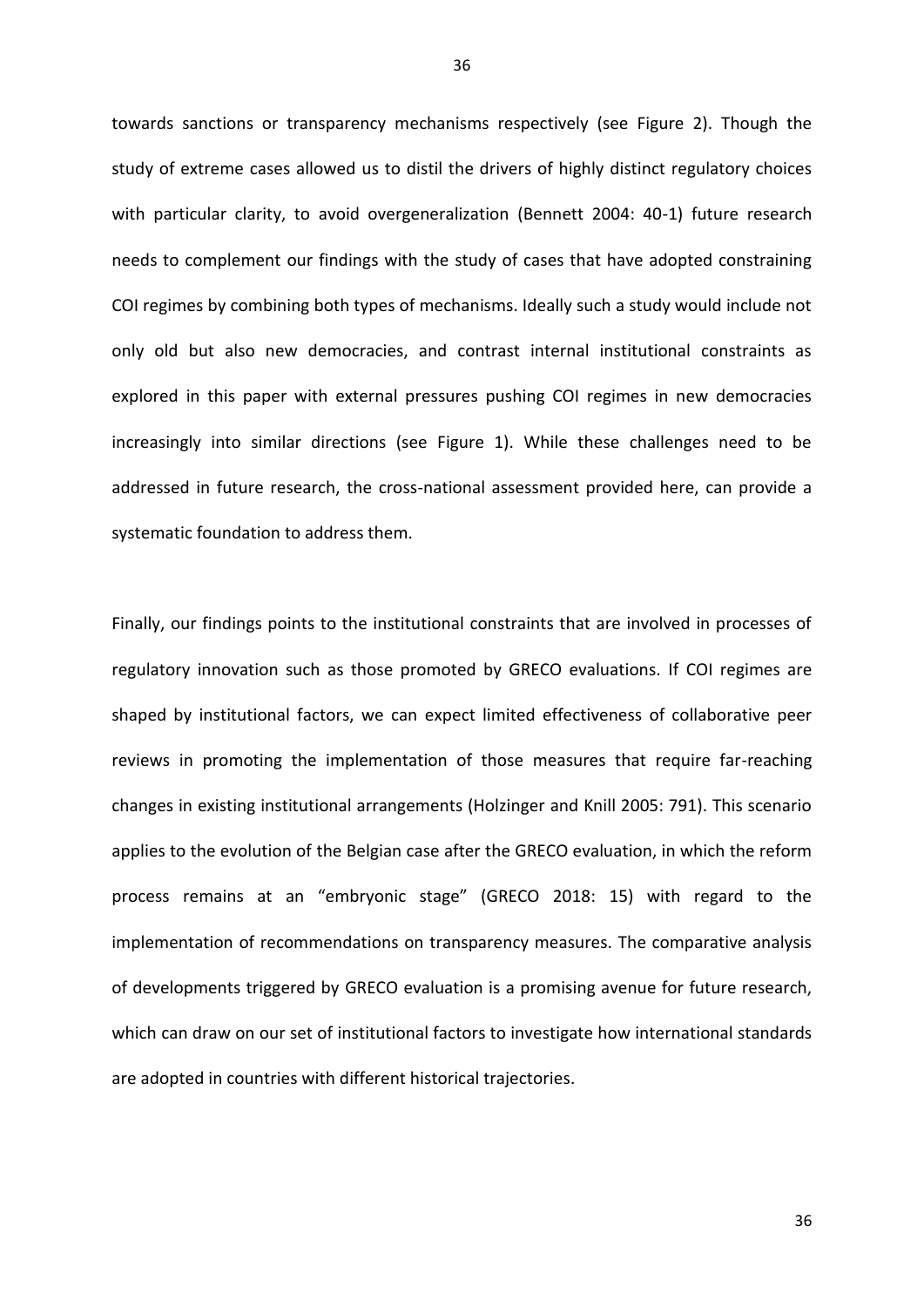**Acknowledgements:** We are grateful to the three referees of the journals and to Patricia Correa Vila and Nicholas Dickinson for their helpful feedback on the manuscript. We also thank all participants in the Research Seminar of the Department of Politics, University of Southampton, who discussed an early version of this paper. This research has received funding from the European Research Council under the European Union's Seventh Framework Programme (FP7/2007-2013) / ERC grant agreement n° 335890 STATORG and from an ADR Discretionary Fund of the College of Social Sciences and International Studies, University of Exeter. This support is gratefully acknowledged.

# **Bibliography**

Adam, Christian,Hurka, Steffen andChristophKnill(2017).Four Styles of Regulation and their Implications for Comparative Policy Analysis.*Journal of Comparative Policy Analysis*19 (4), 327–344.

Allen, Nicholas (2008a). A New Ethical World of MPs?*Journal of Legislative Studies* 14(3): 297–314.

Allen, Nicholas (2008b). The Nolan Reforms and their Impact on the House of Commons.Unpublished PhD Thesis, University of Essex.

Allen, Nicholas (2011).Dishonourable Members? Exploring Patterns of Misconduct in the Contemporary House of Commons, *British Politics* 6 (2): 210-40.

Atkinson, Michael, M. and Maureen Mancuso (1991). Conflict of Interest in Britain and the United States: An Institutional Argument, *Legislative Studies Quarterly* 16 (4): 471-493.

Beck, T., Demirgüç-Kunt, A., and Levine, R. (2003).Law and Finance: Why does Legal Origin Matter? *Journal of Comparative Economics* 31: 653-675.

Bennett, A. (2004) Case study methods: design, use, and comparative advantages, in: *Models, Numbers, and Cases: Methods for Studying International Relations*, edited b[y Detlef](https://www.amazon.com/s/ref=dp_byline_sr_book_1?ie=UTF8&text=Detlef+F.+Sprinz&search-alias=books&field-author=Detlef+F.+Sprinz&sort=relevancerank)  [F. Sprinz](https://www.amazon.com/s/ref=dp_byline_sr_book_1?ie=UTF8&text=Detlef+F.+Sprinz&search-alias=books&field-author=Detlef+F.+Sprinz&sort=relevancerank) and [Yael Wolinsky-Nahmias,](https://www.amazon.com/s/ref=dp_byline_sr_book_2?ie=UTF8&text=Yael+Wolinsky-Nahmias&search-alias=books&field-author=Yael+Wolinsky-Nahmias&sort=relevancerank) Michigan: University of Michigan Press, pp. 19-55.

Bezes, Philippe and Parrado, Salvador (2013). Trajectories of Administrative Reform: Institutions, Timing and Choices in France and Spain. *West European Politics* 36 (1): 22-50.

Biezen, Ingrid van (2008).State Intervention in Party Politics.The Public Funding and Regulation of Political Parties.*European Review* 16 (3), 337–353.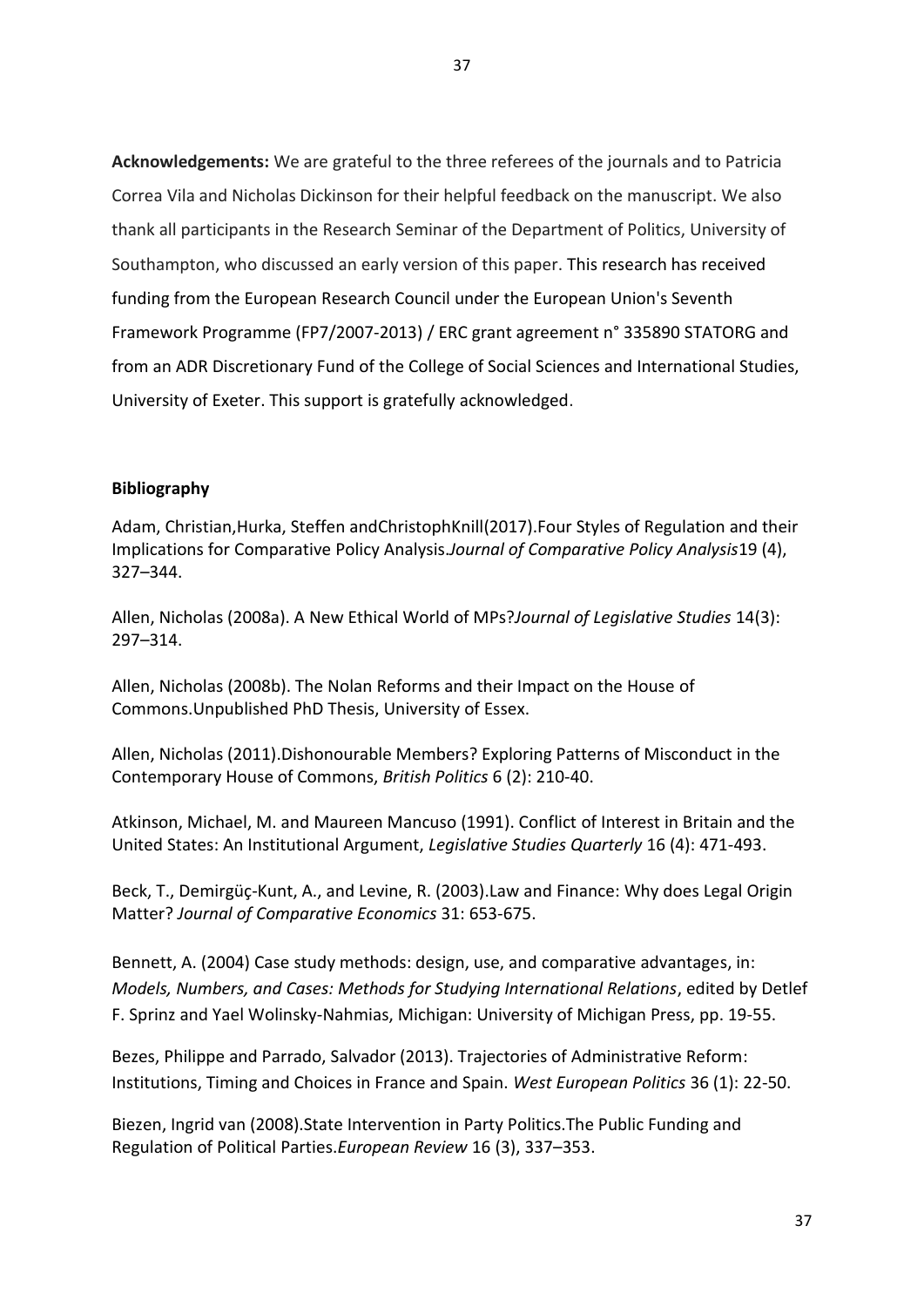Biezen, Ingrid van (2012). Constitutionalizing Party Democracy: The Constitutive Codification of Political Parties in Post-war Europe, *British Journal of Political Science* 42 (1): 187-212.

Biezen, Ingrid van and Kopecký, Petr (2008). The State and the Parties: Public Funding, Public Regulation and Rent-Seeking in Contemporary Democracies, *Party Politics* 13 (2): 235- 254.

Borz, Gabriela (2018). Combating Corruption in Europe: A Stimulus-response Approach, *European Political Science*, Online First.

Börzel, Tanja A., Yasemin, Pamuk and Andreas Stahn (2008). Good Governance in the European Union, *Berliner Arbeitspapier zur Europäischen Integration* Nr. 7, Januar 2008.

Brans, M., Pattyn V. and Bouckaert G. (2016). Comparative Lessons from Belgium's Longest Caretaker Government, *Journal of Comparative Policy Analysis* 18(5): 448-463.

CasalBértoa, Fernando, [FransjeMolenaar,](http://ips.sagepub.com/search?author1=Fransje+Molenaar&sortspec=date&submit=Submit) [Daniela R. Piccioa](http://ips.sagepub.com/search?author1=Daniela+R+Piccio&sortspec=date&submit=Submit)n[dEkaterina R. Rashkova](http://ips.sagepub.com/search?author1=Ekaterina+R+Rashkova&sortspec=date&submit=Submit) (2014).The World Upside Down: Delegitimising Political Finance Regulation, *International Political Science Review* 35 (3): 355-375.

Clark,Alistair (2015). The Relationship between Political Parties and their Regulators, *Party Politics* 23 (6): 646-656.

Clift, Ben and Justin Fisher (2004). Comparative Party Finance Reform: The Cases of France and Britain,*Party Politics* 10 (6), 677–699.

Cour des Comptes (2015).*Rapport Annuel 2014.*Bruxelles: Belgian Court of Accounts.

Dalton, Russell, J. (2004). *Democratic Challenges, Democratic Choices: The Erosion of Political Support in Advanced Industrial Democracies*. Oxford: Oxford University Press.

De Francesco, Fabrizio (2016). Transfer Agents, Knowledge Authority, and Indices of Regulatory Quality, *Journal of Comparative Policy Analysis* 18 (4): 350-365.

De Jong, M., Lalenis, K., and V.D. Mamadouh(eds) (2002). *The Theory and Practice of Institutional Transplantation: Experiences with the Transfer of Policy Institutions.* Dordrecht: Kluwer Academic Publishers.

Demmke, C., M. Bovens, T. Henökl, K. van Lierop, T. Moilanen, G. Pikker and A. Salminen (2008).*Regulating Conflicts of Interest for Holders of Public Office in the European Union: A Comparative Study of the Rules and Standards of Professional Ethics for the Holders of Public Office in the EU-27 and EU Institutions*,European Institute of Public Administration, Maastricht, June 2008.

Demmke, Christoph and Thomas Henökl (2007). Managing Conflicts of Interest- Ethic Rules and Standards in the Member States and the European Institutions, *EIPASCOPE* 2007/3, 35- 41.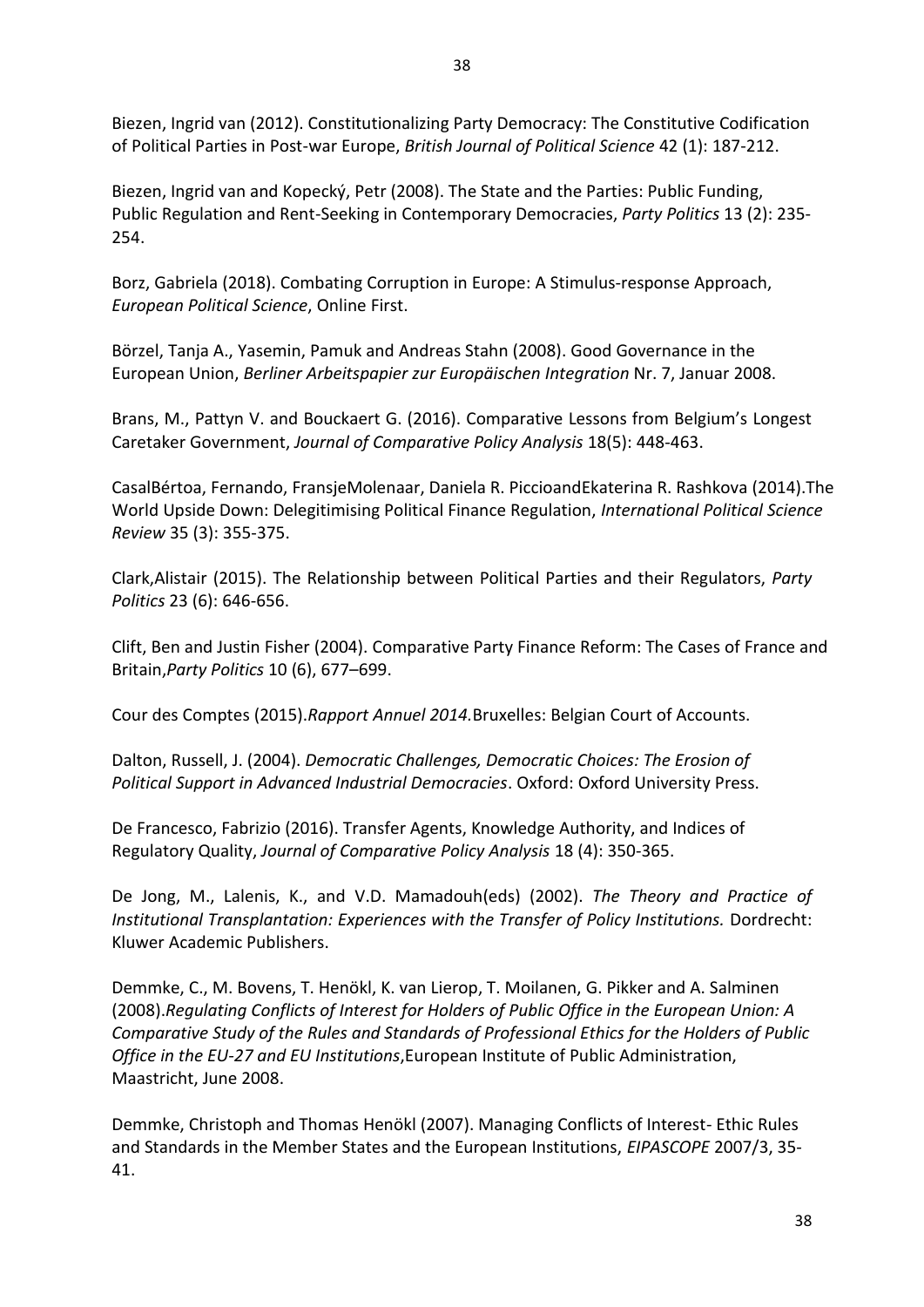De Winter, Lieven and MarleenBrans (2003). Belgium: Political professionals and the crisis of the party state. In *The Political Class in Advanced Democracies*. Borchert J. and Zeiss J. (eds), Oxford: Oxford University Press, pp. 45-66.

De Winter, Lieven, Donatella Della Porta and Kris Deschouwer (1996). Comparing Similar Countries: Italy and Belgium, *Res Publica* 38 (2): 215-235.

Di Rupo, E. (2011). *Un EtatFédérale plus Efficaceet Des Entités Plus Autonomes: Accord Institutionelle Pour la SexièmeRéforme de l'Etat*, 11 October 2011.

Djankov, Simeon, Rafael La Porta, Florencio Lopez-de-Silanes and Andrei Shleifer (2010). Disclosure of Politicians, *American Economic Journal* 2: 179-209.

Fioretos, Orfeo, Tulia G. Falleti and AdamSheingate (2016).Historical Institutionalism in Political Science. In: Fioretos, Orfeo, Falleti Tulia G., Sheingate Adam (eds) *The Oxford Handbook of Historical Institutionalism*, Oxford, Oxford University Press, pp. 3-38.

Gay, Oonagh (2006) Comparing Systems of Ethics Regulation, *Public Ethics and Governance: Standards and Practices in Comparative Perspective* 14: 93-107

Gerring, John (2007). *Case Study Research: Principles and practices*. Cambridge: Cambridge University Press.

Heclo, Hugh (1974).*Social Policy in Britain and Sweden*. New Haven: Yale University Press.

Heibraut, Dirk and Matthias E. Storme (2006).The Belgian Legal Tradition: From a Long Quest for Legal Independence to a Longing for Dependence? *European Review of Private Law* 5/6: 645-683.

Hine, David and Gillian Peele (2016): *The Regulation of Standards in British Public Life: Doing the right thing?* Manchester: Manchester UP.

GRECO (2013).*Evaluation Report: UK, Eval IV Rep (2012) 2E*, Council of Europe, Strasbourg.

GRECO (2014a). 15<sup>th</sup> General Activity Report (2014), Council of Europe, Strasbourg.

GRECO (2014b). *Evaluation Report: Belgium, Eval IV Rep (2013) 8E*, Council of Europe, Strasbourg.

GRECO. 2017. *Fourth Evaluation Round: Compliance Report Belgium*, Council of Europe: Strasbourg.

GRECO. 2018. *Fourth Evaluation Round: Interim Compliance Report Belgium*, Council of Europe: Strasbourg.

Hofstede, Geert H. (2001). *Culture's Consequences: Comparing Values, Behaviors, Institutions, and Organizations across Nations*. Thousand Oaks: Sage.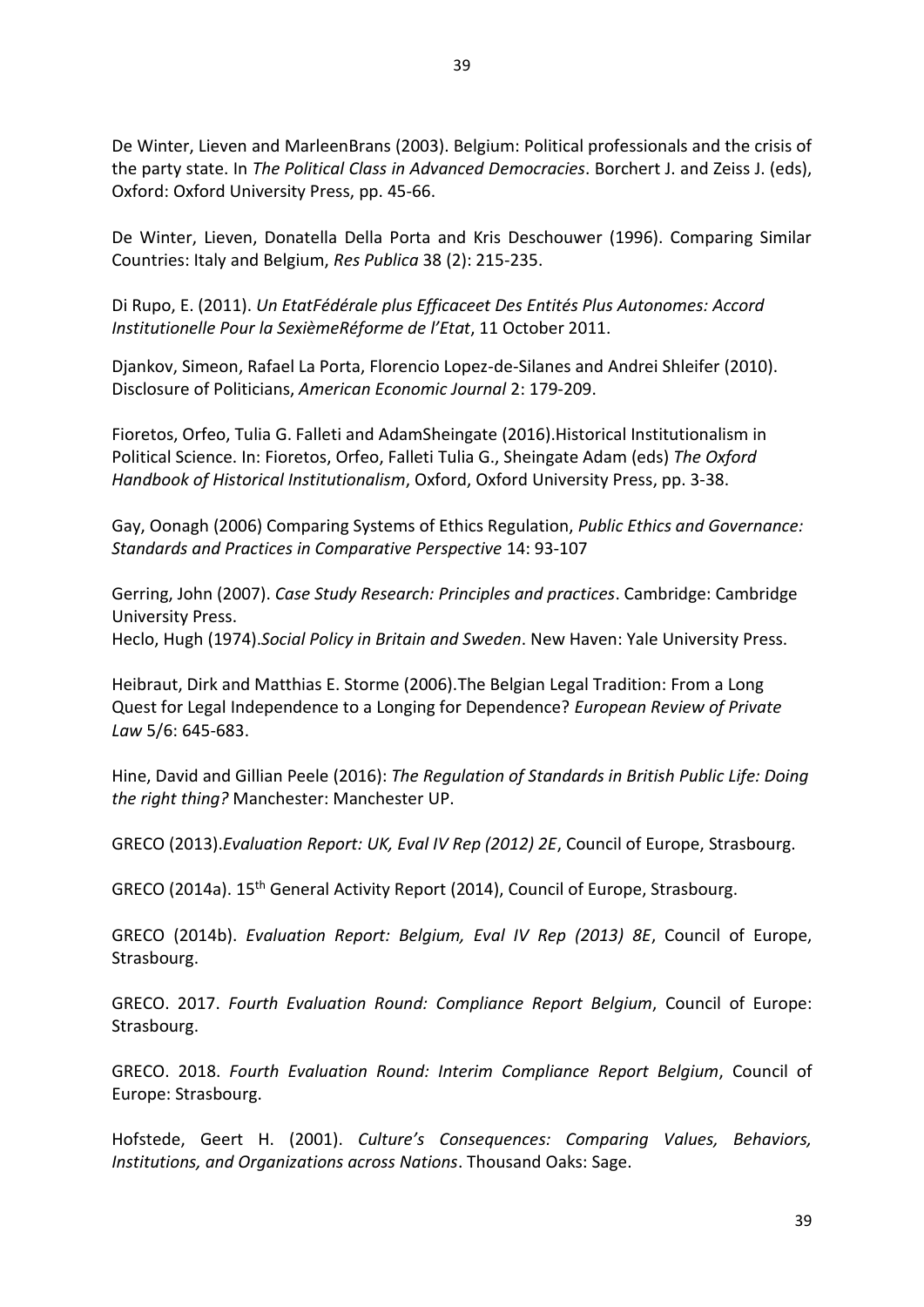Holzinger, Katharina and Knill, Christoph (2005).Causes and Conditions of Cross-National Policy Convergence, *Journal of European Public Policy* 12 (5): 775-796.

Howlett, Michael (2009). Process Sequencing Policy Dynamics: Beyond Homeostasis and Path Dependency, *Journal of Public Policy* 29 (3): 241-262.

James, Oliver (2000). Regulation inside Government: Public Interest Justifications and Regulatory Failure, *Public Administration* 78 (2): 327-43.

Jones, Kate (2007). Daring and Discretion: Paying Australian Legislators, *The Journal of Legislative Studies* 13 (2): 235-253

Knill, Christoph (1998). European Policies: The Impact of National Administrative Traditions, *Journal of Public Policy* 18 (1): 1-28.

Lijphart, Arend (2012). *Patterns of Democracy:Government Forms and Performance in Thirty-six Countries.* New Haven: Yale University Press.

Little, Gavin, and David Stopforth (2013).The Legislative Origins of the MPs' Expenses Scandal, *The Modern Law Review* 76 (1): 83-108.

Lodge, Martin (2003). Institutional Choice and Policy Transfer: Reforming British and German Railway Regulation, *Governance* 16 (2): 159-178.

Lodge, Martin (2005). The Importance of Being Modern: International Benchmarking and National Regulatory Innovation, *Journal of European Public Policy* 12 (4): 649-667.

Maggetti, Martino (2012). *Regulation in Practice: The de facto independence of regulatory agencies*, Colchester: ECPR Press.

Mahoney, J. (2000). Path Dependence in Historical Sociology, *Theory and Society*, 29 (4): 507-548

Maesschalck, Jeroen and Stevenvan de Walle (2006). Policy Failure and Corruption in Belgium: Is federalism to blame? *West European Politics*, 29(5): 999-1017.

Mattarella, Bernardo Giorgio (2014). 'The Conflicts of Interest of Public Officials: Rules, Checks and Penalties' InJean-Bernard Auby, Emmanuel Breen and Thomas Perroud (Eds.)*Corruption and Conflicts ofInterest,* eds., Cheltenham: Edward Elgar, pp. 30-38.

McCarthy-Cotter, Leanne-Marie and Flinders, Matthew (2018).'Accountability in Liberal Democratic, Parliamentary Systems'. In Edoardo Ongaro and Sandra van Thiel (Eds.): *The Palgrave Handbook of Public Administration and Management in Europe*. Basingstoke: Palgrave Macmillan, pp. 187-206.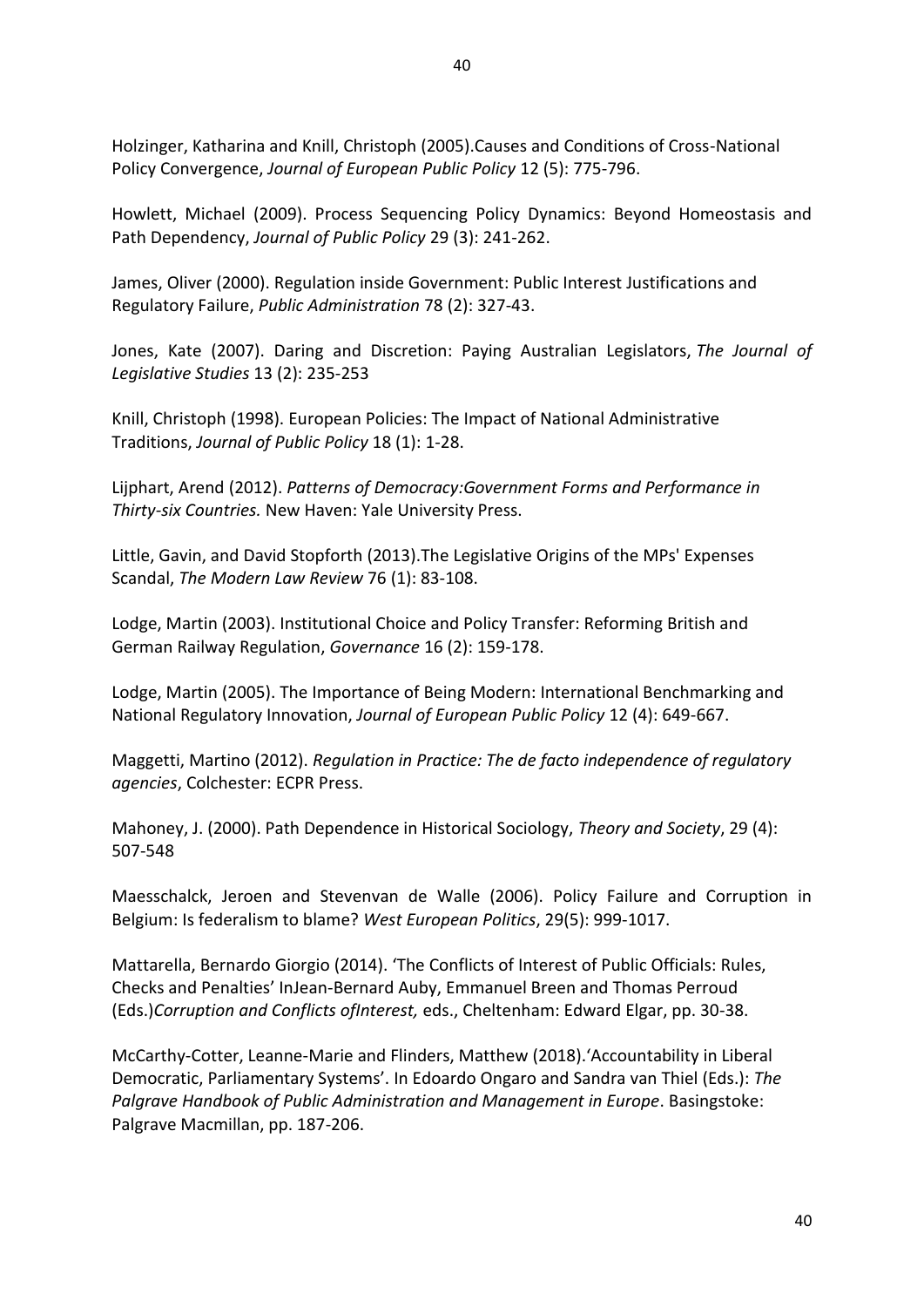Messick, Richard E. (2014). 'Policy Considerations When Drafting Conflict of Interest Legislation'. In Jean-Bernard Auby, Emmanuel Breen, ThomasPerroud (Eds.): *Corruption and Conflicts of Interest. A comparative law approach*. Cheltenham: Edward Elgar, pp. 113–123.

Müller, Wolfgang C. (2000). 'Patronage by National Governments'.In: Blondel Jean, Cotta Maurizio (eds) The Nature of Party Government, Basingstoke, Palgrave Macmillan, pp. 141- 160.

Nassmacher, Karl-Heinz (2003). 'Introduction: Political Parties, Funding and Democracy.'Reginald Austin and Maja Tjernström (eds) In *Funding of Political Parties and Election Campaigns*. Stockholm: International Institute for Democracy and Electoral Assistance, pp. 1-19.

Nikolov, Nikolay (2013). Conflict of Interest in European Public Law, *Journal of Financial Crime* 20 (4): 406 – 421.

O'Halloran, Kerry (2011).*The Politics of Charity,* London: Routledge.

OECD (2005).Managing Conflict of Interest in the Public Sector. A Toolkit, [http://www.oecd.org/gov/ethics/49107986.pdf,](http://www.oecd.org/gov/ethics/49107986.pdf) accessed July 10 2015.

OECD (2008).*Handbook on Constructing Composite Indicators.Methodology and User Guide*. Paris.

Olsen, Johan P. (2017): *Democratic Accountability, Political Order and Change. Exploring accountability processes in an era of European transformation*. Oxford: Oxford University Press.

Peters, GuyB. (2006). Consociationalism, Corruption and Chocolate: Belgian Exceptionalism, *West European Politics* 29(5): 1079-1092.

Pierre, Jon (1995). *Bureaucracy in the Modern State: An Introduction to Comparative Public Administration*. Aldershot: Edward Elgar.

Pierson, Paul (2004). *Politics in Time: History, Institutions, and Social Analysis*. Princeton: Princeton University Press.

Pollitt, Christopher (2008). *Time, Policy, Management: Governing with the Past*. Oxford: Oxford University Press.

Pollitt, Christopher (2013). 40 Years of Public Management Reform in UK Central Government, *Policy & Politics* 41 (4): 465-480.

Pollitt, Christopher and Bouckaert, Geert (2017).*Public Management Reform: A Comparative Analysis*. Oxford: Oxford University Press.

Rosanvallon, Pierre. (2008). *Counter-Democracy: Politics in an Age of Distrust*. Cambridge: Cambridge University Press.